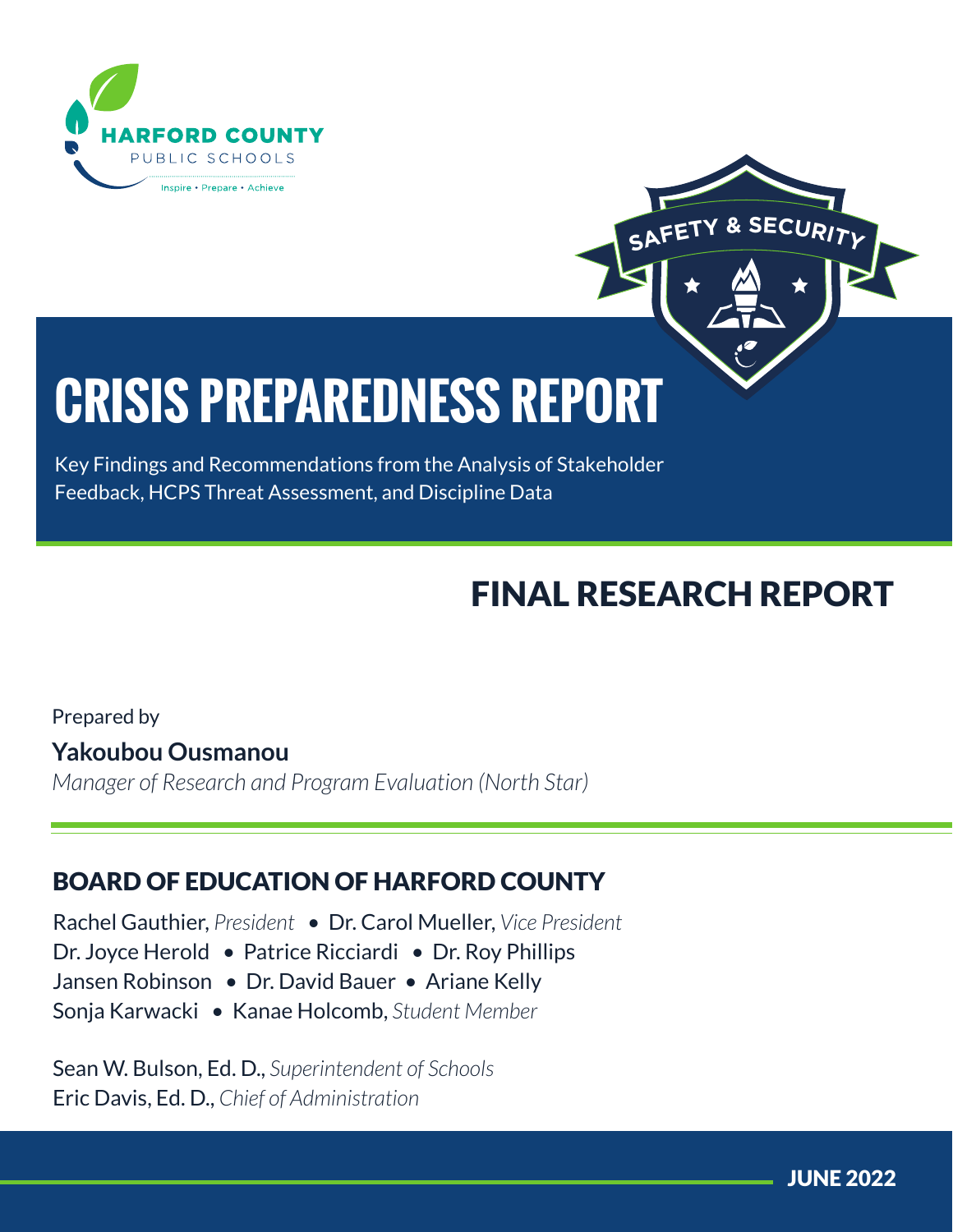# **TABLE OF CONTENTS**

|                                                                                     | 34 |
|-------------------------------------------------------------------------------------|----|
|                                                                                     |    |
|                                                                                     |    |
|                                                                                     |    |
| 5-Year (2018-2022) Trend Summary of Unduplicated Student OSS: Dangerous Offenses 42 |    |
| APPENDIX C: HCPS SAFETY AND SECURITY STAKEHOLDER GROUPS 49                          |    |
|                                                                                     |    |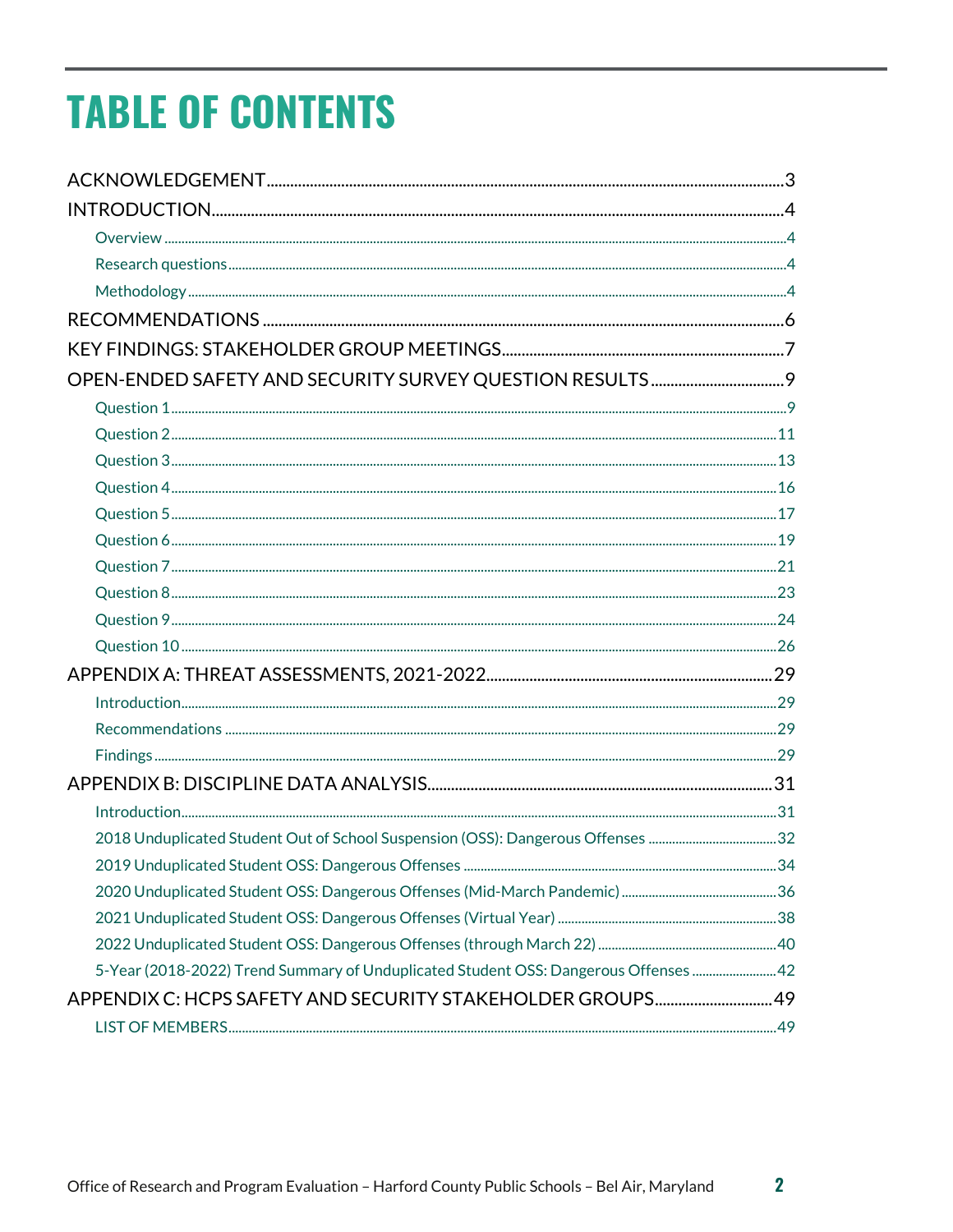## <span id="page-2-0"></span>**ACKNOWLEDGEMENT**

The authors of this report and the chairs of the HCPS Safety and Security Workgroup would like to extend their appreciation to Dr. Sean Bulson, Superintendent of Schools, and Dr. Eric Davis, Chief of Administration, for prioritizing the work around enhancing school safety and providing the opportunity to work on this Crisis Preparedness Report. Under their leadership and guidance, HCPS staff is working tirelessly to ensure its schools and offices are safe, secure, and healthy environments for all students, teachers, staff, and visitors.

HCPS thanks everyone who contributed to this research report and provided their valuable feedback and comments on the report. A special thank you to HCPS staff, internal and external researchers (Hanover Research), and all stakeholders in the HCPS Safety and Security Work Group who provided leadership, valuable input, and feedback and helped with research, survey design, data collection, analysis, and review.

- **Yakoubou Ousmanou**¸ *Manager of Research and Program Evaluation, Lead Researcher of this report*
- **Dr. Stacey Gerringer**, *Principal, Abingdon Elementary School, Chair of Safety and Security Work Group*
- **Donoven Brooks**, *HCPS Chief, Department of Safety & Security*, *Chair of Safety and Security Work Group*
- **Dr. Peter Carpenter,** *Director, Department of Organizational Development*, *facilitated all trainings*
- **Faith Buxton,** *Teacher Specialist, worked on discipline data*
- **Matthew Payne,** *Application Development Team Leader, designed electronic critical incident report form*
- **Mary Beth Stapleton**, *Manager of Family and Community Partnerships, facilitated Parent Advisory Council*
- **Lindsay Bilodeau**, *Communications Specialist, assisted with the edits of this research report*
- **Stephanie Wall**, *Graphic Design/Technical Specialist, helped with the design/layout of this report.*
- **Melissa McKay***, Assistant Principal Havre de Grace Middle/High, helped with revisions of Quick Guide*
- **Paul Single***, Assistant Principal, Roye-Williams Elementary, helped with revisions of Quick Guide*
- **Daniel Hanzelik***, Assistant Principal, Joppatowne High, helped with revisions of Quick Guide*
- **Deborah Geppi***, Assistant Principal, Homestead-Wakefield Elementary, helped with revisions of Quick Guide*

#### All members of the **HCPS Safety and Security Work Group**

- **Debbie Basler**, *Supervisor of Physical Education and Health*
- **Wayne Boyer**, *Supervisor of Transportation*
- **Cornell Brown**, *Assistant Superintendent for Operations*
- **Chris Morton**, *Supervisor of Planning and Construction Facilities*
- **Sgt. Brian O'Neil**, *Harford County Sheriff's Office*
- **Lynn Masterson**, *School Counselor*
- **Julie Uehlein**, *Risk Management*
- **Dr. Paula Stanton**, *Supervisor of Equity and Cultural Proficiency*
- **Jeffrey Winfield**, *Supervisor of Fine Arts*

#### • All members of the **HCPS Safety and Security Stakeholder Groups** (List of all names are provided in Appendix C)

- o Operational Principal Advisory Group<br>o Law Enforcement
- Law Enforcement
- o Parent Advisory Council
- o Business Partners
- o Superintendent's Student Advisory Council
- o Teacher Leaders
- o Board of Education of Harford County
- o Safety and Security Liaisons
- o Other groups (including administrative assistants, etc.)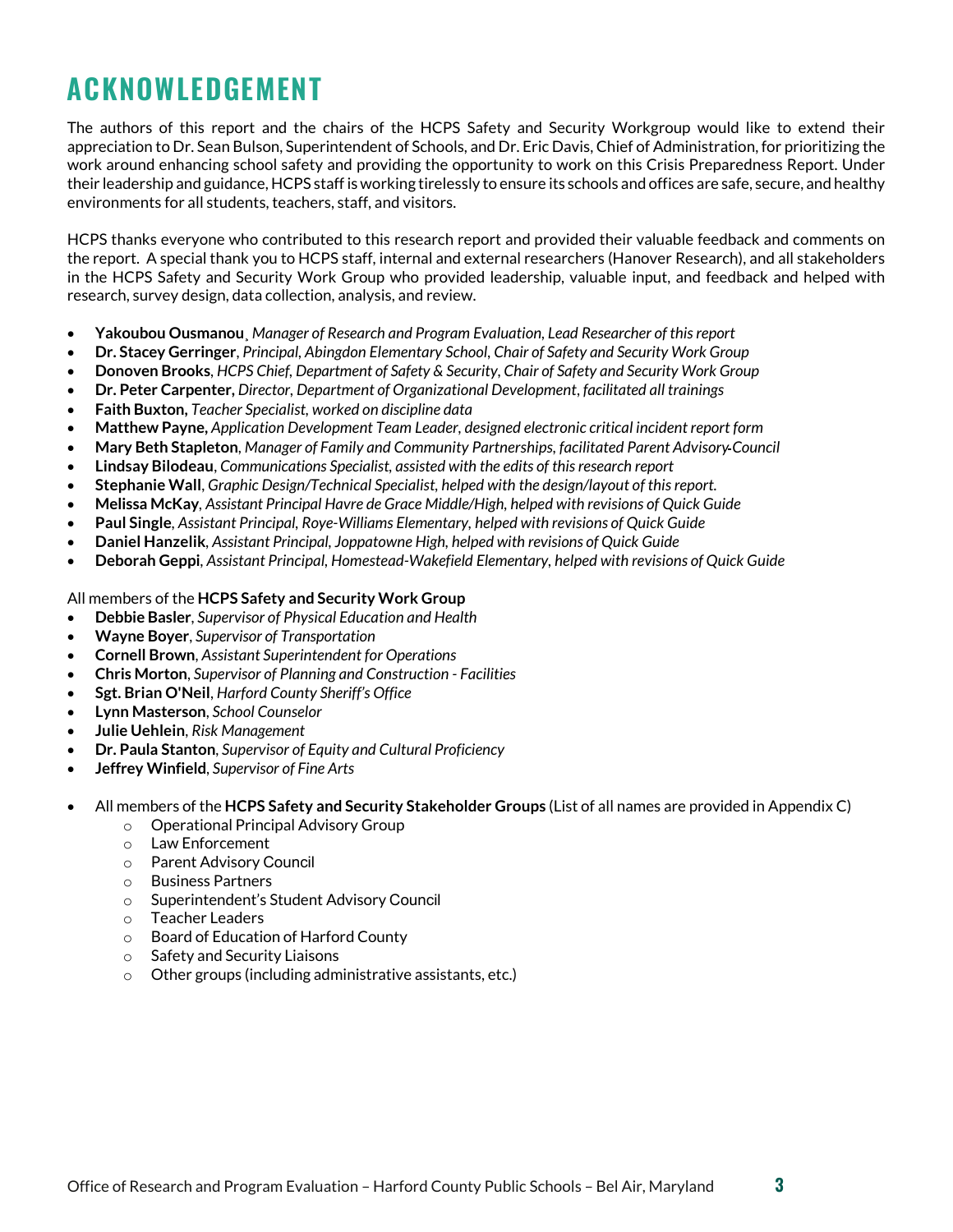## <span id="page-3-0"></span>**INTRODUCTION**

## <span id="page-3-1"></span>**OVERVIEW**

Harford County Public Schools (HCPS) is engaging its stakeholders (students, parents, staff, and community members) in meaningful dialogue about safety and security in all schools and offices. As part of this evaluation, HCPS administered the *HCPS Safety and Security Crisis Preparedness Survey* and conducted a *Threat Assessment Data Collection*. The HCPS Office of Research and Program Evaluation worked with the Department of Safety and Security and others to analyze the results.

As defined in the HCPS Strategic Plan, Goal 4 for the Board of Education of Harford County is to *"Provide safe, secure, and healthy learning environments conducive to effective teaching and learning, creativity, and innovation."* In February and March 2022, the co-chairs of the HCPS Safety and Security Work Group, Dr. Stacey Gerringer and Mr. Donoven Brooks, hosted a series of focus groups/stakeholder meetings with internal and external partners to gather input for updating and improving HCPS safety and security procedures after the post-pandemic school reopening. Most of the focus group meetings were recorded for review and analysis. At the end of each meeting, a short survey was administered to collect participants' perceptions of the current state of safety and crisis preparedness in the district as well as suggestions for improvement. The purpose of the survey was to help formulate answers to the research questions listed below and to help establish clear recommendations to ensure HCPS will continue to provide safe and secure environments post COVID-19 lockdown.

The HCPS Office of Research and Program Evaluation partnered with internal and external researchers to analyze and synthesize the results of these efforts. HCPS will use the insights to update its safety and crisis preparedness policies and practices.

## <span id="page-3-2"></span>**RESEARCH QUESTIONS**

Through an analysis of open-ended responses, this report addresses the following research questions:

- **How do internal and external HCPS stakeholders perceive safety, security, and crisis preparedness at the district?**
- **What recommendations do internal and external HCPS stakeholders have for improving security, and crisis preparedness at the district?**
- **What were the most common types of threat assessments conducted during the 2021-2022 school year at HCPS?1**
- **What were the most dangerous types of offenses and incidents (including drug-related offenses) that occurred during the past five years in HCPS schools?[1](#page-3-4)**

## <span id="page-3-3"></span>**METHODOLOGY**

This document presents findings from an analysis of open-ended responses to HCPS' Safety and Crisis Preparedness Survey and focus groups. The survey received approximately 923 open-ended responses after data cleaning by a team of researchers. To keep the findings as salient as possible for HCPS' future decision-making about safety and crisis preparedness, researchers removed blank responses and invalid responses from each response pool. However, researchers retained and counted responses such as "unsure" and "none," as these responses may represent meaningful data about stakeholder experiences and perceptions. Themes were developed using cleaned, relevant response content only.

Researchers manually coded the open-ended responses to identify the topics most frequently discussed by respondents and analyzed the open-ended responses by first coding responses based on core themes that emerged within the data and refining those themes, or codes, as analysis progressed. Researchers also identified occasional sub-themes that emerged in the main themes and counted the number of times each theme and sub-theme is coded to a response and calculated the frequency thereof. To note, themes are not mutually exclusive, so calculated percentages may sum to over 100 percent due to survey responses that apply to more than one theme. For detailed coding information, please contact the HCPS Office of Research and Program Evaluation to learn more about the data supplement. Findings should be interpreted as a reflection of the sample, which may not necessarily align with the perceptions of the population as a whole.

Office of Research and Program Evaluation – Harford County Public Schools – Bel Air, Maryland **4**

<span id="page-3-4"></span> $^1$ The third and fourth objectives are addressed in the appendices. Both appendices represent a separate analysis conducted by HCPS' Office of Research and Program Evaluation, which researchers later integrated into this report.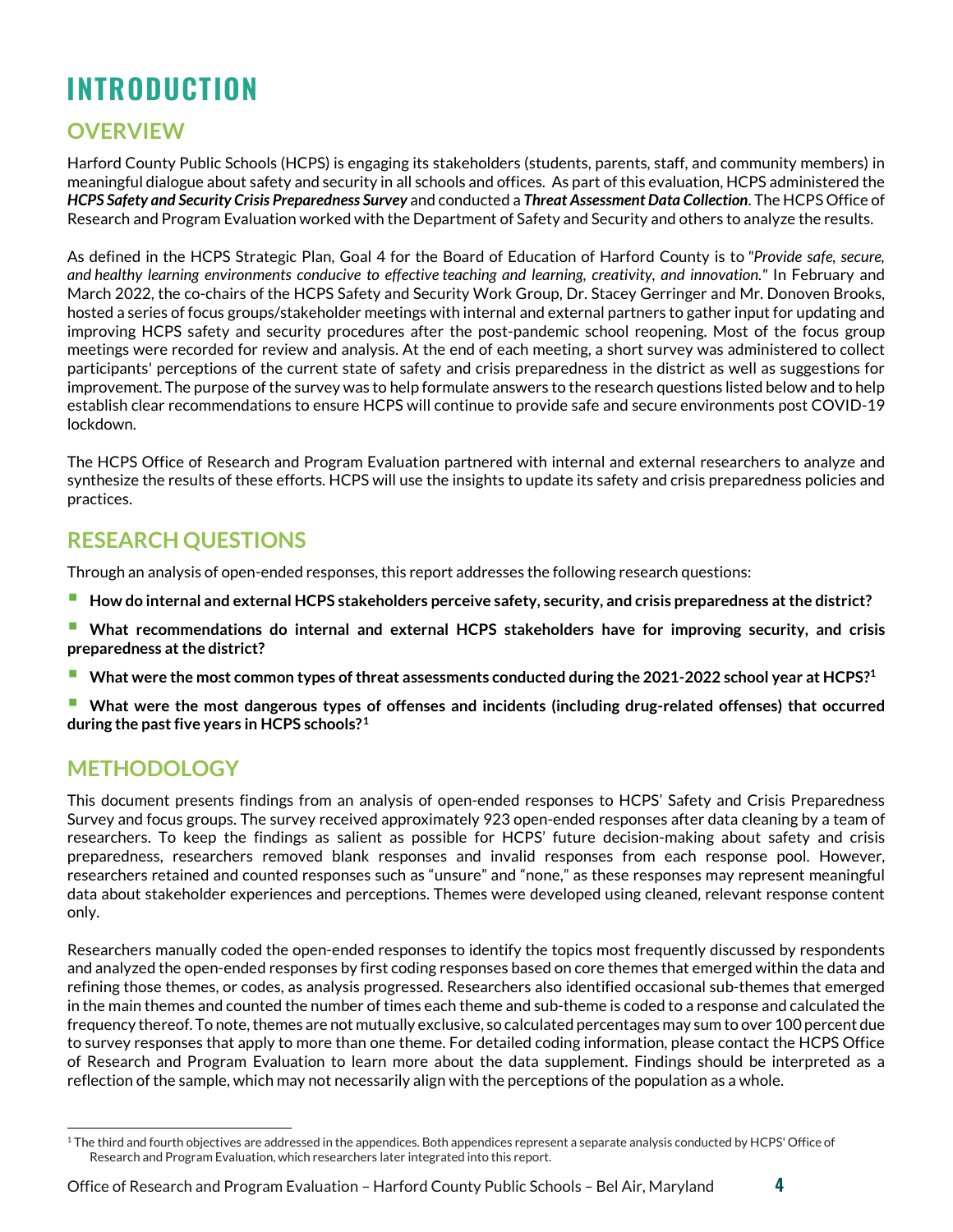Researchers also reviewed the video recordings from the *Business Advisory Committee and Law Enforcement Partners* focus group meetings as well as the "chat" responses within the *Parent Advisory Committee* meeting notes. Researchers did not systematically code these supplemental focus group meeting materials. Instead, the materials were used to glean greater context and additional qualitative insights that are woven into the narrative of the open-ended coding analysis.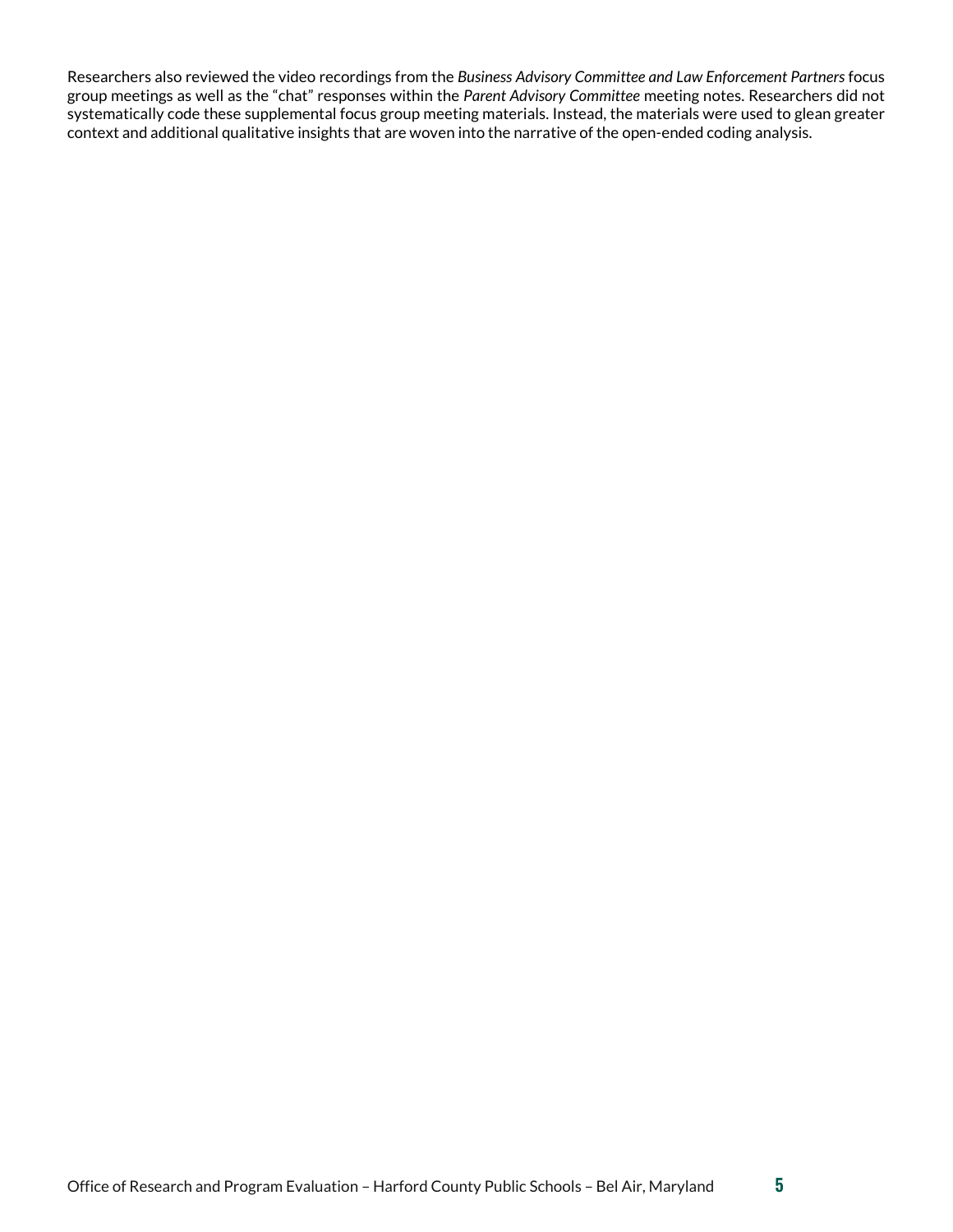## <span id="page-5-0"></span>**RECOMMENDATIONS**

## **STAKEHOLDER GROUP MEETINGS**

- 1. **Increase the frequency of safety training and critical incident drills at HCPS schools.** Respondents highlight the lapse in physical drills and training since the COVID-19 pandemic; subsequently, stakeholders in all groups feel under-prepared to respond to a critical incident, particularly active assailants and non-weather-related incidents. HCPS could establish annual training and refresher courses specifically designed for staff and/or students to better prepare each group for critical incidents.
- 2. **Work with law enforcement partners to establish a unified command structure.** Respondents generally agree HCPS should streamline its critical incident response protocols to quickly inform and involve necessary agencies and stakeholders.
- 3. **Establish prevention training for parents, students, and staff.** Threatening or aggressive student behavior, social media misuse, and bullying are all cited issues and contribute to perceptions of unsafety among stakeholders. Respondents express a desire to be better prepared to de-escalate aggressive behavior (online and in person) and help improve the safety of HCPS schools.

## **THREAT ASSESSMENT DATA ANALYSIS**

- A. **Create an electronic reporting tool for all stakeholders (students, staff, parents, community, etc.) to anonymously report, at any time of day, any potential threat or suspicious activity that may impact daily school operation.** This reporting system should be modeled after the Department of Homeland Security's ["if you see](https://nam11.safelinks.protection.outlook.com/?url=https%3A%2F%2Fwww.dhs.gov%2Fsee-something-say-something%2Fhow-to-report-suspicious-activity&data=05%7C01%7CYakoubou.Ousmanou%40hcps.org%7C4ddead24cd114fc9926b08da44cc0993%7Cc1f6ac536b774db594724f104eeac96a%7C0%7C0%7C637897940393655662%7CUnknown%7CTWFpbGZsb3d8eyJWIjoiMC4wLjAwMDAiLCJQIjoiV2luMzIiLCJBTiI6Ik1haWwiLCJXVCI6Mn0%3D%7C3000%7C%7C%7C&sdata=RnyPWqEX7MX5wM1UBVmNkm%2BSM%2FTpr03wtmEQcBfFFAk%3D&reserved=0)  [something, say something"](https://nam11.safelinks.protection.outlook.com/?url=https%3A%2F%2Fwww.dhs.gov%2Fsee-something-say-something%2Fhow-to-report-suspicious-activity&data=05%7C01%7CYakoubou.Ousmanou%40hcps.org%7C4ddead24cd114fc9926b08da44cc0993%7Cc1f6ac536b774db594724f104eeac96a%7C0%7C0%7C637897940393655662%7CUnknown%7CTWFpbGZsb3d8eyJWIjoiMC4wLjAwMDAiLCJQIjoiV2luMzIiLCJBTiI6Ik1haWwiLCJXVCI6Mn0%3D%7C3000%7C%7C%7C&sdata=RnyPWqEX7MX5wM1UBVmNkm%2BSM%2FTpr03wtmEQcBfFFAk%3D&reserved=0) campaign.
- B. **Conduct threat assessments regularly and keep a log to ensure that schools and offices are prepared to deal with actual threats.** The logs should be available for review by appropriate offices (Safety and Security, Student Services, Executives, etc.) to deploy the support and resources needed.

### **DISCIPLINE DATA ANALYSIS**

- C. **Administrators should receive annual/periodic refresher training on COMAR offense code definition and severity.** This training should help facilitate a common understanding of behavior cases and the appropriate code to be used. One of goals of this refresher training is to ensure **offense codes are being recorded with fidelity**.
- D. **Ensure that school administrators (principals, assistant principals, etc.) are accurately reflecting referable actions in disciplinary codes.** (Ex. smacking a staff member is an attack on staff and not a disruption). Administrators need to accurately reflect reporting to ensure that appropriate actions are taken to make changes (if patterns are occurring).
- E. **Consistent review of discipline data by school level team** to help identify and address any behavioral patterns will allow schools to plan and inform decision making to provide safe, secure, and healthy learning environments.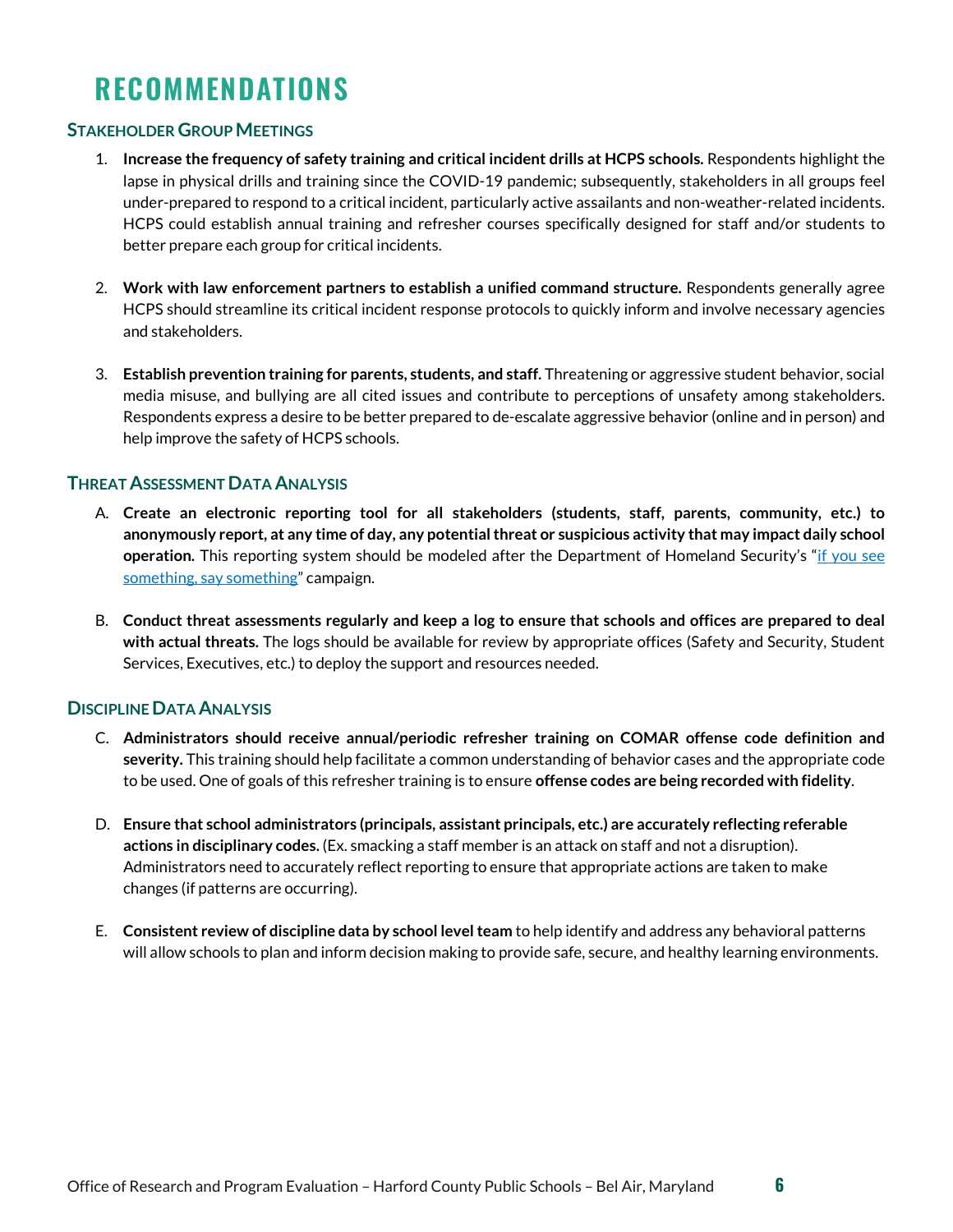## <span id="page-6-0"></span>**KEY FINDINGS: STAKEHOLDER GROUP MEETINGS**

- **While nearly one-third of respondents generally feel safe at HCPS schools, the majority of**   $\bm{\omega}$ **stakeholders highlight concerns with safety procedures and behavior.** Sixty-two percent of respondents identify various issues with safety procedures. The range of topics stakeholders identify include a *lack of policy enforcement* (28%), *unsafe physical environment* (23%), *threats of critical incidents*(16%), and an overall *lack of school preparedness*for critical incidents (14%). **Thirtyseven percent of respondents also identify concerning behavior that makes them feel unsafe.**  Respondents discuss both aggressive *parent* (8%) and *teacher* (6%) *behaviors*, but they overwhelmingly identify *student behavior* (30%) as the most concerning, such as the prevalence of student bullying and physical fighting, cyberbullying and social media usage/misuse, violent and threatening language, and disregard for teacher authority.
- **Almost two thirds of all respondents (63%) believe HCPS is prepared to respond to a critical**   $\bigcircled{\hspace{-0.75ex}{\rm\mathscr{C}}}\hspace{0.25ex}$ **incident; however, nearly all respondents also identify various areas of improvement for HCPS's current crisis preparedness.** Respondents tend to indicate approval of HCPS's safety plans and crisis protocols currently in place. In order for these plans to be implemented effectively, however, **respondents highlight a need for increased training and drills** to improve school stakeholders' overall awareness of the current protocols. Following disruptions from the COVID-19 pandemic and a lapse in physical training and drills, stakeholders from all groups tend to share feelings of being under-prepared for a critical incident. Additionally, stakeholders believe more proactive, easy-to-understand communication from HCPS about safety plans will assist both parents and staff in supporting the district in their crisis preparedness.
- **Similarly, respondents highlight the need for frequent training that helps stakeholders both**  ₩ **prepare for and prevent critical incidents.** More than half of respondents (56%) consider preparation training to be most important currently. Many advocate for annual training and frequent refreshers of content for students and staff, particularly around Active Assailant Critical Response Training (ACRT) and non-weather-related incidents. Additionally, 24 percent of respondents give prevention training suggestions. Training topics include de-escalation and bullying prevention as well as mental health and trauma-informed practices to support staff and students stop or prevent physical fights, bullying, and workplace violence.
	- Additionally, while respondents understand the privacy restrictions of certain safety protocols to avoid vulnerabilities, many instead advocate for clear communication about most safety procedures *and* the proper stakeholder response to a critical incident. Parents especially require clear communication about critical incident procedures so they do not endanger their student further (e.g., trying to pick up student during a lockdown). Therefore, many respondents also advocate for parents and community members to participate in both preparation and prevention training.

**Respondents list various preferences for communication methods during a critical incident.**  Email and text messages are among the most preferred modes of communication during a critical incident; however, other methods respondents mention include a mass messaging system (e.g., Blackboard Connect), radio and walkie-talkie messages, social media posts, and website updates. Notably, several school-based stakeholders (e.g., students, staff) mention issues with relying on loudspeaker announcements for emergency communications because classroom or hallway noise often overpowers the loudspeaker. Some stakeholders also do not recommend using social media to share emergency notifications, as the prevalence of misinformation online can further aggravate a situation.



છ્ય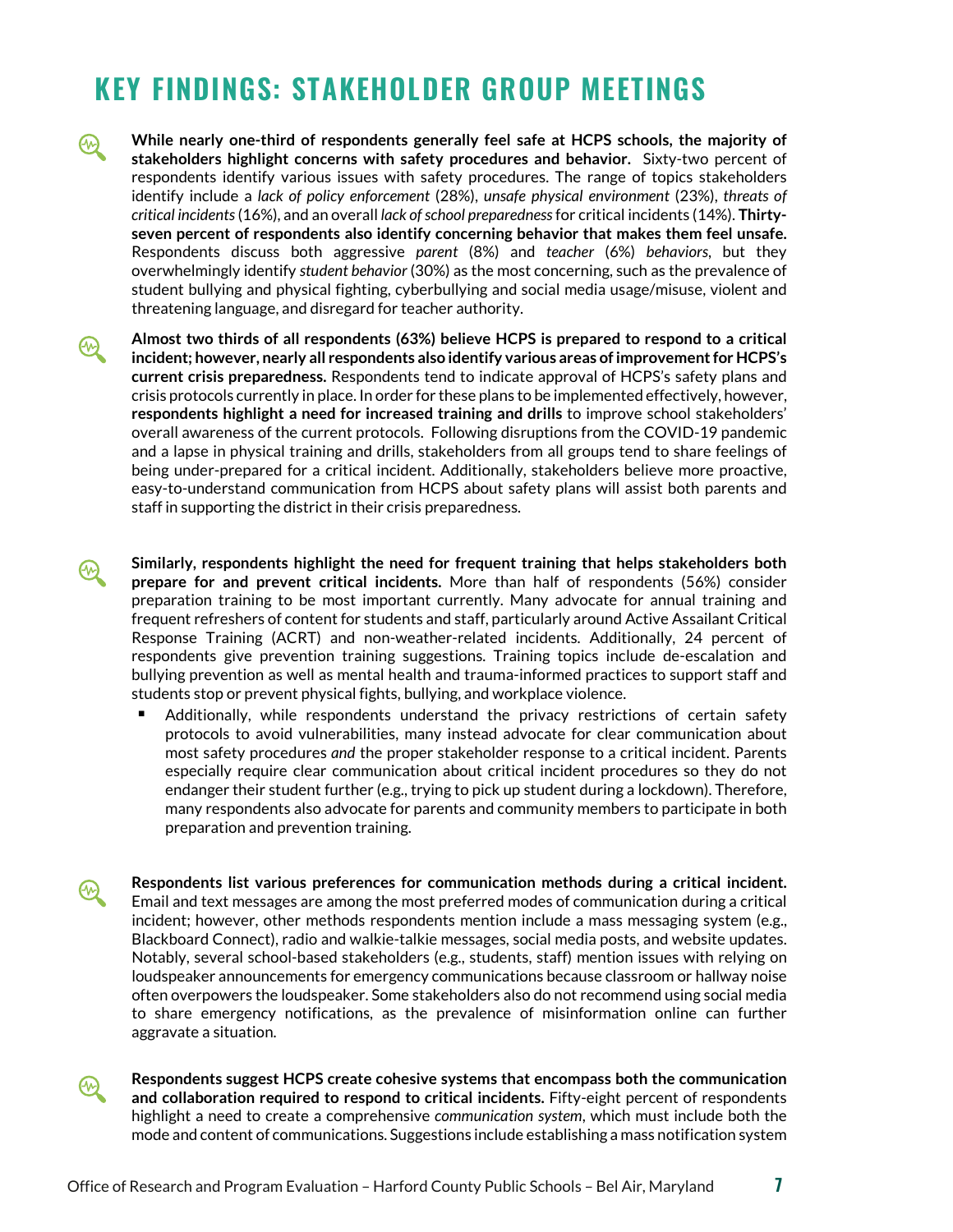as well as ensuring consistent messaging from all involved agencies so that communication comes from one "common voice." Additionally, 37 percent of respondents suggest HCPS organize *personnel systems*, or organizational structures, that establish roles and responsibilities for individuals coordinating responses to critical incidents. These systems must incorporate a clear roadmap for whom to call as well as the roles and responsibilities of each team member once the call is received. Many respondents call for HCPS to establish a designated office to manage critical incident coordination with involved agencies, either formally or informally as part of the Incident Command Structure (ICS).



**When asked for suggestions for how HCPS should approach the reunification process, respondents nearly equally value the** *preparation* **and** *response* **stages of the process**. Respondents explain that clear communication of the reunification process (including designated pickup sites) should be given *before* a critical incident occurs to reduce confusion. At the same time, respondents highlight the importance for clear, effective communication *during* the reunification process to keep all stakeholders informed and to enforce an overall accountability to the process. Finally, respondents also emphasize the importance of having proper resources (e.g., food, water) and supports (e.g., mental health counselors) during and following the reunification process.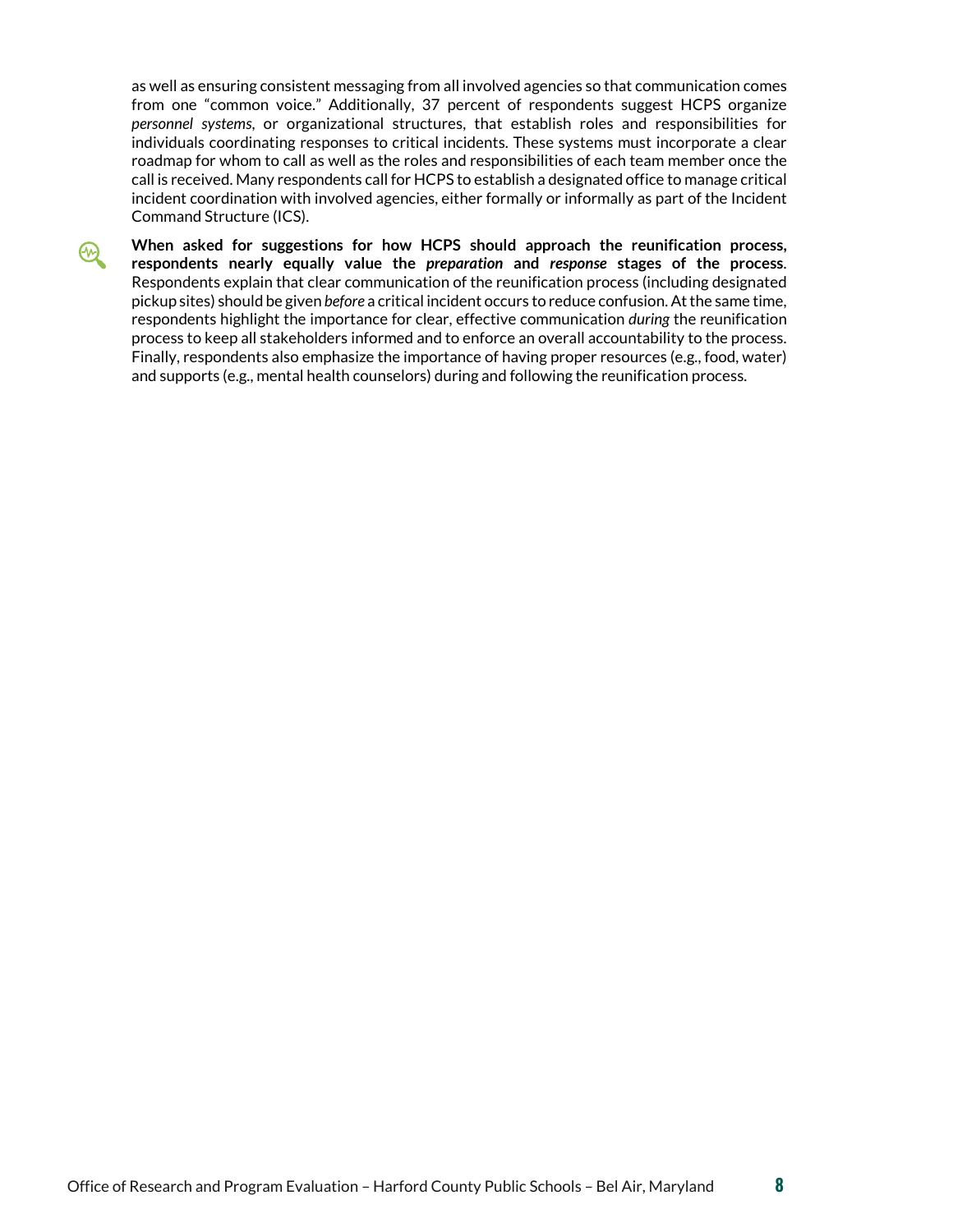## <span id="page-8-0"></span>**OPEN-ENDED SAFETY AND SECURITY SURVEY QUESTION RESULTS**

This section of the report provides the analysis of open-ended responses from the survey. All responses are quoted verbatim with minor modifications for clarity if needed. Researchers only reported themes with over 10% response frequency rates.

## <span id="page-8-1"></span>**QUESTION 1**



**Please describe what (if anything) makes you feel unsafe in our schools.**

**Respondents most frequently have concerns with safety measures and various stakeholders' behavior.** Sixty-two percent of respondents identify various issues with safety procedures. The range of topics stakeholders identify include a *lack of policy enforcement* (28%), *unsafe physical environment* (23%), *threats of critical incidents* (16%), and an overall *lack of school preparedness* (14%). **Law Enforcement Members** and some **School-Based Staff Members** especially highlight issues with inconsistent policy enforcement across schools, such as allowing visitors entry without requiring them to follow the safety check-in procedures. Many respondents also seek improved physical security measures and better preparedness, particularly camera coverage and knowledge of lockdown procedures. Finally, **HCPS Students** and **Parents/Guardians** tend to be the most fearful of the threat of an active assailant or critical incident.

**Thirty-seven percent of respondents also identify concerning behavior that makes them feel unsafe.** Respondents discuss both aggressive *parent* (8%) and *teacher* (6%) *behaviors*, but they overwhelmingly *identify student behavior* (30%) as the most concerning. **HCPS Students, Parents/Guardians** (including the **HCPS Parent Advisory Council (PAC)**)**,** and **School-Based Staff Members** are the stakeholder groups most concerned with student behavior, including the prevalence of student bullying and physical fighting, cyberbullying and social media usage, violent and threatening language, and disregard for teacher authority.

### **SPOTLIGHT: INSIGHTS FROM MARCH STAKEHOLDER GROUP MEETINGS**

Many participants in the Parent Advisory Committee (PAC) and the Business Advisory Committee (BAC) express concerns over student behavior, as well. Participants appear to maintain similar concerns about student bullying and school violence. Additionally, many individuals highlight the negative—and often dangerous—effects that social media can have on student and school safety. These concerns have seemingly remained consistent before and after COVID-19 disruptions.

66

*"My concerns are similar pre- and post-COVID: bullying and physical fights." – PAC Member*

*"Physical safety is one thing…but cell phones are directly linked to bullying and the subsequent negative impact on mental safety." – PAC Member*

*"I call it the "mean girl syndrome." Which has really, in my opinion, been exacerbated through these last two years. The viciousness with which these young girls attack verbally other girls with regard to their physical appearance,*  to what they might be wearing, name-calling. And these particular situations were not on social media, these were *on the school bus or in the classroom." – BAC Member*

**Notably, 30 percent (28 responses) of the survey respondents do not elaborate on anything that makes them feel unsafe.**  Some respondents write simple "N/A" or "none" responses, but others specifically mention they feel safe at HCPS schools.

The chart below highlights the top five, most frequently discussed themes and sub-themes for stakeholder survey responses to this question. Researchers excluded miscellaneous responses to highlight the most salient concerns, but researchers did include responses that report no concerns.

"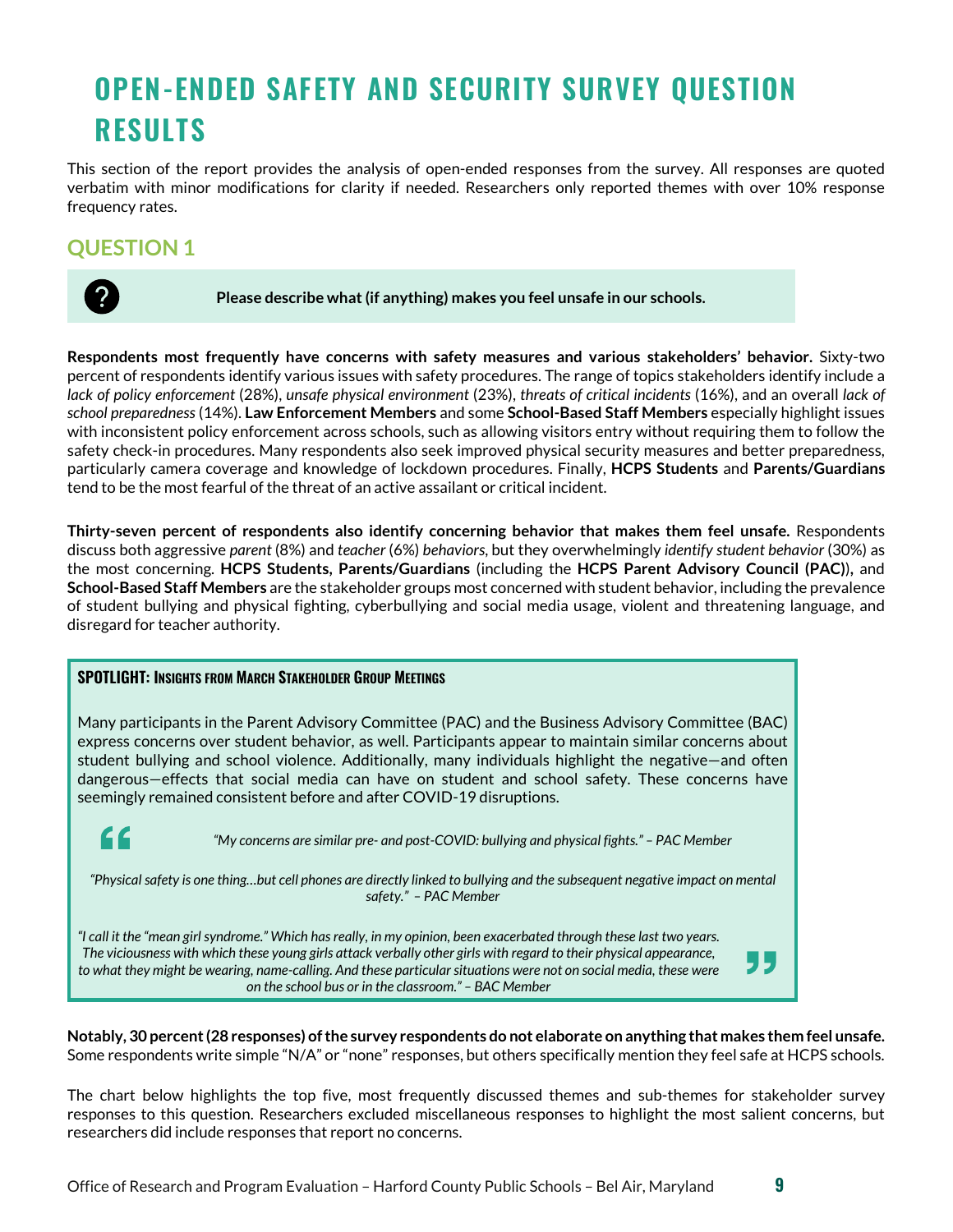### **Theme Frequency: Top 5 Themes Regarding Perceptions of Safety**



Note: This figure indicates the five most frequently mentioned themes of the 93 coded responses. Percentages sum to greater than 100%, because some coded responses reference more than one theme.

### **Theme Frequency: Top 5 Themes Regarding Perceptions of Safety**

|  | Please describe what (if anything) makes you feel unsafe in our schools? |
|--|--------------------------------------------------------------------------|
|--|--------------------------------------------------------------------------|

| Theme/Sub-Theme                                         |                                                                                                                                                                                                                                                                                           | <b>Sample Responses</b>                                                                                                                                                                                                                                                                                   |
|---------------------------------------------------------|-------------------------------------------------------------------------------------------------------------------------------------------------------------------------------------------------------------------------------------------------------------------------------------------|-----------------------------------------------------------------------------------------------------------------------------------------------------------------------------------------------------------------------------------------------------------------------------------------------------------|
| <b>Concerning Student</b><br>Behavior                   | "In all honesty I cannot say that I feel safe at<br>school. Majority of the students are incredibly<br>violent and have proven that it doesn't take<br>much to push them over the edge."<br>- HCPS Student                                                                                | "The kids indicate there are fights between<br>students multiple times per week and<br>sometimes the adults have trouble breaking<br>them up. Most of these fights end up recorded<br>and on tik tok or passed between students."<br>- Parent Advisory Committee Member                                   |
| None, N/A, "I feel safe"                                | "I don't feel unsafe, however I'd like to see more<br>cameras throughout the building in order to<br>eliminate 'blind spots'"<br>- School-Based Staff Member                                                                                                                              | "I have a general feeling of safety in our school.<br>If we have anything to work on, I believe we<br>should reiterate to all staff that they need to be<br>aware of who is in the building and that they<br>should not be afraid to ask if they have stopped<br>at the office to sign in."<br>- Clerical |
| Lack of Policy<br><b>Fnforcement</b>                    | "Consistent enforcement of security-related<br>throughout the entire system<br>policies<br>regardless of what school you are in is a must.<br>Unfortunately, based on appearance it appears<br>that this is not a uniform practice throughout<br>the county."<br>- Law Enforcement Member | "Behavior of students being left undiscussed as<br>well as consequences/discipline of said actions<br>being left undiscussed."<br>- HCPS Student<br>"When students take it upon themselves to<br>open exterior doors for the school."<br>- Assistant Principal                                            |
| Problems with Safety of<br><b>Physical Environments</b> | "Windows in and at the door that have no<br>coverings. Having no real place to "hide" in my<br>room that isn't seen from the door. It is stressful<br>thinking about what I would do if something<br>happened in the building."<br>- HCPS Teacher                                         | "It is difficult for us to hear and see visitors with<br>our current camera system. The camera is<br>behind them so we are unable to see their face<br>or hear unless they are close to the box"<br>- School-Based Staff Member                                                                           |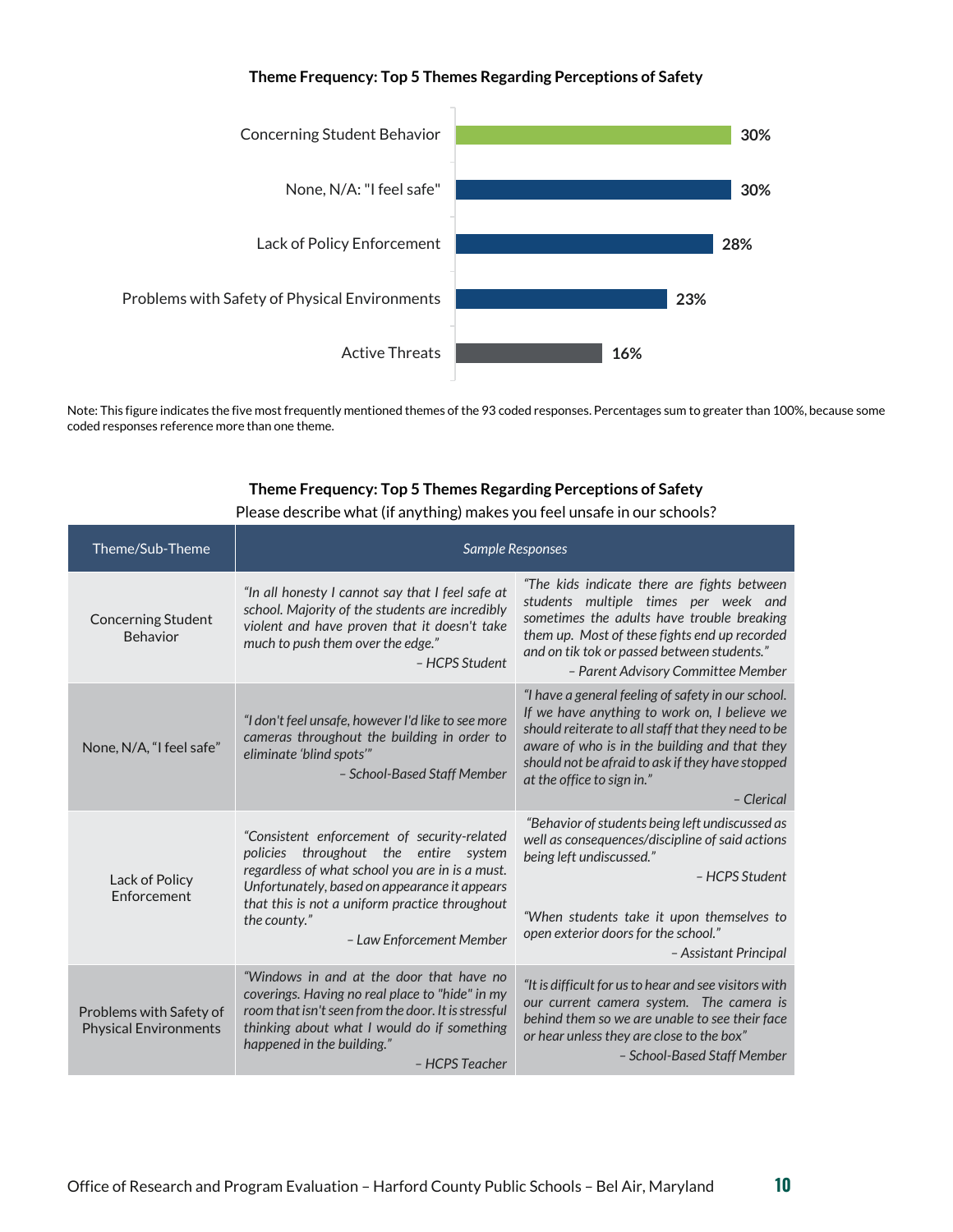| Theme/Sub-Theme       | <b>Sample Responses</b>                                                                                                                                                                                                                      |                                                                                                                                                                                                                                                                                                                                                                                                                    |
|-----------------------|----------------------------------------------------------------------------------------------------------------------------------------------------------------------------------------------------------------------------------------------|--------------------------------------------------------------------------------------------------------------------------------------------------------------------------------------------------------------------------------------------------------------------------------------------------------------------------------------------------------------------------------------------------------------------|
| <b>Active Threats</b> | "It is not unusual for kids to threat to bring in<br>weapons. My kids were begging for the school<br>to conduct the active shooter training because<br>they felt like they didn't know what to do if<br>something happened."<br>- PAC Member | "Social media postings that are difficult to<br>identify origin, mention specific or vague<br>details about potential incidents at schools.<br>Students reporting to adults ideation related to<br>self harm or suicide. These plans can include<br>being carried out in school buildings. The<br>physical layout of the building is something<br>more students are looking at as ways to carry<br>out self harm." |
|                       |                                                                                                                                                                                                                                              | - HCPS Principal                                                                                                                                                                                                                                                                                                                                                                                                   |

<span id="page-10-0"></span>

**Do you believe HCPS is prepared to respond to a critical incident? [Yes/No] Please explain your thinking for this question.**

**Nearly two-thirds of all respondents (63%) indicate they believe HCPS is prepared to respond to a critical incident.**  Among respondents who answer "yes" to this survey question, 34 percent of respondents agree that HCPS has communicated its safety plans and crisis preparedness protocols with them. Many indicate that they approve of the protocols and find the plans to be comprehensive. Additionally, 15 percent of respondents find the HCPS leadership and partners to be successful in executing the plans. Finally, several respondents highlight the *sufficient training and drills*(11%) and *resources in schools* (9%), such as School Resource Officers (SROs). *Prior experience of threats* (5%) can indicate both experiences with positive protocol implementation and areas of improvement.

**Thirty-seven percent of respondents, on the other hand, believe HCPS could improve their crisis preparedness.** Respondents suggest a range of improvements, including more frequent training and drills, increased protocol awareness among school stakeholders, better communication with parents, and evaluated individual school plans. Nearly one-third of all respondents (30%) call for increased training and drills with all necessary stakeholders. Notably, members from nearly all stakeholder groups cite this as a priority for HCPS to improve its preparedness to respond to a critical incident. For example, many respondents indicate that they or their co-workers or classmates have not undergone recent Active Assailant Critical Response Training (ACRT). Eight percent of respondents—including **HCPS Parents, Students,** and **Teachers**—specifically call attention to the student body's lack of preparedness for critical incidents, either due to minimal training or student misconduct. Some respondents (11%) attribute the decline in frequent critical incident training to school interruptions caused by the COVID-19 pandemic. However, many desire the return to critical incident training beyond weather related drills or fire drills.

In the graph below, researchers excluded respondents who reported no concerns and miscellaneous responses to highlight the most salient concerns.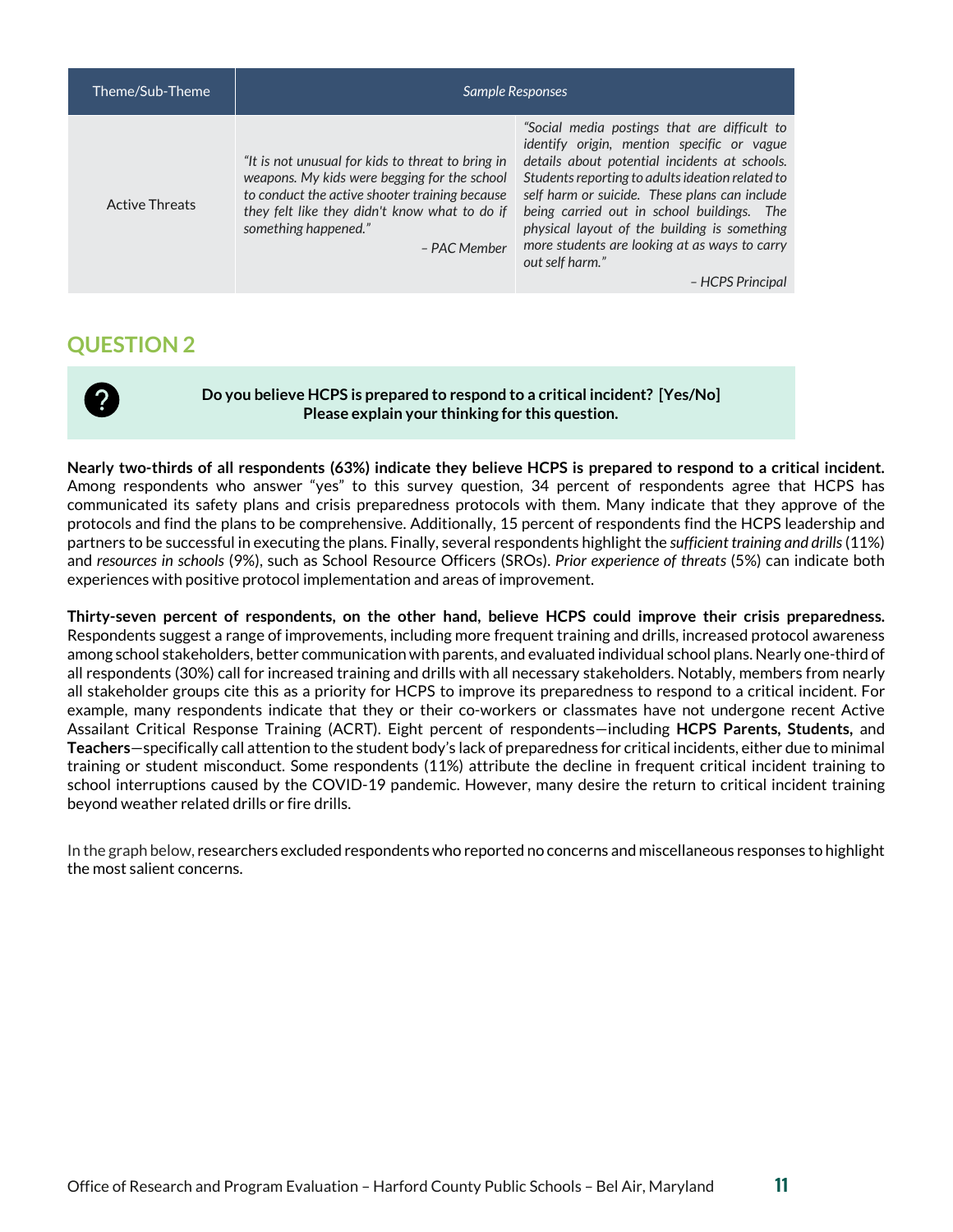### **Theme Frequency: Top 5 Themes Regarding Perceptions of HCPS's Preparedness for Critical Incidents**



Note: This figure indicates the top five percentages of the 93 coded responses that mention a particular topic. Percentages sum to greater than 100% as some coded responses referenced more than one topic.

#### **Theme Frequency: Top 5 Themes Regarding Perceptions of HCPS's Preparedness for Critical Incidents**

| <b>Theme</b>                                                                                                        |                                                                                                                                                                                                                                                                                                                                                                                                   | <b>Sample Responses</b>                                                                                                                                                                                                                                                                                                                                                                                                                                                                                                     |
|---------------------------------------------------------------------------------------------------------------------|---------------------------------------------------------------------------------------------------------------------------------------------------------------------------------------------------------------------------------------------------------------------------------------------------------------------------------------------------------------------------------------------------|-----------------------------------------------------------------------------------------------------------------------------------------------------------------------------------------------------------------------------------------------------------------------------------------------------------------------------------------------------------------------------------------------------------------------------------------------------------------------------------------------------------------------------|
| Knowledge and<br>Communication of<br><b>HCPS Preparedness</b><br>through Extensive<br>Safety Protocols and<br>Plans | "I feel the administers and teachers had a<br>clear plan that they could explain to me and<br>that they genuinely cared about the<br>students. It made me feel like my kids were<br>in good hands. Also they were very good<br>about updating us right away."<br>- HCPS Parent/Guardian                                                                                                           | "I'm more confident in answering "yes" after viewing<br>Dr. Gerringer's presentation. I think parents across<br>the board would have more confidence in the system<br>if they knew just how much planning went into it (e.g.,<br>the tabletop exercises and whatnot). I believe the<br>meeting revealed that parents are less concerned<br>with active shooters and fire drills and more<br>concerned with incidents like bullying, cyber-<br>bullying, fights, and exposure to things on the<br>internet."<br>– PAC Member |
| Need Additional,<br><b>Frequent Training</b><br>and Drills to Improve<br>Preparedness and<br>Awareness              | "Expectations about staff roles and<br>protocols are not clear-the recent trainings<br>were not helpful and, if anything left more<br>questions. No time to share these<br>expectations and to run both staff and<br>students through scenarios. Students and<br>staff are ok with weather and evacuation<br>drills but are not prepared for a major<br>incident."<br>- School-Based Staff Member | "The last training we had for a critical incident was<br>four years ago. The amount of staff turnover in that<br>time has been significant."<br>- School-Based Staff Member                                                                                                                                                                                                                                                                                                                                                 |
| Good Leadership,<br>Policy Enforcement,<br>and Execution of<br>Plans                                                | "I have been lucky to be in school<br>environments where incidents were handled<br>swiftly and adequately."<br>- Clerical Staff                                                                                                                                                                                                                                                                   | "We work hand and hand with information and video<br>footage and communication with students who let us<br>know if something negative is going to happen."<br>- HCPS Safety and Security Staff                                                                                                                                                                                                                                                                                                                              |
| Need to Prepare for<br>Post-Covid World<br>and Being In-Person                                                      | "Relying on past/pre-covid planning makes<br>HCPS ready for most critical incidents, but<br>due to lack of updates on training for new<br>staff or staff now at new buildings, there<br>could be some gaps in understanding of<br>plans."<br>- HCPS Principal                                                                                                                                     | "Due to covid we haven't had a single drill all quarter,<br>my younger sister started 6th grade in 2020 meaning<br>in the event of a critical incident my sister would have<br>no idea what to do along with all the other 6th and<br>7th graders. This also applies to freshmen, children<br>who recently moved to Harford County. This is bound<br>to cause chaos in the event of a critical incident which<br>is extremely dangerous especially when it comes to<br>children."<br>- HCPS Student                         |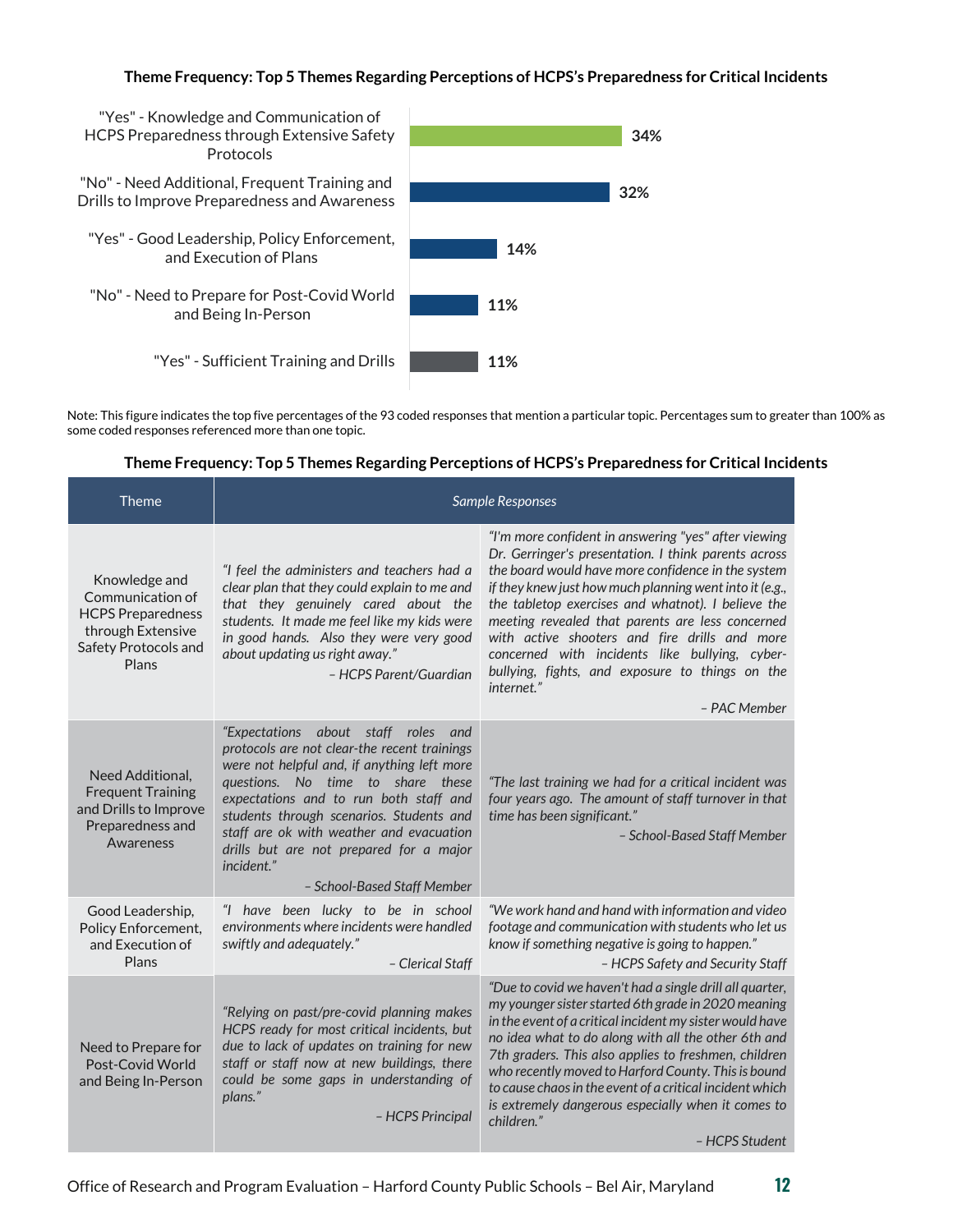| <b>Theme</b>                             |                                                                                                                    | Sample Responses                                                                                                                                                                                                                           |
|------------------------------------------|--------------------------------------------------------------------------------------------------------------------|--------------------------------------------------------------------------------------------------------------------------------------------------------------------------------------------------------------------------------------------|
| <b>Sufficient Training</b><br>and Drills | "We've been trained and have drills. That's<br>the best we can do until something<br>happens."<br>- Clerical Staff | "I believe the ACERT training was great at giving<br>faculty/staff an inside perspective of what a potential<br>school shooting could look like and what're some<br>good process and procedures to follow."<br>- School-Based Staff Member |

<span id="page-12-0"></span>

**What will make HCPS better prepared to respond to a critical incident?**

**Fifty-six percent of respondents—from all stakeholder groups—explain that increased, regularly-scheduled preparedness training would improve HCPS's preparedness.** Many advocate for annual training and refreshers of content, particularly around ACRT and non-weather-related incidents. Relatedly, 18 percent ofthese same respondents specifically cite the need to better prepare students for critical incidents. Understanding that active threat drills can be distressing to students, respondents nonetheless believe in the importance of preparing students for these threats and ensuring students take training seriously.

Thirty-one percent of respondents also call for HCPS to enhance communication around crisis preparedness. **Assistant Principals** and **School-Based Staff Members** ask for proactive communication around safety plans; moreover, several respondents request HCPS to create easy-to-understand guidelines or "cheat-sheets" for staff to follow in an emergency. **HCPS Parents/Guardians** similarly believe that HCPS should inform parents of crisis preparedness plans through simple terminology and proactive dissemination of the protocols.

Seventeen percent of respondents advocate for more frequent evaluation or reviews of protocols. Respondents suggest HCPS review things such as clearly identifying roles and responsibilities, establishing individual school-based plans, and incorporating feedback into plan updates. Other themes identified include *fostering better partnerships with law enforcement* (8%), *addressing post-COVID-19 consequences*(6%), *increasing mental health supports*(5%), and *increasing staff coverage* (3%).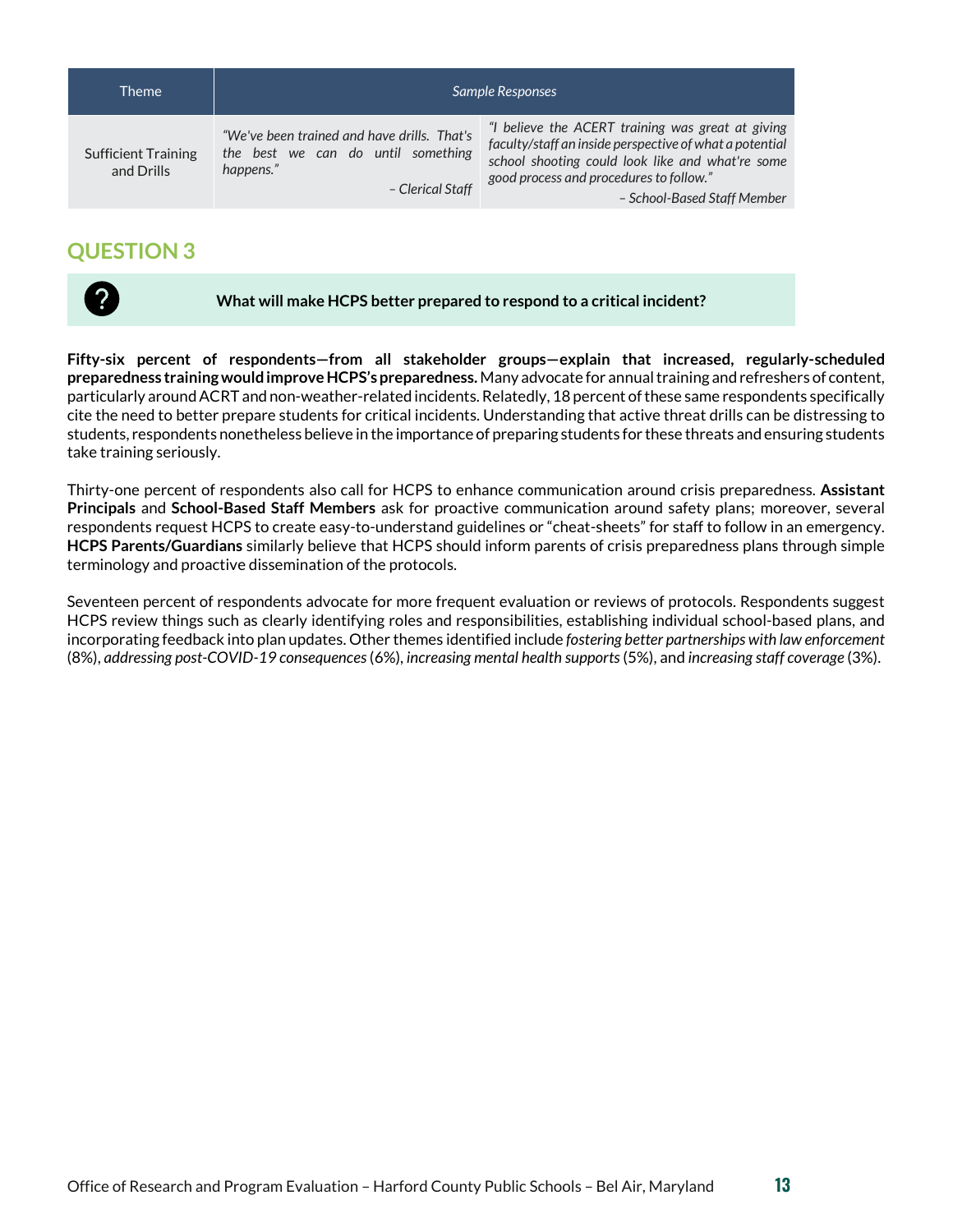#### **SPOTLIGHT: MARCH STAKEHOLDER GROUP MEETINGS**

During their stakeholder group meeting, Law Enforcement Members stress the importance of working together with the district and school administration to handle critical incidents. Law Enforcement Members encourage HCPS to establish stakeholder meetings with School Resource Officers (SROs), particularly to ensure that school personnel understand when to report incidents to the SROs. Most important, the Law Enforcement Members identify a lack of consistency in policy enforcement across various schools, which can have a dramatic impact on their ability to properly address concerning incidents. By advocating for joint meetings with school and district personnel, Law Enforcement Members seek to improve their own and HCPS' overall preparedness for responding to critical incidents.

*Unfortunately, each school runs independently of the others in the school system; every principal has their*  <u>"</u> *kingdom and they run it how they want, there's no standardization. I think if you standardize practices and procedures across the board, it would go a long way in preparedness for critical incidents. Then there'll be that known factor that if this happens, the school should react this way. So responding law enforcement, EMS, fire, they all know what that response of the school system is going to be."* 

*I think what we're looking for is something just like a town hall meeting, preferably in the near future, just to give us the opportunity to explain our position to the administrators of the schools. And then to field any questions they would have regarding timely notification of incidents. We're just afraid that one of these times, one of these incidents, especially the ORE we're encountering, they're going to grow legs, and it's going to blow up in our faces….We're just looking for a meeting to make them aware of the SRO in their buildings, and [the situations] where law enforcement needs to step in—problem solved."*

*"I want to give kudos to some schools, because some schools do a phenomenal job with this. I think what we're really seeing is the inconsistency, there's not any sort of standardized process across the entire school system on when to report, how to report, what to report."*

### **Theme Frequency: Top 4 Themes Regarding Improvements to HCPS's Preparation for Critical Incidents**



Note: This figure indicates the top three percentages of the 93 coded responses that mention a particular topic. Total percentages sum to greater than 100% as some coded responses referenced more than one topic.

#### **Theme Frequency: Top 4 Themes Regarding Improvements to HCPS's Preparation for Critical Incidents**

| Theme                                                            |                                                                                                                                                                                                            | Sample Responses                                                                                       |
|------------------------------------------------------------------|------------------------------------------------------------------------------------------------------------------------------------------------------------------------------------------------------------|--------------------------------------------------------------------------------------------------------|
| Regularly Scheduled<br>Training for Staff and<br><b>Students</b> | "We need to have a course for any new staff<br>member to learn all of HCPS incident plans.<br>The refresher that schools do at the<br>beginning of the year is not enough."<br>- School-Based Staff Member | "Regularly scheduled training should be considered<br>on an annual basis."<br>- Law Enforcement Member |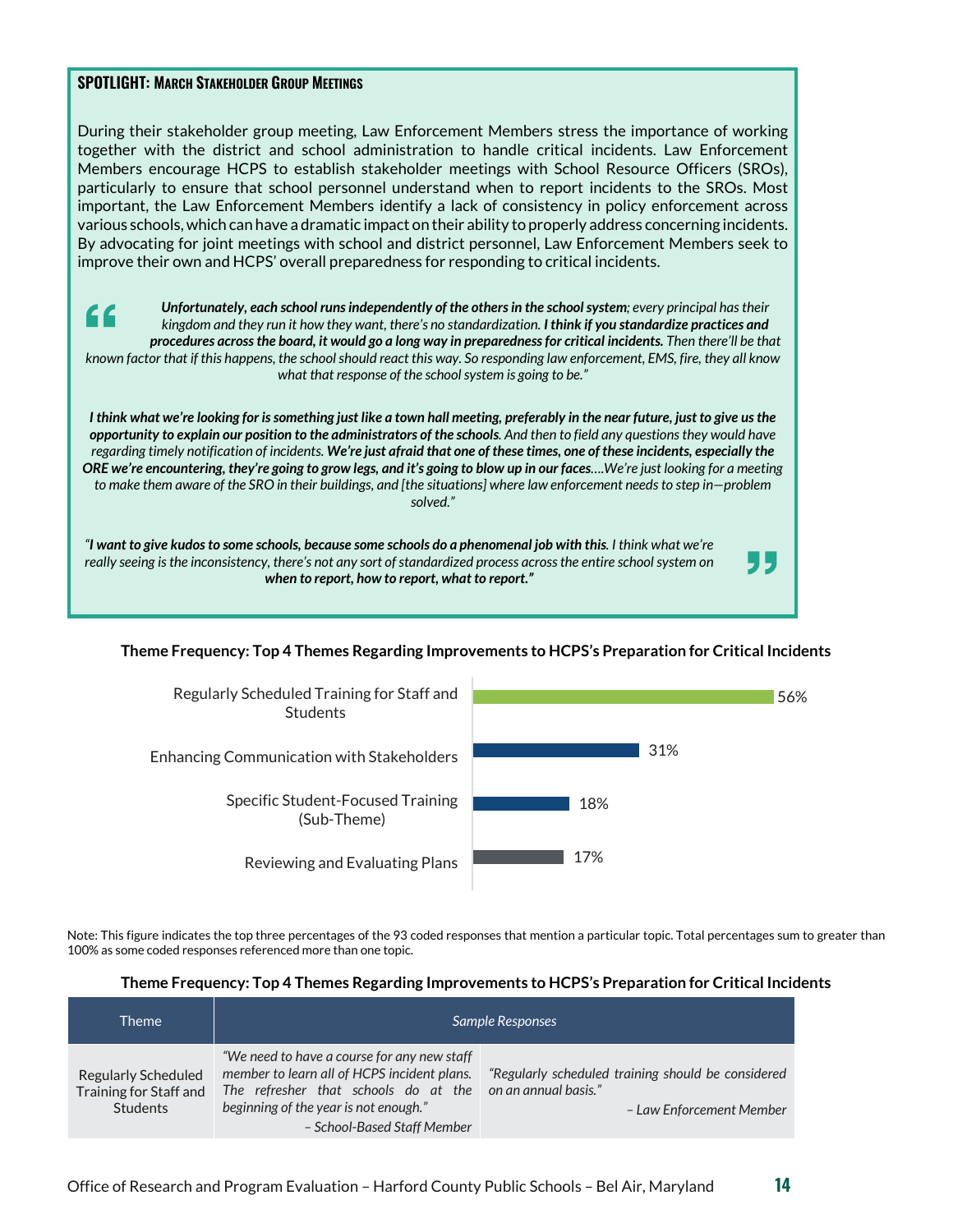| Theme                                                  |                                                                                                                                                                                                                                                                                                                    | <b>Sample Responses</b>                                                                                                                                                                                                                                                                                                                                                                                                                                                                                          |
|--------------------------------------------------------|--------------------------------------------------------------------------------------------------------------------------------------------------------------------------------------------------------------------------------------------------------------------------------------------------------------------|------------------------------------------------------------------------------------------------------------------------------------------------------------------------------------------------------------------------------------------------------------------------------------------------------------------------------------------------------------------------------------------------------------------------------------------------------------------------------------------------------------------|
|                                                        | "Some realistic training with various<br>scenarios."<br>- HCPS Business Advisory Committee<br>Member                                                                                                                                                                                                               | "Staff Professional Development that is building<br>specific."<br>- Assistant Principal                                                                                                                                                                                                                                                                                                                                                                                                                          |
| Enhancing<br>Communication with<br><b>Stakeholders</b> | "Enhanced<br>communication<br>with<br>stakeholders and fostering an environment<br>for open dialogue on issues in common will<br>lead to better decision making for everyone<br>involved: administrators, law enforcement,<br>teachers.<br>students,<br>parents,<br>and<br>community."<br>- Law Enforcement Member | "I don't know about preparedness, but I do believe<br>HCPS can improve communications with the parents.<br>I would like to know when a drill is conducted in the<br>school. While I understand that you may not always<br>be able to notify parents in advance, we can be<br>notified as it is happening (via an alert system). I do<br>not like that my 1st notice of a drill is when my<br>elementary student comes home from school to tell<br>me that he was hiding under a desk."<br>- HCPS Parent/Guardian |
| Specific Student-<br><b>Focused Training</b>           | "Teach the students too!"<br>- HCPS Student                                                                                                                                                                                                                                                                        | "Better information for the students in addition to<br>drills. Better communication with parents via a mass<br>text and email to keep us informed."<br>- HCPS Parent/Guardian                                                                                                                                                                                                                                                                                                                                    |
| Reviewing and<br><b>Evaluating Plans</b>               | "The plan itself is fairly intimidating for<br>anyone who has not prepared it. If there<br>could be some sort of 1-page outline or<br>brochure for classroom-based staff to<br>reference I believe it may ease some anxiety<br>around the idea of a critical incident."<br>- Assistant Principal                   | "I feel school-based plans can be more intentional<br>and specific to each building."<br>- Assistant Principal<br>"More regular review of plans with staff."<br>- School-Based Staff Member                                                                                                                                                                                                                                                                                                                      |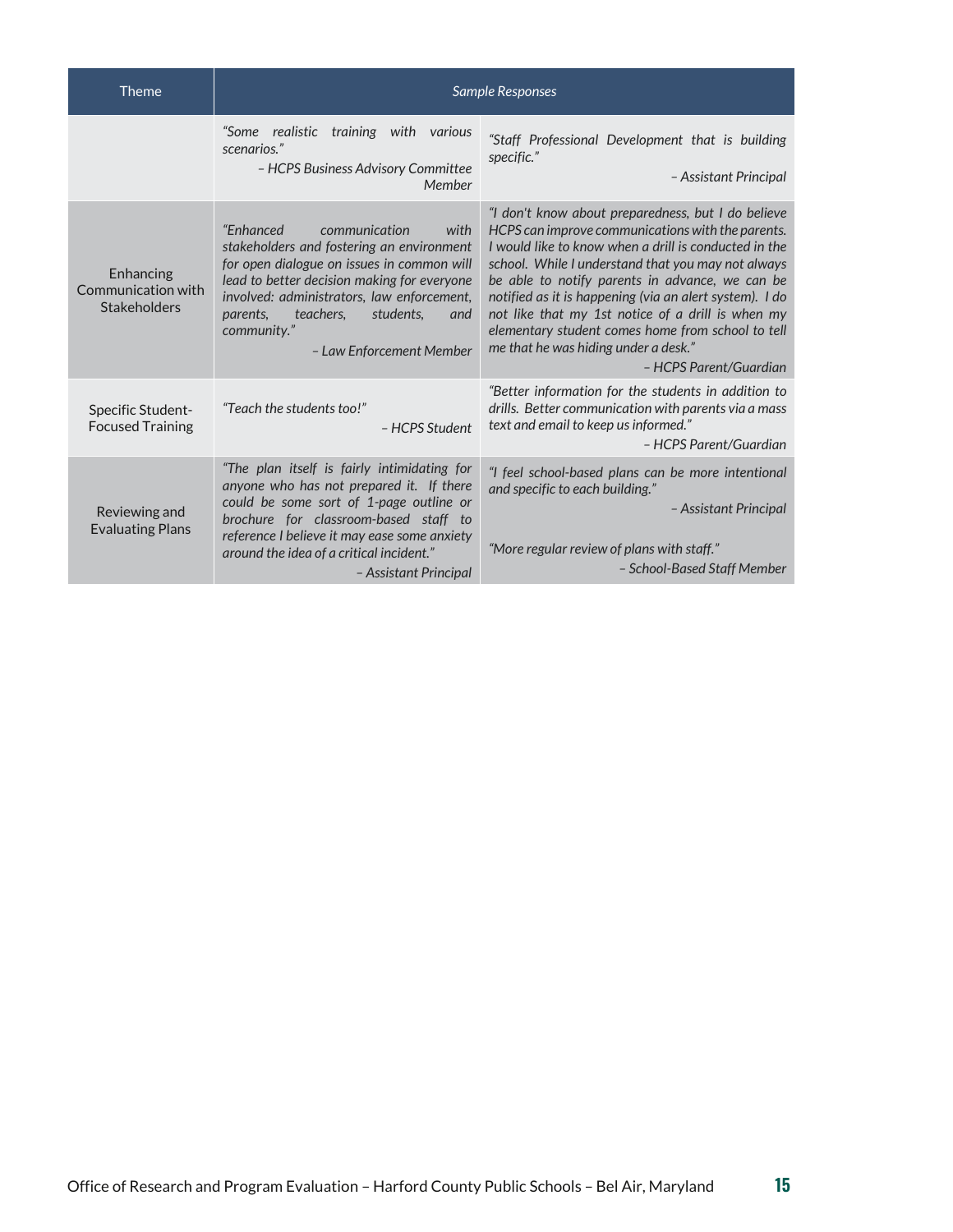<span id="page-15-0"></span>

#### **What training do you think HCPS needs to ensure you feel safe?**

**Respondents highlight two main approaches to critical incident training:** *preparation* **and** *prevention***.** More than half of respondents (56%) consider preparation training to be most important currently. Of all the reported training topics, 30 percent of respondents—particularly **HCPS Students, Law Enforcement Members,** and **Assistant Principals**—highlight the need to focus on emergency situation and active assailant training. Sixteen percent of respondents also indicate that the frequency of training is as important as the training content itself. **Law Enforcement Members, Assistant Principals,** and **HCPS Teachers** in particular note that annual training and frequent reinforcement is crucial for better protocol implementation. Additional training topics include school building-specific training (6%) and scenario-based training (2%).

**Twenty-four percent of respondents give prevention training suggestions.** Training topics include de-escalation and bullying prevention (13%) and mental health and trauma-informed practices (10%). Of all stakeholder groups, **HCPS Parents/Guardians** most often mention the need for these two types of trainings. Parents/guardians hope that deescalation training (e.g., bystander intervention) and mental health training would support staff and students stop or prevent physical fights, bullying, and workplace violence. Additionally, 9 percent of respondents suggest holding joint meetings between law enforcement and school stakeholders to increase understanding between the parties.

#### **SPOTLIGHT: March Stakeholder Group Meetings**

Some participants in the PAC meeting express similar concerns about the lack of training and drills around critical incidents. These parents/guardians particularly request active shooter drills to prepare their students as well as de-escalation trainings to encourage staff and students to stop bullying and fighting.



*"Neither my middle or high schooler has had any sort of active shooter drill or talks this school year. Especially concerning for my 6th grader who is in a new school.*

*"I wonder if there could be a training for teachers on how to intervene with these situations. I'm sure many feel helpless when they want to step in but aren't sure how to do so."*

*"Children need social media training and what to do about situations like this if their families are not monitoring or teaching them."*

## **10% 13% 16% 30%** Training in Mental Health and Trauma-Informed Practices De-Escalation Training and Bullying Prevention Regularly Scheduled Training and Drills ACRT and Emergency Situations

### **Theme Frequency: Top 4 Themes Regarding Types of Critical Incident Training**

Note: This figure indicates the top four percentages of the 93 coded responses that mention a particular sub-topic. Total percentages sum to greater than 100% as some coded responses referenced more than one topic.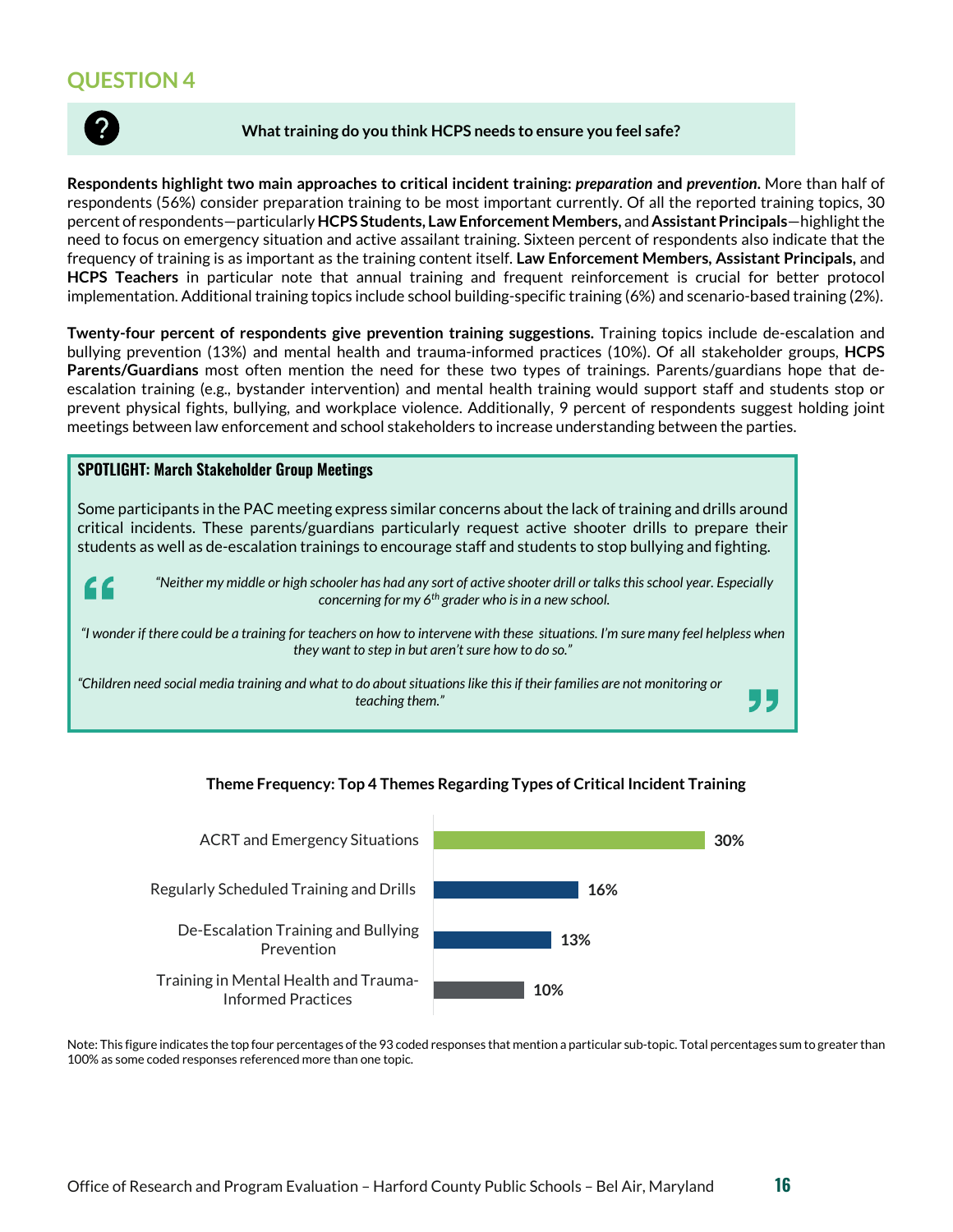### **Theme Frequency: Top 4 Sub-Themes Regarding Types of Critical Incident Training**

| <b>Theme</b>                                                                        |                                                                                                                                                                                                                                    | <b>Sample Responses</b>                                                                                                                                                                                                                                                                                                                                                                                                               |
|-------------------------------------------------------------------------------------|------------------------------------------------------------------------------------------------------------------------------------------------------------------------------------------------------------------------------------|---------------------------------------------------------------------------------------------------------------------------------------------------------------------------------------------------------------------------------------------------------------------------------------------------------------------------------------------------------------------------------------------------------------------------------------|
| ACRT and<br><b>Emergency Situation</b><br>Training                                  | "More in-depth fire, shooter, and full<br>evacuation drills"<br>- HCPS Student                                                                                                                                                     | "I would like HCPS to give additional training in HOW<br>to practice/teach our youngest learners (Pre-K-5) in<br>the area of Run Hide Fight"<br>- Assistant Principal                                                                                                                                                                                                                                                                 |
| <b>Regularly Scheduled</b><br><b>Training and Drills</b>                            | "Drills, after reviewing procedures, need to<br>be scheduled during times when it is not<br>"perfect" with all kids in the classroom."<br>- HCPS Teacher                                                                           | "Continued training regarding in all types of incident<br>responses because there is a huge turn over in<br>building staff county wide."<br>- Clerical Staff                                                                                                                                                                                                                                                                          |
| De-Escalation<br><b>Training and Bullying</b><br>Prevention                         | "HCPS could use a training for what to do in<br>the case of a fight and how to make sure that<br>the students are all safe and to train the staff<br>to know what to do in the case of a student<br>being hurt."<br>- HCPS Student | "De-escalation strategies to use with angry adults for<br>administrators."<br>- Assistant Principal<br>"How to handle technology use and social media<br>incidents. Showing students how to respond to<br>different situations."<br>- HCPS Business Advisory Committee Member                                                                                                                                                         |
| <b>Training in Mental</b><br><b>Health and Trauma-</b><br><b>Informed Practices</b> | "Training for guidance counselors on how to<br>deal with students after/during a critical<br>incident."<br>- HCPS Student                                                                                                          | "Work with law enforcement and mental health<br>professionals to develop effective methods for<br>dealing with critical incidents, but also how to<br>deescalate and prevent behavior-based incidents<br>through mental health intervention. This should be<br>for EVERYONE, not just SROs. Teachers should know<br>when to intervene and bring counselors in to work<br>with students early in the cycle."<br>- HCPS Parent/Guardian |

## <span id="page-16-0"></span>**QUESTION 5**



**Over one-quarter of respondents (26%) maintain the idea from Question 4 that continued and frequent training and drills is vitally important for perceptions of safety.** Twenty-seven percent of respondents—mainly **HCPS Students, Parents/Guardians, School-Based Staff Members,** and **Assistant Principals**—specifically indicate *active threat training* (e.g., shooting, fire, lockdown, Run/Hide/Fight) as most important.

**Notably, 27 percent of respondents from various stakeholder groups believe enhancing communication protocols and systems with all stakeholders will improve perceptions of safety.** While respondents understand the privacy restrictions of certain safety protocols to avoid vulnerabilities, many instead advocate for clear communication about most safety procedures *and* the proper stakeholder response to a critical incident. Parents especially require clear communication about critical incident procedures so they do not endanger their student further (e.g., trying to pick up student during a lockdown). Thus, 11 percent of respondents—half of whom are **Assistant Principals**—specifically recommend that parents and community members take part in safety training. Topics include social media, evacuation, and reunification training. Some respondents also recommend creating a family handbook that parents could use to reinforce certain procedures at home with their students.

Other highlighted training topics include *scenario-based training* (10%), *mental health training* (9%), and *training specific to individual school sites*(4%).

In the graph below, researchers excluded respondents who reported no concerns and miscellaneous responses to highlight the most salient concerns.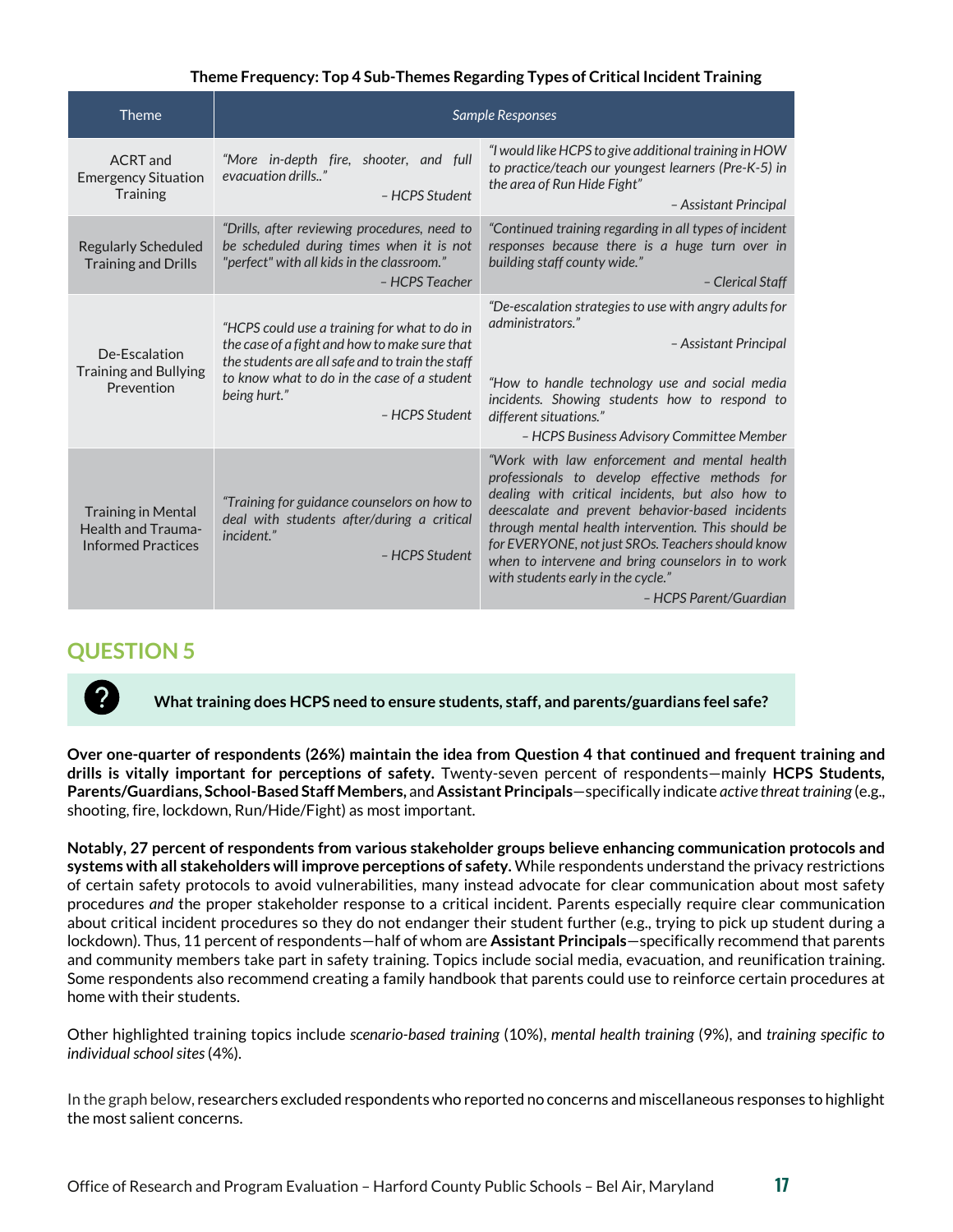#### **Theme Frequency: Top 5 Themes Regarding Training to Improve Stakeholder Perceptions of Safety**



Note: This figure indicates the top five percentages of the 93 coded responses that mention a particular topic. Total percentages sum to greater than 100% as some coded responses referenced more than one topic.

| <b>Theme</b>                                                                              |                                                                                                                                                                                                                                                  | <b>Sample Responses</b>                                                                                                                                                                                                                                                                                                            |
|-------------------------------------------------------------------------------------------|--------------------------------------------------------------------------------------------------------------------------------------------------------------------------------------------------------------------------------------------------|------------------------------------------------------------------------------------------------------------------------------------------------------------------------------------------------------------------------------------------------------------------------------------------------------------------------------------|
| Open<br>Communication to<br><b>Explain Policies to</b><br><b>Students, Parents</b>        | "More<br>community-based<br>meetings/platforms to inform everyone of<br>what events, protocols, issues and progress<br>are taking place in their areas pertaining to<br>school safety and security."<br>– HCPS School Safety and Security Member | "Communication to parents about plans for critical<br>incidents. For example, in the event of a school-wide<br>evacuation, parents will flock to most schools to get<br>their children which may add to the chaos.<br>Expectations for parents need to be clearly<br>communicated with all stakeholders."<br>- Assistant Principal |
| <b>Active Threat</b><br>Training (ACRT) and<br>Emergency<br><b>Situations</b>             | "Providing explicit directions on how to<br>conduct run/hide/fight drills that are age<br>appropriate and can realistically<br>be<br>implemented within the school day."<br>- Assistant Principal                                                | "What do and where to go when not in a class during<br>a problem or intruder."<br>- School-Based Staff Member                                                                                                                                                                                                                      |
| Regularly Scheduled<br>Training and Drills to<br>Improve<br>Preparedness and<br>Awareness | "More routine training to keep everybody up<br>to date and more alert to situations."<br>- Central Office Staff Member                                                                                                                           | "Continued lockdown drills as a way to practice<br>within the schools."<br>- Law Enforcement Member                                                                                                                                                                                                                                |
| Training for Parents,                                                                     | "I recommend a county wide drill be done<br>with law enforcement and community<br>members. The drill should be done<br>unannounced with the selected school                                                                                      | "Training for parents about social media and the side<br>effects for our students."<br>- Assistant Principal                                                                                                                                                                                                                       |
| Community<br><b>Members</b>                                                               | administration to simulate an actual<br>happening. This drill can be with one school<br>to establish guidelines and procedures."<br>- HCPS Parent/Guardian                                                                                       | "Annual ACRT training for all. Reunification for all,<br>especially parents. Explanation of various drills for<br>parents, including bus drills."<br>- Assistant Principal                                                                                                                                                         |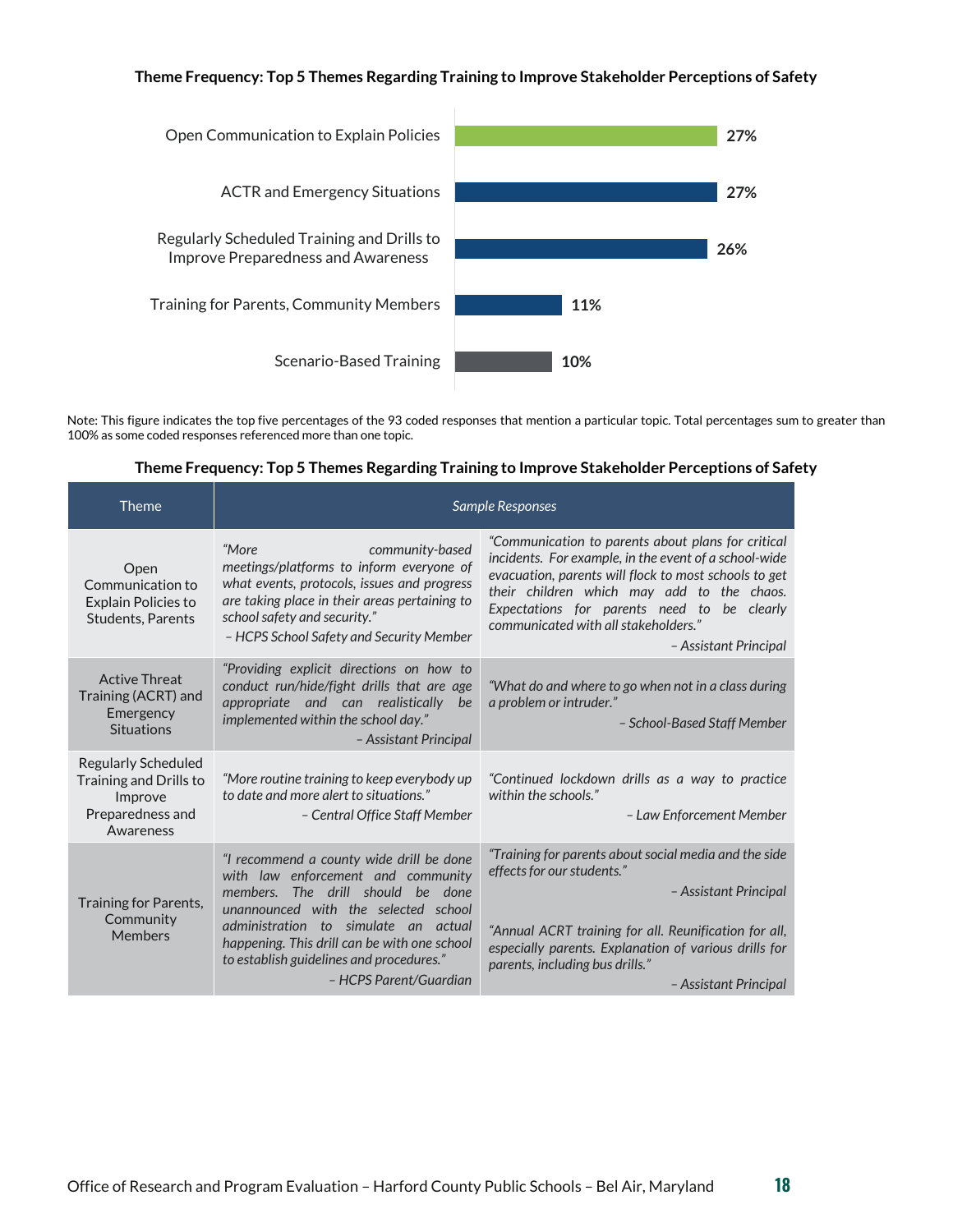| Theme                                           |                                                                                                                                                                                                                                                                                                                                                                      | <b>Sample Responses</b>                                                                                                                                                                                                                                                                                                                                                        |
|-------------------------------------------------|----------------------------------------------------------------------------------------------------------------------------------------------------------------------------------------------------------------------------------------------------------------------------------------------------------------------------------------------------------------------|--------------------------------------------------------------------------------------------------------------------------------------------------------------------------------------------------------------------------------------------------------------------------------------------------------------------------------------------------------------------------------|
| Scenario-Based<br>Training (e.g., role<br>play) | "This is a hard one to execute due to alleged<br>organizations feeling<br>students<br>are<br>traumatized by certain trainings. With that<br>said, willing participants (students and<br>parents) should be invited to scenario-based<br>training. These students and parents<br>potentially have an opportunity to assist<br>stakeholders in the event of a critical | "I think the tabletop idea would be good to do with<br>schools. Possibly involving people from central<br>office-transportation, operations, safety<br>and<br>security, communications, and law enforcement in<br>these demonstrations so there is a realistic feel of all<br>the parties that would be involved if a real incident<br>occurs."<br>- School-Based Staff Member |
|                                                 | incident such as keeping people calm and<br>ensuring proper evacuation."<br>- Law Enforcement Member                                                                                                                                                                                                                                                                 | "Active situations to see how adults truly react."<br>- Student                                                                                                                                                                                                                                                                                                                |

<span id="page-18-0"></span>

**What type of communication do you think HCPS should use during critical incidents?**

**Most respondents (76%) answer this question with specific forms of communication they recommend HCPS use during a critical incident.** Fifteen percent of respondents indicate that HCPS should use all modes of communication possible to meet families' needs. However, other respondents indicate specific modes of communication should be used instead of others. The three modes of communication HCPS should use are *phone calls* (40%), *text messaging* (37%), and *email* (33%). No discernable trends exist between stakeholder preferences with these communication modes; nearly all groups recommend the use of phone calls, texts, and email. Fourteen percent of respondents—many of whom are **Assistant Principals**—also mention using school apps such as Dojo or Blackboard Connect to send communications.

Other modes that some respondents mention include social media (11%), radio or walkie-talkie communications, and posts to the HCPS website (3%). Notably, significantly fewer respondents recommend social media as a proper communication tool for critical incidents than other traditional modes of communication. Indeed, no respondents from the **HCPS Students, Assistant Principals,** or **Clerical** stakeholder groups mention social media in their responses.

**Respondents also express more general recommendations about communication methods**. Eleven percent of respondents stress that communications—in whatever medium they are delivered—must be clear, concise, and not overwhelming to stakeholders. Eleven percent of respondents also desire a more efficient, streamlined communication system (such as emergency response systems or centralized communications).Among many other recommendations, some respondents (3%) indicate that announcements given over school loudspeakers are not the ideal form of communication because they can be hard to hear over classroom or hallway noise.

In the graph below, researchers focused on the responses with higher response rate frequencies coded under the *Specific Modes of Communication* theme and excluded responses from the *General Recommendations for Communication Methods* theme. Researchers also excluded respondents who reported no concerns and miscellaneous responses to highlight the most salient concerns.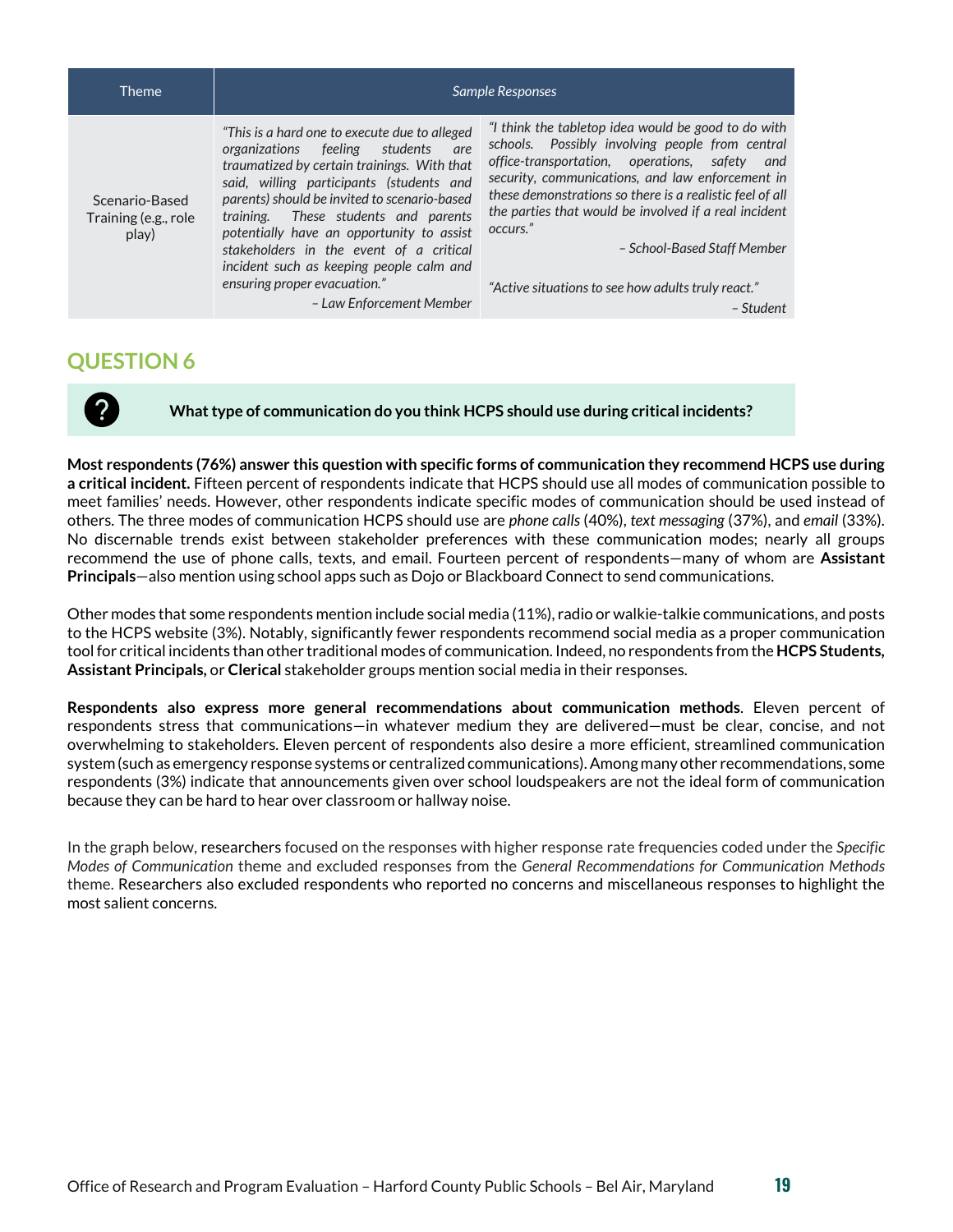### **Theme Frequency: Top Themes Regarding Preferred Types of Communication During Critical Incidents**



Note: This figure indicates the top six percentages of the 93 coded responses that mention a particular topic. Total percentages sum to greater than 100% as some coded responses referenced more than one topic.

### **Theme Frequency: Top Themes Regarding Preferred Types of Communication During Critical Incidents**

| Theme                                                                                       | Sample Responses                                                                                                                                                                                                                                        |                                                                                                                                                                                                                                                                |
|---------------------------------------------------------------------------------------------|---------------------------------------------------------------------------------------------------------------------------------------------------------------------------------------------------------------------------------------------------------|----------------------------------------------------------------------------------------------------------------------------------------------------------------------------------------------------------------------------------------------------------------|
| Phone Calls and<br><b>Voice Messages</b>                                                    | "Calls to parents, radios with teachers so<br>that an announcement is not the only way to<br>relay information."<br>- HCPS Student                                                                                                                      | "Phone calls to keep parents/guardians aware of<br>what is going on."<br>- Clerical                                                                                                                                                                            |
|                                                                                             | "A mass call and then individual based on<br>school effected."<br>- HCPS Parent/Guardian                                                                                                                                                                | "Phone and email. NOT social media."<br>- HCPS Teacher                                                                                                                                                                                                         |
| <b>Text Messages</b>                                                                        | "Our school uses the loudspeaker, but we<br>can't always hear the announcement<br>because of noiseit would be great to get the<br>info by text message on our cells too, or even<br>emails."<br>- HCPS Teacher                                          | "Absolutely TEXT and a FAST ONE. Secondary is<br>email. Third a paper sent home in children's folders if<br>it was something minor."<br>- HCPS Parent/Guardian                                                                                                 |
| <b>Email Messages</b>                                                                       | "Email and Rollout Calls"<br>- HCPS Safety and Security<br>"Text/email."<br>- PAC Member                                                                                                                                                                | "To staff - I think it depends on the situation. Email<br>might be effective IF staff have email on their phones<br>and the phone is available. Computer access most<br>likely will not be available, depending on the<br>situation."<br>- Assistant Principal |
| Use All Available<br>Channels<br>Simultaneously (e.g.,<br>multi-mode mass<br>communication) | "All calls, Facebook messages, email, texts-<br>whatever forms are available so that parents<br>and staff feel connected." - HCPS Teacher                                                                                                               | "Any and all sources Email, text, phone, newsetc."<br>- School Safety and Security Member                                                                                                                                                                      |
| App (e.g., Dojo,<br>Connect 5)                                                              | "Connect 5 (depending on the incident, it<br>could include phone, email, or both) and<br>social media postings depending on the<br>incident. Use of communication should be to<br>inform, not incite more of a disturbance." -<br><b>HCPS Principal</b> | "Blackboard Connect. If significant enough it could<br>also be communicated via the county communication<br>phone system."<br>- Assistant Principal                                                                                                            |
| Social Media<br>(including local<br>media)                                                  | "The same as for 2-hour delaystext, call,<br>social media page." - PAC Member                                                                                                                                                                           | "Social media posts and text messages only, phone<br>calls are often ignored."<br>- School-Based Staff Member                                                                                                                                                  |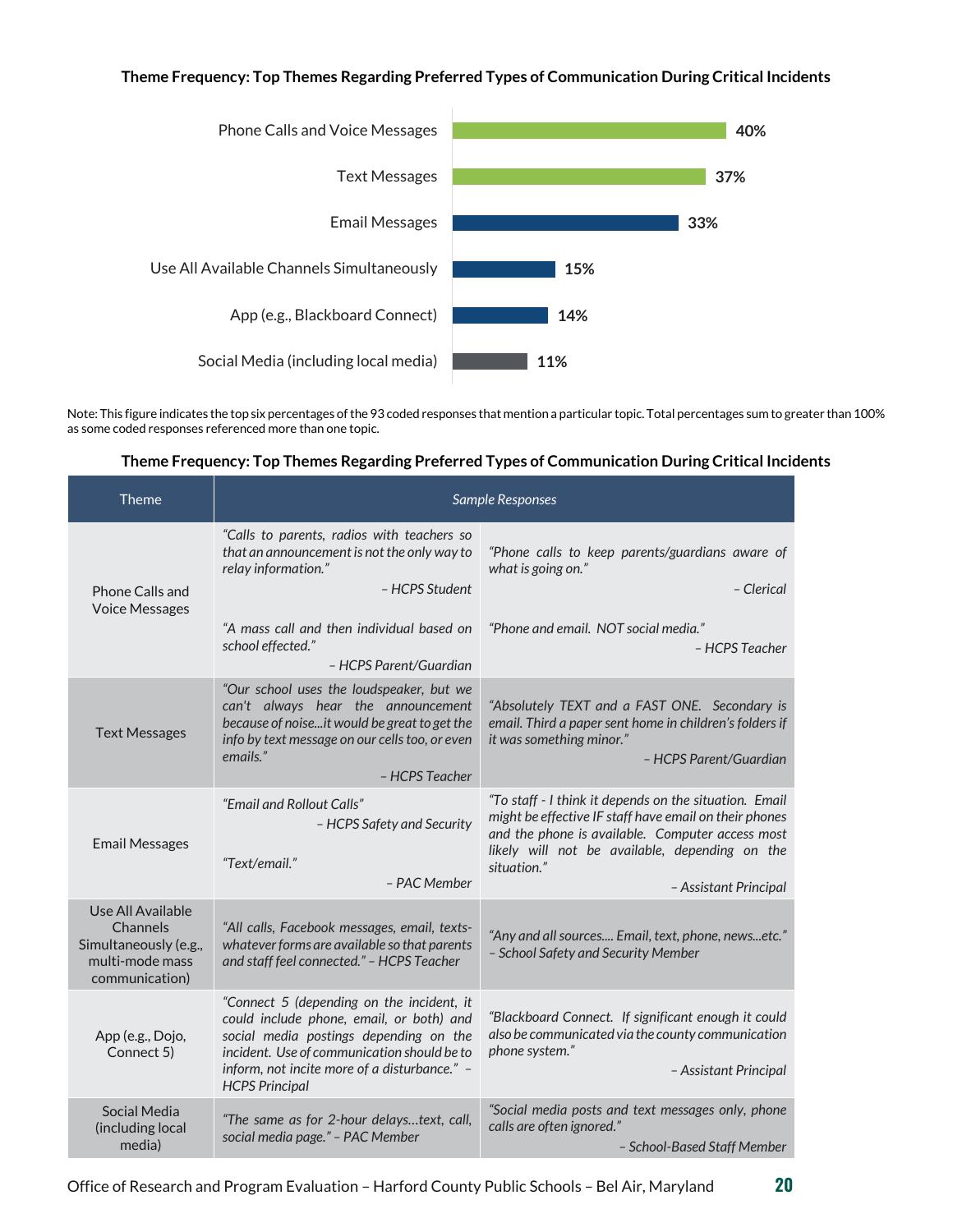<span id="page-20-0"></span>

**Describe how HCPS can facilitate its communication to ensure all agencies work together to respond to a critical incident.**

**Respondents identify a need to create cohesive systems that include the various agencies involved in responding to critical incidents, including communication systems and organizational structures.** Fifty-eight percent of respondents highlight a need to create comprehensive *communication systems*, which must include both the mode and content of communications. For example, communicating details about a critical incident may require fast and widespread modes of communication, as 19 percent of respondents note. In this way, many respondents advocate for a mass notification system wherein stakeholders could quickly read important information. In terms of the content of communication, 24 percent respondents also highlight the importance of issuing consistent and clear messaging from all involved agencies so that communication comes from one "common voice." Finally, 20 percent of respondents suggest holding regular meetings to explain policies to parents, staff, and community partners.

Many respondents (37%) also suggest HCPS organize *personnel systems*, or organizational structures, that establish roles and responsibilities for individuals coordinating responses to critical incidents. These systems must incorporate a clear roadmap for whom to call as well as the roles and responsibilities of each team member once the call is received. Many respondents (24%), such as **Law Enforcement Members** and **School-Based Staff Members,** call for HCPS to become a formal part of the unified command structure under the Incident Command System (ICS) model.

Within this larger call for a unified system is also the call for designating an individual or an office to manage critical incident coordination. Fourteen percent of respondents suggest better management so as to clear up confusion about the main point of contact when a situation arises. Many of the respondents who desire a unified system also speak to the importance of working together among agencies to issue common messaging.

Ten percent of respondents believe the pre-existing protocols and training will enhance communication among agencies, particularly through scenario-based training.

In the graph below, researchers excluded respondents who reported no concerns and miscellaneous responses to highlight the most salient concerns.

#### **Theme Frequency: Top 6 Themes Regarding HCPS's Facilitation of Communication Among Agencies**



Note: This figure indicates the top six percentages of the 92 coded responses that mention a particular topic. Total percentages sum to greater than 100% as some coded responses referenced more than one topic.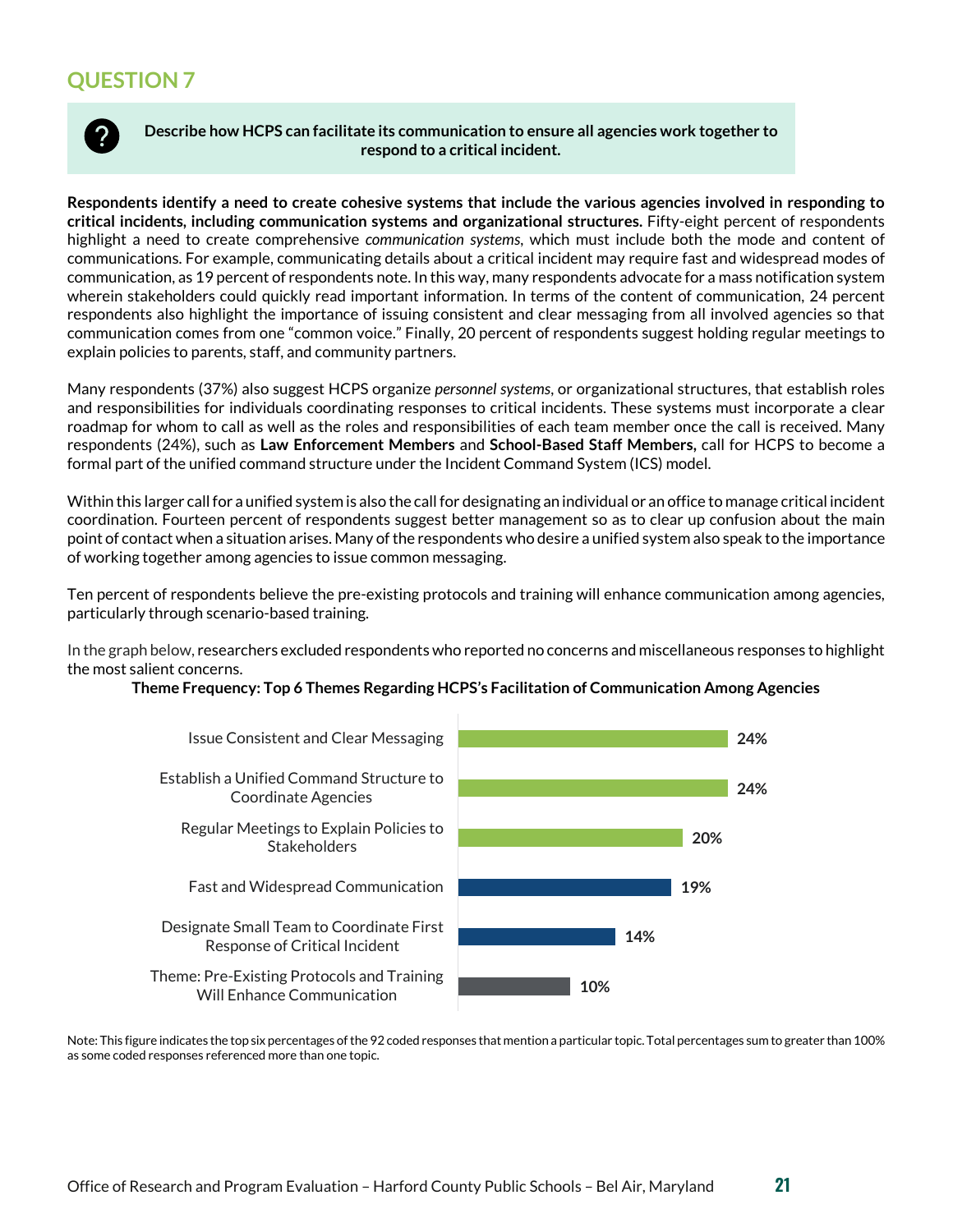## **Theme Frequency: Top 6 Themes Regarding Perceptions of HCPS's Preparedness for Critical Incidents**

| Theme/Sub-Theme                                                                            | Sample Responses                                                                                                                                                                                                                                                                                                                                                                                                                                                       |                                                                                                                                                                                                                                                                                                                                                                                                                                                             |
|--------------------------------------------------------------------------------------------|------------------------------------------------------------------------------------------------------------------------------------------------------------------------------------------------------------------------------------------------------------------------------------------------------------------------------------------------------------------------------------------------------------------------------------------------------------------------|-------------------------------------------------------------------------------------------------------------------------------------------------------------------------------------------------------------------------------------------------------------------------------------------------------------------------------------------------------------------------------------------------------------------------------------------------------------|
| <b>Issue Consistent and</b><br><b>Clear Messaging</b>                                      | "Be sure that all vested parties have the<br>same information and message. Ensure that<br>all communication that goes out is<br>consistent. Make sure that schools have the<br>correct information since they will field the<br>majority of the phone calls."<br>- School-Based Staff Member                                                                                                                                                                           | "Having a clear and consistent message is most<br>important. All schools (or each level) should have<br>similar verbiage."<br>- HCPS Teacher                                                                                                                                                                                                                                                                                                                |
| Establish a Unified<br><b>Command Structure</b><br>to Coordinate<br>Agencies               | "During a critical incident, HCPS should be<br>part of a unified command structure under<br>the Incident Command System (ICS) model<br>and all communication from all partners<br>should be coordinated and united."<br>- Law Enforcement Member                                                                                                                                                                                                                       | "One central command getting information to local<br>leaders and to the community as appropriate."<br>"Allow emergency management professionals to<br>"take over" all HCPS communications during critical<br>incidents. This would ensue that one "voice" is<br>communicating all information, reducing the chance<br>of any confusing mixed-messages."<br>- School-Based Staff Members                                                                     |
| Regular Meetings to<br><b>Explain Policies to</b><br>Stakeholders                          | "Perhaps there could be routinely scheduled<br>all agency meetings to ensure there is<br>sharing of ideas, active collaboration and<br>efficient use of resources between the<br>agencies. There can be a task force formed<br>with members of the various agencies to<br>work together to simulate critical incident<br>exercises that force the agencies to practice<br>how they would communicate<br>and<br>collaborate during a crisis."<br>- HCPS Parent/Guardian | "Open meeting with parents, staff, and stakeholders<br>to explain the expectations from each discipline."<br>- Law Enforcement Member<br>"As long as all are in the loop, including the assistant<br>principals, that would be helpful. A lot of times, we<br>are left off of communication and we need to be in the<br>know due to the fact that we cover the buildings<br>when the principals are out."<br>- Assistant Principal                          |
| Fast and Widespread<br>Communication (e.g.,<br>Multi-Mode Mass<br>Communication<br>System) | "Coded levels for events so communication is<br><i>auick</i><br>and<br>meaningful."<br><b>HCPS</b><br>$\overline{\phantom{a}}$<br>Parent/Guardian<br>"Use on communication system<br>that<br>everyone has access to at all times"<br>- HCPS Student                                                                                                                                                                                                                    | "Parents can sign up for text messages at their<br>individual school in the beginning of the year. If i can<br>get texts from stores and blogsI can get texts from<br>HCPS." - HCPS Parent/Guardian                                                                                                                                                                                                                                                         |
| Designate Small<br>Team to Coordinate<br><b>First Response</b>                             | "Each organization can be assigned a lead<br>contact in an umbrella type roster phone<br>chain." - School Safety and Security Member<br>"I think the fact that the principal knows the<br>staff and students is a huge help when it<br>comes to communicating in a critical<br>incident." - HCPS Teacher                                                                                                                                                               | "Have a point person at the scene communicating<br>with a point person at central office in order to relay<br>information to needed agencies."<br>- Assistant Principal<br>"I feel that it might be beneficial if there was a specific<br>position for a person to be the critical incident<br>communicator. To alleviate staff of that burden<br>because they are actually dealing with the incident<br>and keep students safe."<br>- HCPS Parent Guardian |
| Theme: Pre-Existing<br><b>Protocols Will</b><br>Enhance<br>Communication                   | "Keep using the standard practices we have<br>in place now."<br>- School-Based Staff Member                                                                                                                                                                                                                                                                                                                                                                            | "Making sure all involved or affected are completely<br>aware of the situation and assure that there is a plan<br>in place before hand."<br>- HCPS Student                                                                                                                                                                                                                                                                                                  |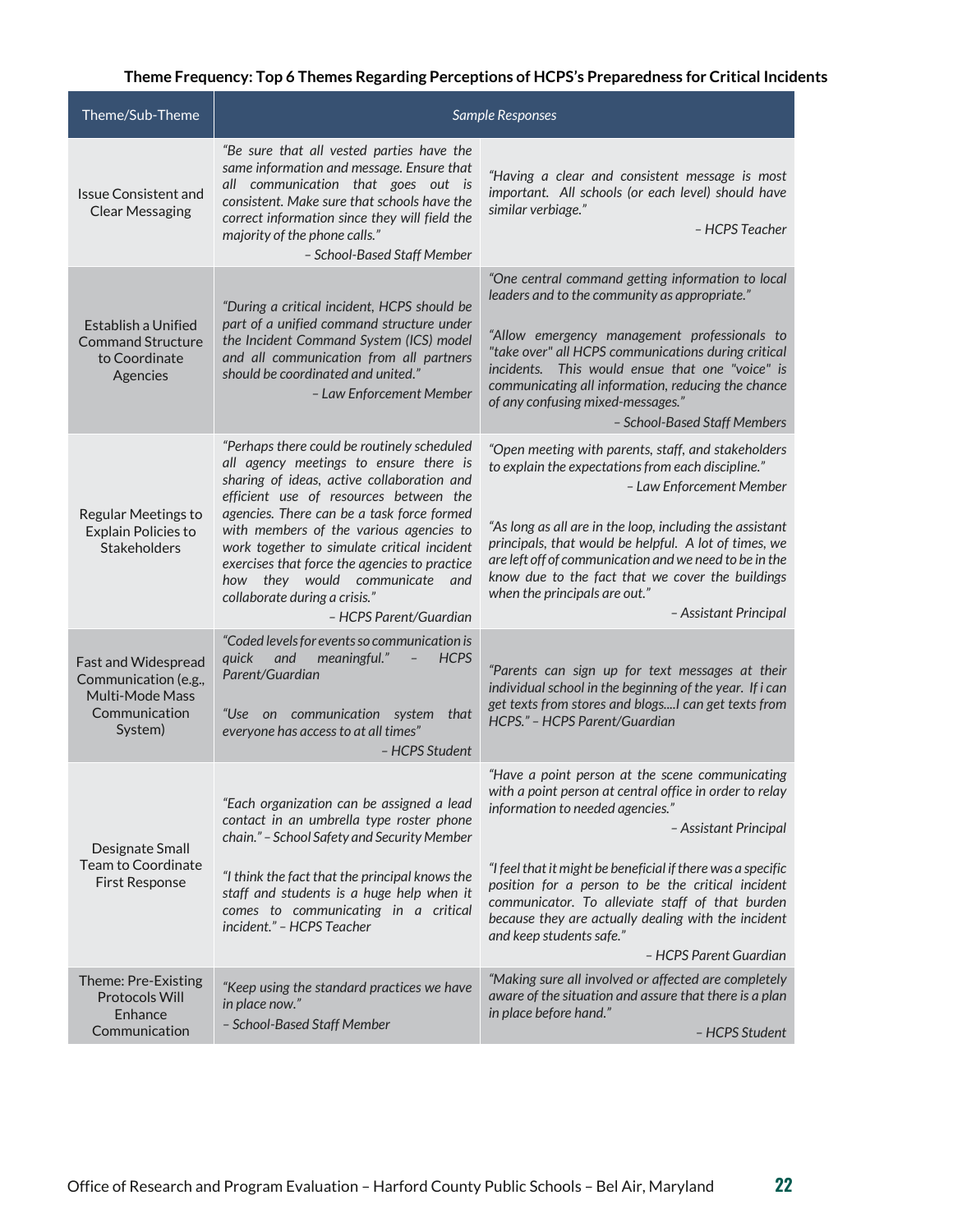<span id="page-22-0"></span>

#### **Describe how HCPS can work with parents to ensure our schools are safe.**

When asked how HCPS can work with parents to ensure schools are safe, respondents overwhelmingly identify communication as the top method. Sixty-one percent of stakeholders from all groups perceive clear, transparent, and proactive communication is the best way to collaborate with parents. Interestingly, **HCPS Parents/Guardians, HCPS Principals,** and **Law Enforcement Members** emphasize the importance of open communication and transparency because it fosters trust with the district and therefore trust in its safety protocols. Most of the other stakeholders focus on how open communication can both inform parents of the safety procedures and their expected responsibilities. **Assistant Principals, School-Based Staff Members, HCPS Students,** and **HCPS Teachers** especially emphasize the need to increase parent awareness of the specific safety plans so they know both what their child is going through as well as how to support the school. **Assistant Principals** also focus on the importance of conveying the consequences of not following the safety procedures.

Other topics respondents highlight parent education and engagement. Twenty-three percent of respondents find it important to gather parent feedback and engage parents more in the safety plan development and/or communication. Twenty-two percent of stakeholders also think HCPS can provide further trainings and education to parents, particularly so parents can pass the safety education along to their students. Eight percent of respondents recommend offering more individualized support to parents and students as well as consistently enforcing policies (8%).

In the graph below, researchers excluded respondents who reported no concerns and miscellaneous responses to highlight the most salient concerns.

#### **22% 23% 61%** Train Parents to Help Educate and Support Their Students Engage Parents More Through Gathering Feedback and Events Clear, Transparent, Proactive Communication of Expectations and Protocols

## **Theme Frequency: Top 3 Themes Regarding HCPS' and Parents' Efforts to Make Schools Safe**

Note: This figure indicates the top three percentages of the 92 coded responses that mention a particular topic. Total percentages sum to greater than 100% as some coded responses referenced more than one topic.

#### **Theme Frequency: Top 3 Themes Regarding HCPS' and Parents' Efforts to Make Schools Safe**

| Theme                                                                                        | Sample Responses                                                                                                   |                                                                                                                                                                                                                                                                                                             |
|----------------------------------------------------------------------------------------------|--------------------------------------------------------------------------------------------------------------------|-------------------------------------------------------------------------------------------------------------------------------------------------------------------------------------------------------------------------------------------------------------------------------------------------------------|
| Clear, Transparent,<br>Proactive<br>Communication of<br>Expectations and<br><b>Protocols</b> | "Communicate the plan so that everyone<br>knows what to do in the event of a critical<br>incident." - HCPS Teacher | "Parents should be provided with education about<br>what efforts and initiatives schools are participating<br>in order to maintain safety. Parents need to be made<br>aware of how communication will filter out in the<br>event of a crisis and what their next steps should be."<br>- Assistant Principal |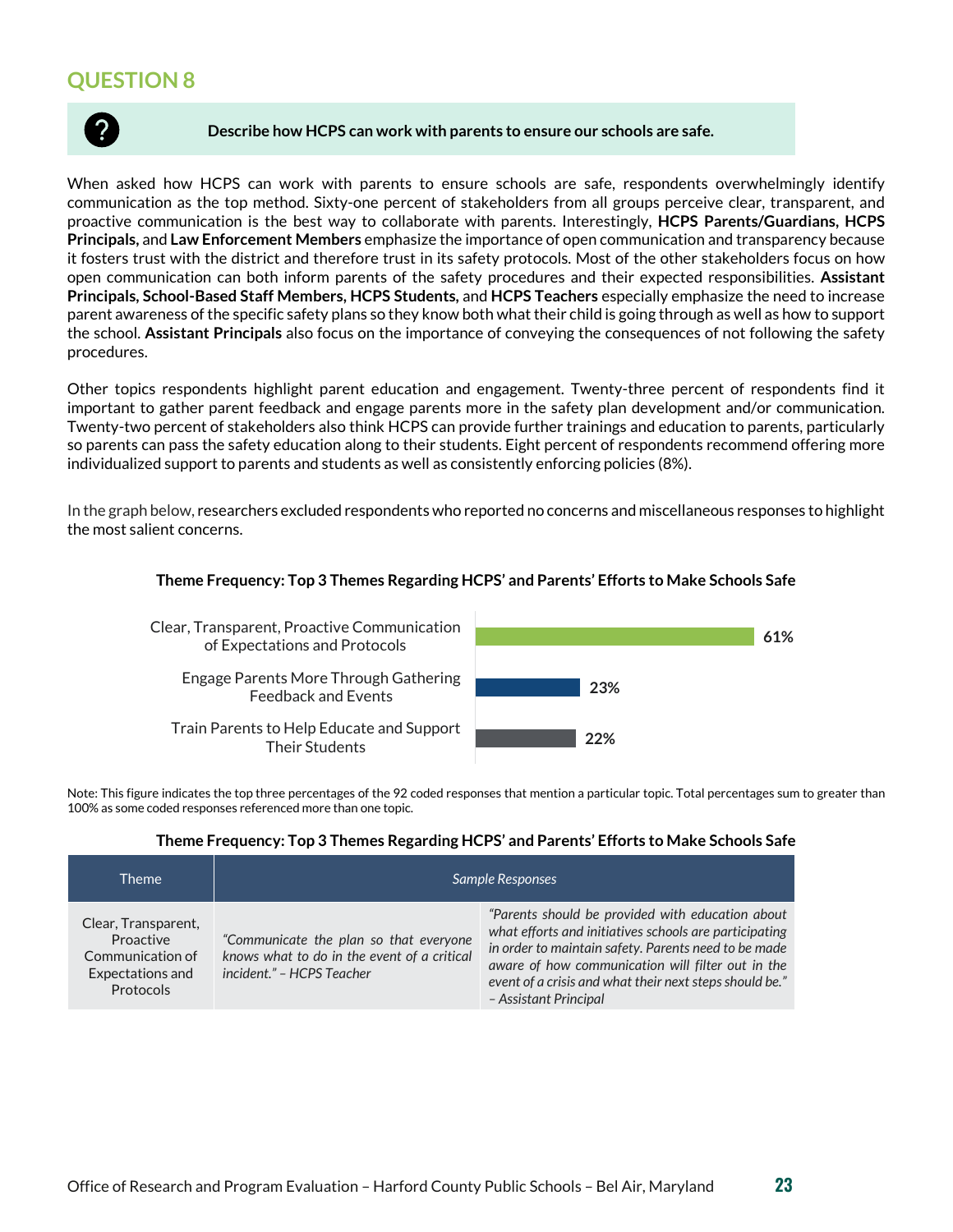| Theme                                                                            | Sample Responses                                                                                                                                                                                                                                                                                                                                                   |                                                                                                                                                                                                                                                                                                                                                                                                                                                           |
|----------------------------------------------------------------------------------|--------------------------------------------------------------------------------------------------------------------------------------------------------------------------------------------------------------------------------------------------------------------------------------------------------------------------------------------------------------------|-----------------------------------------------------------------------------------------------------------------------------------------------------------------------------------------------------------------------------------------------------------------------------------------------------------------------------------------------------------------------------------------------------------------------------------------------------------|
| <b>Engage Parents</b><br>More Through<br><b>Gathering Feedback</b><br>and Events | "ASK. Send these surveys out to parents by<br>each school and ask parents to engage with<br>their children before answering to gauge<br>what the children's concerns are as well.<br>Parents just want to know what's going on<br>especially when our older children are<br>texting us they are locked down and we have<br>no idea why."<br>- HCPS Parent/Guardian | "To ensure schools are safe, parents may have ideas<br>that we may not have thought of. I suggest taking in<br>information from the parents, also notifying parents<br>of HCPS's expectations of when the parents are in the<br>school building."<br>- Central Office Staff Member<br>"Have A COMMUNITY INVOLVEMENT NIGHT at a<br>set school in that community"<br>– HCPS Safety and Security                                                             |
| Train Parents to<br>Help Educate and<br>Support Their<br><b>Students</b>         | "Cyber awareness training for parents. We<br>don't always know what signs to look for in<br>our own children or in their interactions with<br>others."<br>- HCPS Parent/Guardian<br>"Send periodically tips on crime prevention<br>to discuss with their students."<br>- Law Enforcement Member                                                                    | "Give parents specific talking points to discuss with<br>their children.<br>Emphasize appropriate school<br>behavior and provide students with SEL resources so<br>that they know how to handle emotional responses<br>appropriately. Additionally, the need to listen to<br>teacher directions in the event that something does<br>happen, and not encourage them to call/reach out to<br>their parents in the event of an emergency."<br>– HCPS Teacher |

<span id="page-23-0"></span>

**Describe how HCPS can work with parents to prevent critical incidents in schools.**

Much like the previous question, clear communication of expectations still ranks as a high priority for respondents (37%). However, **respondents also identify parent education and training as an equally important initiative to prevent critical incidents.** Thirty-seven percent of respondents believe bolstering parents' understanding of risk factors or warning signs can better prepare parents to identify potential concerning behavior or threats in their children. Additionally, 21 percent of respondents believe HCPS should work to encourage parents to (confidentially) report concerning student behavior to the school so all parties can work to address the student's needs.

Other suggestions respondents have for HCPS include offering more supports to parents (8%) to promote their collaboration with HCPS, such as childcare or mental health services. Additionally, respondents encourage HCPS to bolster their staff training (6%) and policy enforcement (6%) to prevent or respond to bullying issues with students.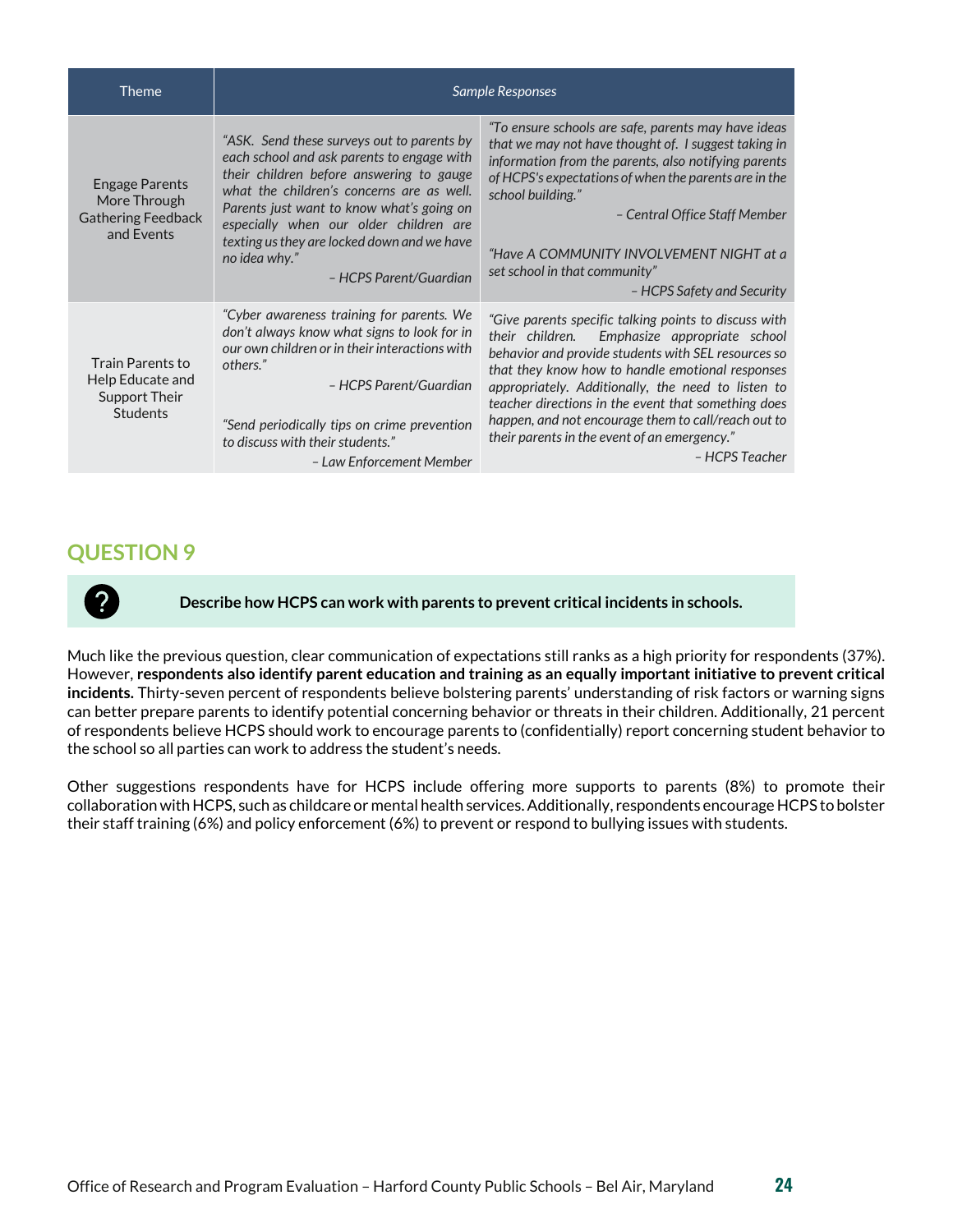#### **Theme Frequency: Top Themes Regarding HCPS Collaboration with Parents to Prevent Critical Incidents**



Note: This figure indicates the top three percentages of the 89 coded responses that mention a particular topic. Total percentages sum to greater than 100% as some coded responses referenced more than one topic.

#### **Theme Frequency: Top Themes Regarding HCPS Collaboration with Parents to Prevent Critical Incidents**

| Theme                                                                                                     | <b>Sample Responses</b>                                                                                                                                                                                                                                                                             |                                                                                                                                                                                                                                                                                                     |
|-----------------------------------------------------------------------------------------------------------|-----------------------------------------------------------------------------------------------------------------------------------------------------------------------------------------------------------------------------------------------------------------------------------------------------|-----------------------------------------------------------------------------------------------------------------------------------------------------------------------------------------------------------------------------------------------------------------------------------------------------|
| Clear, Transparent,<br>Proactive<br>Communication of<br><b>Expectations and</b>                           | "Provide communication with what is taking<br>placed in, or at, school to promote safe<br>environments."                                                                                                                                                                                            | "Consistent and clear communication as needed<br>using a variety of methods (call, text, email, backpack<br>handouts)."                                                                                                                                                                             |
| Protocols                                                                                                 | - Assistant Principal                                                                                                                                                                                                                                                                               | - Clerical                                                                                                                                                                                                                                                                                          |
| <b>Train Parents to</b><br>Help Educate and                                                               | "Reinforce with parents and ask for buy in<br>and open dialogue."<br>- Board of Education Member                                                                                                                                                                                                    | "Keep giving parents/guardians tips and tricks to<br>check in on the children to ensure we are aware of<br>what is going on."<br>- Clerical                                                                                                                                                         |
| Support Their<br><b>Students</b>                                                                          | "Maybe Inform every parent what to tell to<br>their child like what drills are in place if you<br>were ever in an emergency and to never<br>cause a critical incident and list why."<br>- HCPS Student                                                                                              | "Communication with them and resources to provide<br>them to identify issues prior to incidents occurring i.e.<br>QPR training etc."<br>- HCPS Principal                                                                                                                                            |
| <b>Encourage Reporting</b><br>Suspicious,<br><b>Concerning Behavior</b>                                   | "Publicizing public safety campaigns; "If you<br>see something, say something;" warning<br>signs to look out for; how to report, what to<br>report, and who to report to, etc.; involving<br>parents and students in safety trainings;<br>presentations to PTSAs, etc."<br>- Law Enforcement Member | "Maybe have an ability for students, parents and<br>teachers be able to report incidents anonymously."<br>- Parent Advisory Group Member<br>"Call meetings quicker with parents to alert them that<br>their child was identified for unsafe behaviors"<br>- HCPS Business Advisory Committee Member |
| <b>Engage Parents</b><br>More Through<br>Gathering Feedback,<br>Communication<br>Platforms, and<br>Events | "Make sure that parents feel empowered to<br>share community concerns with school<br>leaders."<br>- School-Based Staff Member                                                                                                                                                                       | "The more you know and understand, the better.<br>Parents can be a part of our training. Some times,<br>their ideas are better."<br>- Assistant Principal                                                                                                                                           |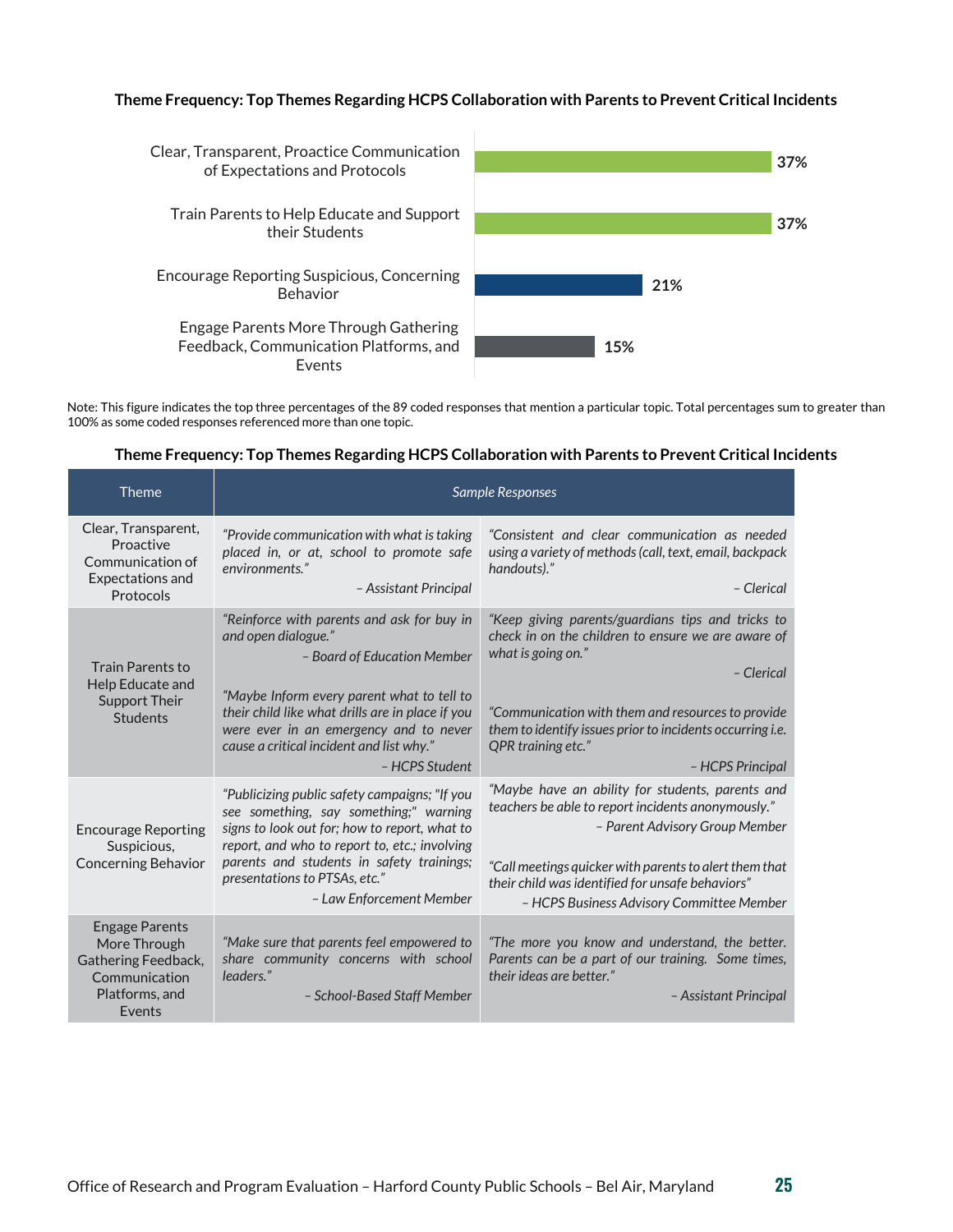<span id="page-25-0"></span>

#### **How can HCPS approach reunifying families after a critical incident?**

Respondents generally categorize the reunification process in three main stages: **Preparation, Response,** and **Recovery.** Forty-eight percent of respondents give answers that speak to the importance of preparing ahead of an incident, while 45 percent of respondents focus on the various steps HCPS should take during the reunification process itself. Finally, 24 percent of respondents encourage HCPS to focus on recovering after a critical incident and reflecting upon the reunification process to make improvements.

Related to the **Preparation** theme, 32 percent of respondents explain that clear communication of the reunification process (including designated pickup sites) must be given *before* a critical incident occurs. **Assistant Principals, School-Based Staff Members,** and **HCPS Teachers** especially believe this will assist with reducing confusion during the incident itself and ensure better accountability to the reunification process. Sixteen percent of respondents also agree that working with community partners and law enforcement will strengthen a reunification plan. Twenty-six percent of respondents remark on the importance of pre-determining a safe, open reunification site. **Law Enforcement, HCPS Students, Assistant Principals,** and **School-Based Staff Members** frequently give this suggestion. Some respondents think there should be regional sites, while most others think school-by-school designations are best.

During the reunification process (**Response** theme), several respondents (15%) mention the need for effective communication, notifications, and updates to parents, especially. HCPS should enforce an overall accountability to the process, including assigning responsibilities to staff members, having enough staff members on-site to coordinate students and parents, and identification checks of students and parents (14-15%).

Following the critical incident and reunification process (**Recovery** theme), 21 percent of respondents believe HCPS must provide necessary supports and resources during and after a critical incident and reunification process. This includes basic needs at the reunification site, such as food, water, or clothes, but also mental health supports for students, staff, and parents to process the event. Finally, about 8 percent of respondents also mention that HCPS should hold a post-crisis event or opportunity to interview and gather feedback from stakeholders about the overall process.

In the graph below, researchers excluded respondents who reported no concerns and miscellaneous responses to highlight the most salient concerns.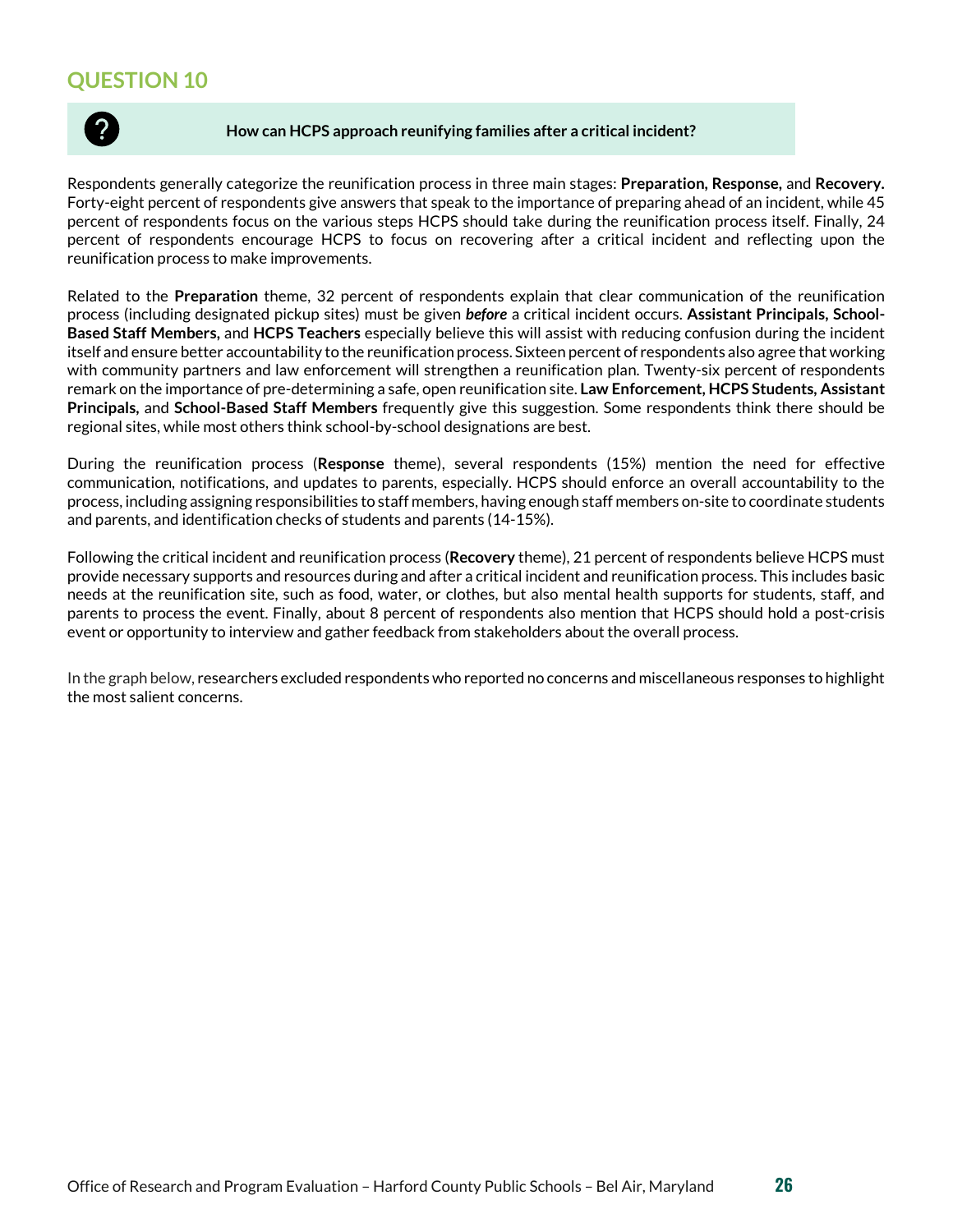#### **Theme Frequency: Top 6 Themes Regarding HCPS's Approach to the Reunification Process**



Note: This figure indicates the top six percentages of the 93 coded responses that mention a particular topic. Total percentages sum to greater than 100% as some coded responses referenced more than one topic.

| <b>Theme</b>                                                                   | Sample Responses                                                                                                                                                                                                                                                                                                                                                                                                                                                      |                                                                                                                                                                                                                                                                                                                                                                                                                                                                                                                                               |
|--------------------------------------------------------------------------------|-----------------------------------------------------------------------------------------------------------------------------------------------------------------------------------------------------------------------------------------------------------------------------------------------------------------------------------------------------------------------------------------------------------------------------------------------------------------------|-----------------------------------------------------------------------------------------------------------------------------------------------------------------------------------------------------------------------------------------------------------------------------------------------------------------------------------------------------------------------------------------------------------------------------------------------------------------------------------------------------------------------------------------------|
| Establish and<br>Proactively<br>Communicate<br>Reunification<br><b>Process</b> | "Have a plan that parents are aware of<br>before a critical incident happens. There are<br>reunification locations, but I'm not sure that<br>parents know what it is for their school."<br>– HCPS Teacher                                                                                                                                                                                                                                                             | "There should be a clear plan regarding reunification<br>that is share upon all staff and school community<br>members. It would seem that walkie and cell phone<br>communication will be needed."<br>- Clerical                                                                                                                                                                                                                                                                                                                               |
| <b>Identify Pre-</b><br><b>Determined Non-</b><br>Threatening<br>Locations     | "Identifying community locations for every<br>school area and make those areas known to<br>the public. Then a system-wide process can<br>be identify and immediately implemented<br>no matter which school(s) or areas if effects.<br>Every location will have its own designed<br>plan, instead of each student having to<br>develop their own. This will also cut down on<br>parents coming to the school in the event of<br>an incident."<br>- Assistant Principal | "Each school is different and plans developed to<br>reunify will vary. But there should be a plan set up by<br>each school that is shared each year with caregivers<br>prior to the start of the year. That is available to the<br>caregivers on the schools website for viewing at any<br>time. My children have specific directions from me on<br>what to do if they have to run in a situation while at<br>school and where we will meet if that happens. That<br>will vary family to family, school to school."<br>- HCPS Parent/Guardian |
|                                                                                | "Work with law enforcement, have a<br>designated but classified area that students<br>are sent to prevent crowding."<br>- HCPS Student                                                                                                                                                                                                                                                                                                                                | "In a non-threatening environment. Can you partner<br>with a local restaurant or business close by that<br>people know and like?"<br>- HCPS Business Advisory Committee                                                                                                                                                                                                                                                                                                                                                                       |

## **Theme Frequency: Top 6 Themes Regarding Perceptions of HCPS's Preparedness for Critical Incidents**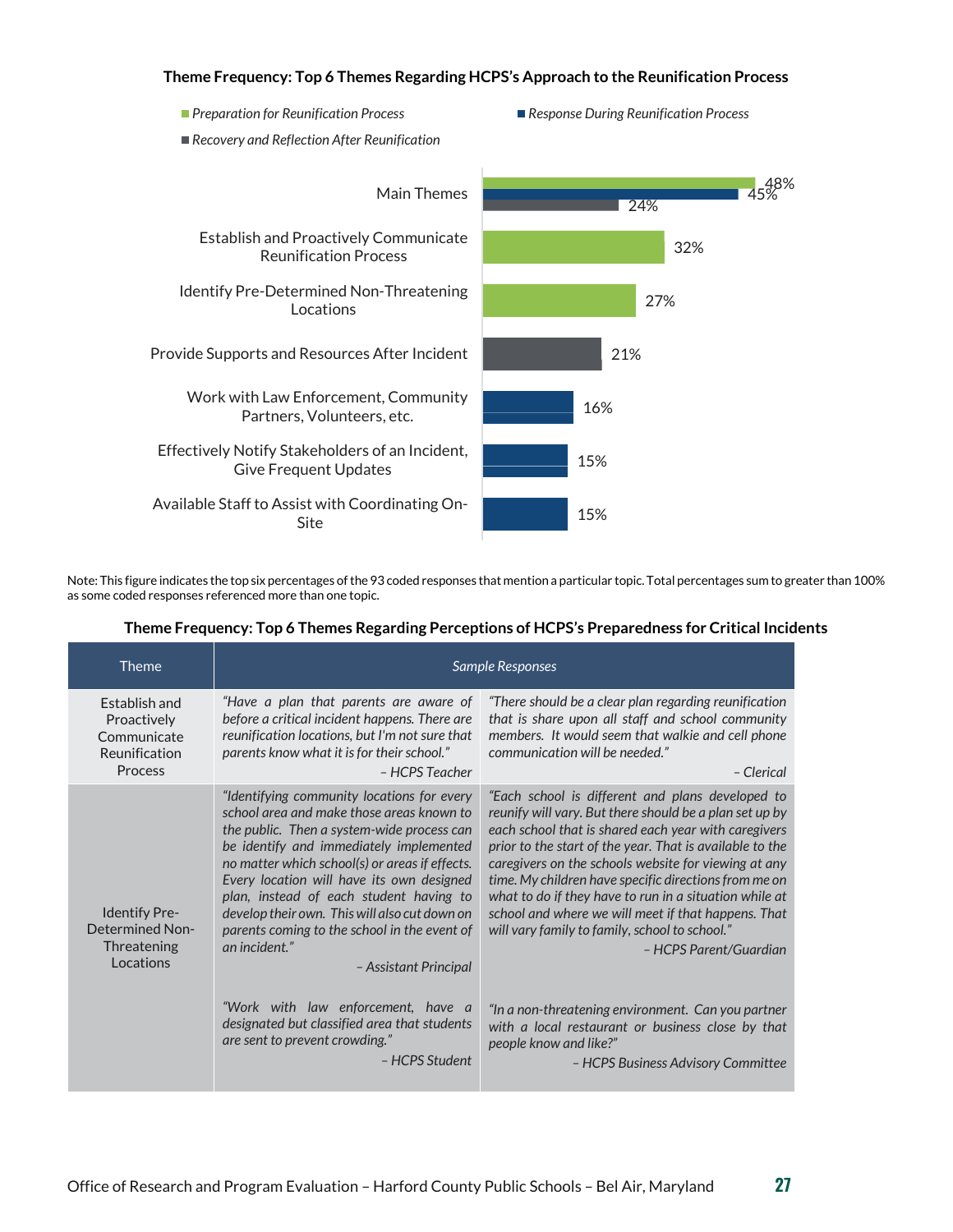| <b>Theme</b>                                                                                    | <b>Sample Responses</b>                                                                                                                                                                                                                                                                                                                                                                                                                                                                                                                                                                                                                                             |                                                                                                                                                                                                                                                                                                                                                                                                                                                                                                                                                                                                                                                                                                                                                                                                                         |
|-------------------------------------------------------------------------------------------------|---------------------------------------------------------------------------------------------------------------------------------------------------------------------------------------------------------------------------------------------------------------------------------------------------------------------------------------------------------------------------------------------------------------------------------------------------------------------------------------------------------------------------------------------------------------------------------------------------------------------------------------------------------------------|-------------------------------------------------------------------------------------------------------------------------------------------------------------------------------------------------------------------------------------------------------------------------------------------------------------------------------------------------------------------------------------------------------------------------------------------------------------------------------------------------------------------------------------------------------------------------------------------------------------------------------------------------------------------------------------------------------------------------------------------------------------------------------------------------------------------------|
| <b>Provide Supports</b><br>and Resources (e.g.,<br>mental health, care<br>in delivering news)   | "Having an abundance of support for adults<br>and children. Families would need to feel<br>safe and heard, so it would be important to<br>give families a chance to share their<br>thoughts. They would need to see that HCPS<br>is responding at a county level, not just a<br>school level. As a parent and a teacher, I<br>would want to know that my students and<br>children could access a counselor at any time<br>and that they could be excused from work.<br>As a teacher, I would want my voice to be<br>heard as well."<br>- HCPS Teacher<br>"Provide as much support through services<br>and do wellness checks."<br>- HCPS Safety and Security Member | "Bring families together in a forum that allows them<br>to ask questions about the incident and get clear<br>answers, opposed to relying on the gossip mill. Also,<br>depending on how severe the incident, families<br>should be offered access to counselors at the forum<br>and potentially longer."<br>- HCPS Teacher<br>"Relocating of students and staff to an initial<br>debriefing site where they are safe and can be<br>processed and interviewed by law enforcement and<br>with<br>crisis<br>response<br>connected<br>resources<br>(food/clothing/meds: sometimes people run out of<br>their shoes in flight and, or exit without a coat in<br>winter, or flee without their timely medication, etc.),<br>as well as mental health, and critical incident stress<br>debriefing."<br>- Law Enforcement Member |
| Work with Law<br>Enforcement.<br>Community<br>Partners, External<br>Support, Volunteers         | "Each incident has to be handled as to the<br>specifics involved at that time and location.<br>Reunification has to be a structured process.<br>HCPS has to involve stakeholders to further<br>this<br>discussion<br>which<br>may include<br>everything from procurement of reliable<br>resources as well as defining locations<br>throughout the county that may be utilized."<br>- Law Enforcement Member                                                                                                                                                                                                                                                         | "I have reviewed several companies who train to<br>reunify families. There will need to be many<br>volunteers. These volunteers will need to be highly<br>trained so that there are no hiccups, no misidentified<br>parents, misidentified students, lost students, etc. It<br>will take time to have these concepts in order."<br>- Central Office Staff Member                                                                                                                                                                                                                                                                                                                                                                                                                                                        |
| <b>Effectively Notify</b><br>Stakeholders of an<br>Incident and Give<br><b>Frequent Updates</b> | frequent<br>"Honest,<br>transparent,<br>and<br>information is the first step in alleviated<br>anxiety. I would be more than happy to<br>come get my child in the event of a critical<br>incident, even if that were from an<br>alternative site (i.e. activity center, old gym,<br>police station, etc.). I want my kids to be safe<br>first and foremost."<br>- PAC Member                                                                                                                                                                                                                                                                                         | "Text messages. most folks appreciate the<br>convenience of a quick text rather than answering a<br>phone call or checking emails."<br>- School-Based Staff Member<br>"Parents would need to be notified via email and<br>phone of the reunification location and details, as<br>well as requiring ID to pick up their child."<br>- HCPS Teacher                                                                                                                                                                                                                                                                                                                                                                                                                                                                        |
| Available Staff To<br>Assist with<br>Coordinating On-<br>Site (e.g., with ID<br>checks)         | "Having a staff member from the school at<br>the reunification point. Familiar faces are<br>helpful in an emergency."<br>– Assistant Principal                                                                                                                                                                                                                                                                                                                                                                                                                                                                                                                      | "Setting up area where parents are told to report and<br>having enough staff available to check IDs, retrieve<br>students, and keep the line moving."<br>- Clerical                                                                                                                                                                                                                                                                                                                                                                                                                                                                                                                                                                                                                                                     |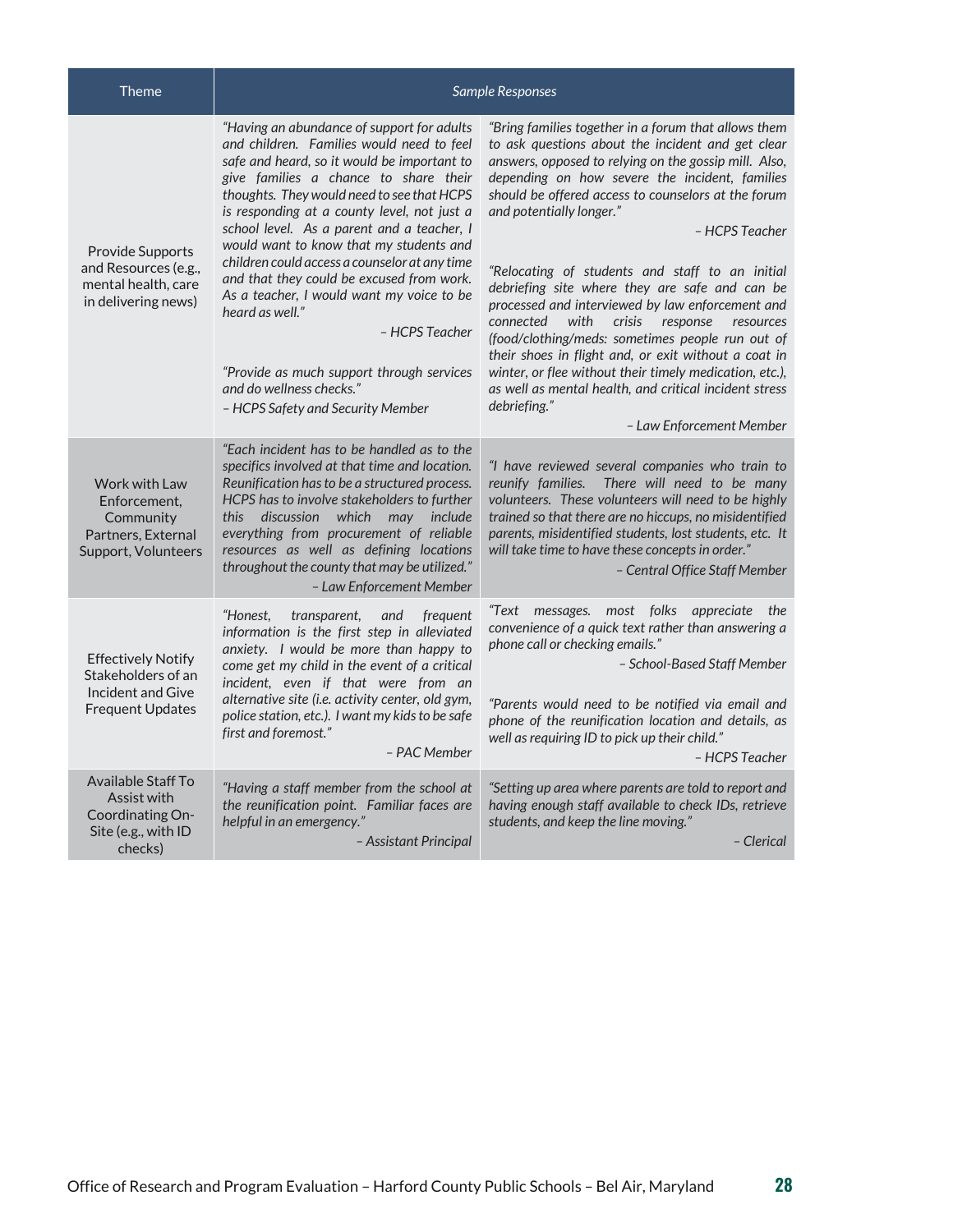## <span id="page-28-0"></span>**APPENDIX A: THREAT ASSESSMENTS, 2021-2022**

## <span id="page-28-1"></span>**INTRODUCTION**

<span id="page-28-3"></span>**FINDINGS**

The HCPS Office of Safety and Security collaborated with all schools to capture the 2021-2022 Threat Assessment data. The Office of Researched and Program Evaluation provided counts and visualizations of all threat assessments performed through mid-March of the 2021-2022 school year and incorporated them into this report as an appendix.

## <span id="page-28-2"></span>**RECOMMENDATIONS**

Based on the findings from the threat assessment data analysis, the Office of Research and Program Evaluation recommends the following for HCPS.

- **HCPS should create an electronic reporting tool for all stakeholders (students, staff, parents,**  Ő **community, etc.) to anonymously report, at any time of day, any potential threat or suspicious activity that may impact daily school operation.** This reporting system should be modeled after the Department of Homeland Security's ["if you see something, say something"](https://nam11.safelinks.protection.outlook.com/?url=https%3A%2F%2Fwww.dhs.gov%2Fsee-something-say-something%2Fhow-to-report-suspicious-activity&data=05%7C01%7CYakoubou.Ousmanou%40hcps.org%7C4ddead24cd114fc9926b08da44cc0993%7Cc1f6ac536b774db594724f104eeac96a%7C0%7C0%7C637897940393655662%7CUnknown%7CTWFpbGZsb3d8eyJWIjoiMC4wLjAwMDAiLCJQIjoiV2luMzIiLCJBTiI6Ik1haWwiLCJXVCI6Mn0%3D%7C3000%7C%7C%7C&sdata=RnyPWqEX7MX5wM1UBVmNkm%2BSM%2FTpr03wtmEQcBfFFAk%3D&reserved=0) campaign.
- **Conduct threat assessments regularly and keep a log to ensure that schools and offices are**  Q **prepared to deal with actual threats.** The logs should be available for review by appropriate offices (Safety and Security, Student Services, Executive Directors, etc.) to deploy the support and resources needed.



### **INCIDENTS INVOLVING STUDENTS**

| <b>SCHOOL LEVEL</b> | <b>STUDENT - THREATENED TO HARM.</b><br><b>THEMSELVES OR OTHERS</b> | <b>STUDENT - THREATENED TO HARM</b><br><b>THEMSELVES OR OTHERS W/ WEAPON</b> |
|---------------------|---------------------------------------------------------------------|------------------------------------------------------------------------------|
| Elementary          | 303                                                                 | 38                                                                           |
| Middle              | 303                                                                 | 39                                                                           |
| High                | 215                                                                 | 18                                                                           |
| Combined            |                                                                     |                                                                              |
| Total               | 825                                                                 |                                                                              |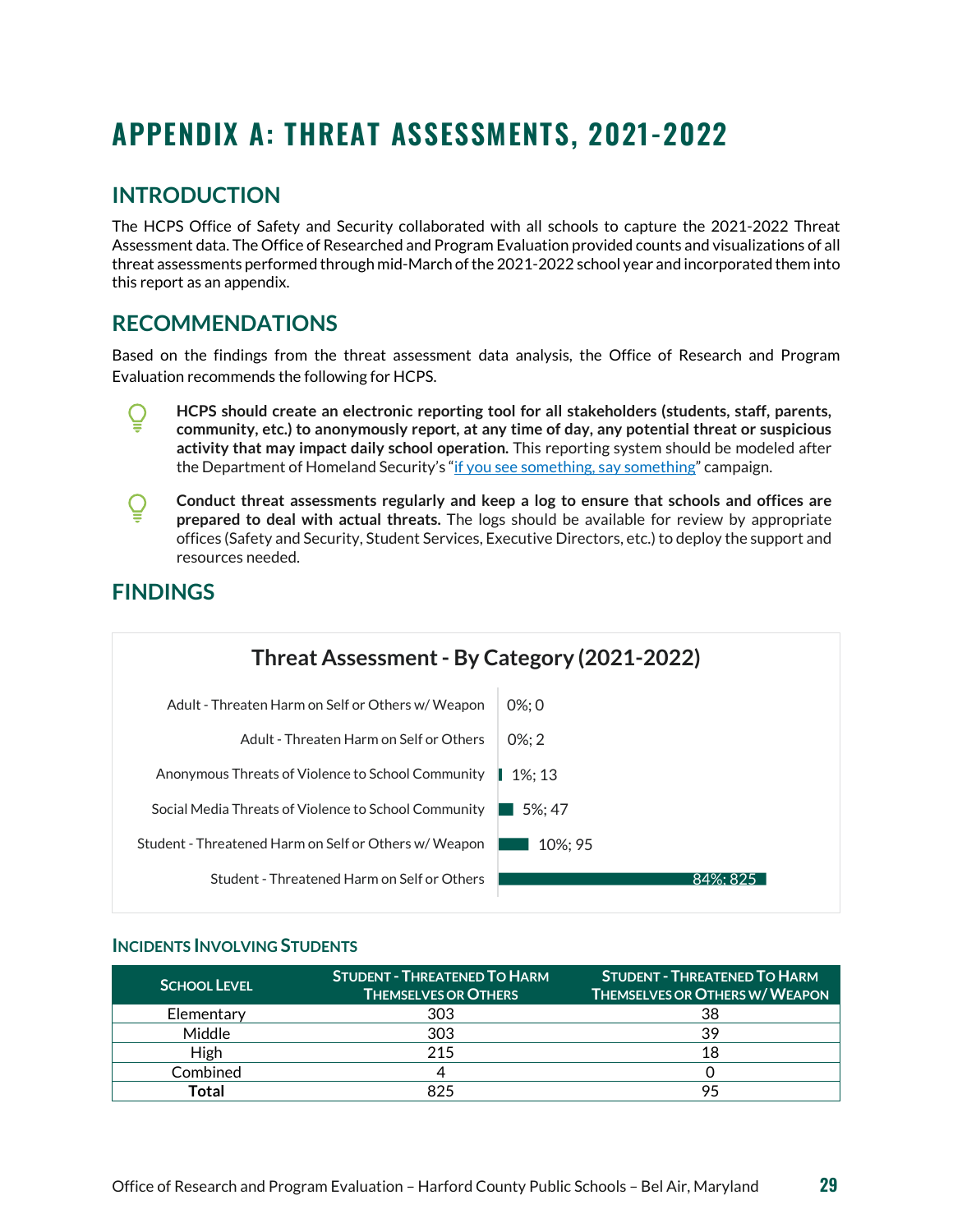## **INCIDENTS INVOLVING ADULTS**

| <b>SCHOOL LEVEL</b> | <b>ADULT - THREATENED TO HARM</b><br><b>THEMSELVES OR OTHERS</b> | <b>ADULT - THREATENED TO HARM</b><br><b>THEMSELVES OR OTHERS W/ WEAPON</b> |
|---------------------|------------------------------------------------------------------|----------------------------------------------------------------------------|
| Elementary          |                                                                  |                                                                            |
| Middle              |                                                                  |                                                                            |
| High                |                                                                  |                                                                            |
| Combined            |                                                                  |                                                                            |
| Total               |                                                                  |                                                                            |

## **OTHER INCIDENTS**

| SCHOOL LEVEL | <b>ANONYMOUS THREATS OF</b><br><b>VIOLENCE</b> | <b>SOCIAL MEDIA THREATS OF</b><br><b>VIOLENCE</b> |
|--------------|------------------------------------------------|---------------------------------------------------|
| Elementary   |                                                |                                                   |
| Middle       |                                                | 14                                                |
| High         |                                                | 30                                                |
| Combined     |                                                |                                                   |
| <b>Total</b> | 13                                             | -47                                               |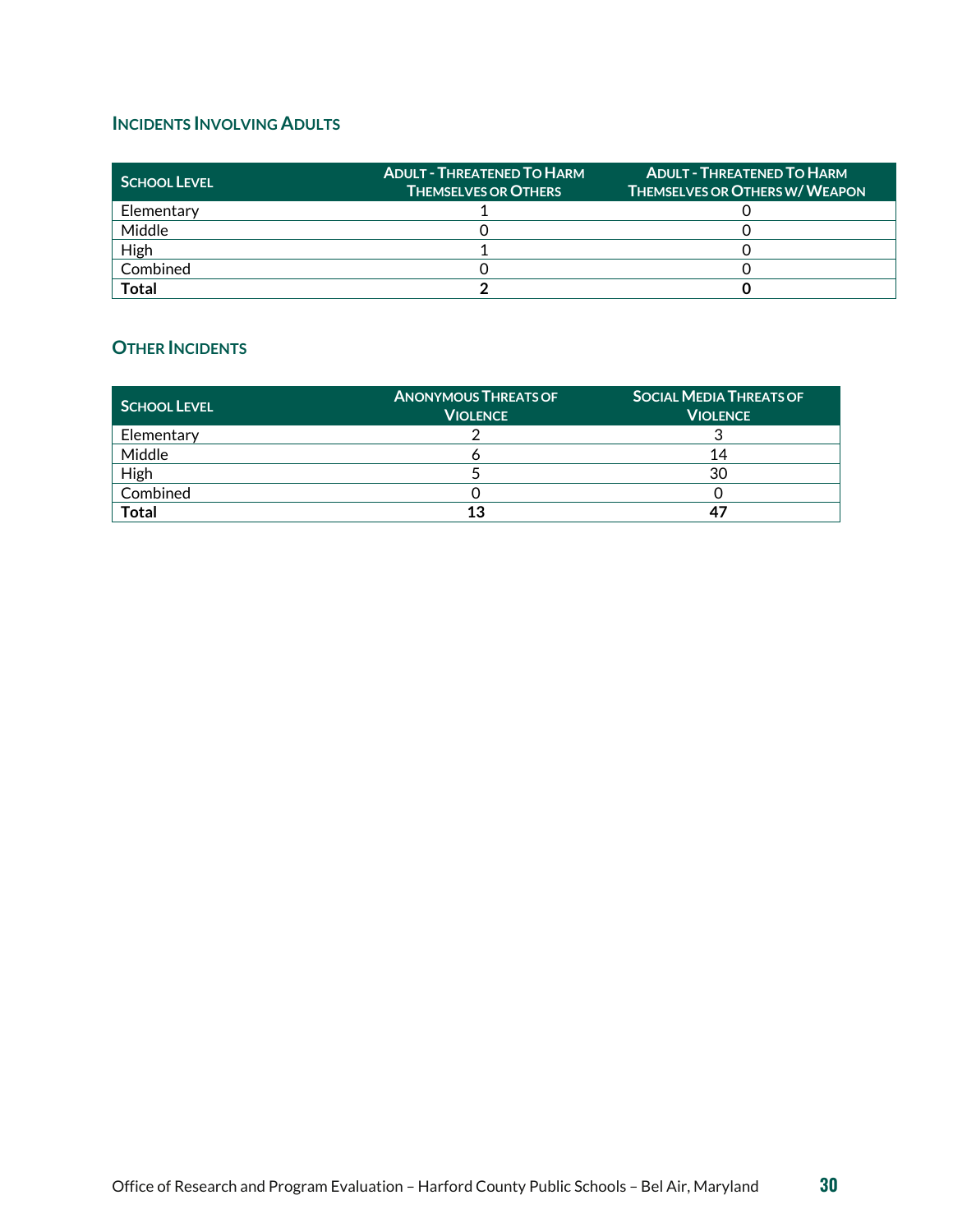## **APPENDIX B: DISCIPLINE DATA ANALYSIS**

## **INTRODUCTION**

The graphical representations below reflect Harford County Public Schools 5-year out of school suspension (OSS) trend data utilizing an unduplicated student count from 2018-2022. An unduplicated student count is when a student is only counted one time regardless of the total number 0SS incidents. For example, John, a white student, gets suspended three times throughout the school year but is only counted one time in the federal race graph. The unduplicated student count by month is unique as it will show repeat offenders throughout the year but will not repeat by month. For example, John was suspended five times throughout the school year; once in October, twice in November and twice in January. He would be represented on the graph once in October, once in November and once in January.

<span id="page-30-0"></span>It is important to keep in mind school years 2018 and 2019 were traditional school years (Sept-June). School year 2020 was the start of the pandemic and students were only in school, in-person, part of the year (Sept-mid March). School year 2021 was the mostly virtual school year. The 2022 current school year data was collected from September to mid-March.

<span id="page-30-1"></span>The varying time frames in which the data was collected requires consideration of the reliability and validity when comparing for trend data. 2021's virtual school year data would lack reliability and validity in comparison to all other school years and should be viewed independently due to the small sample size. It is best to compare traditional school years 2018 with 2019 (Sept-June). Similarly, it is best to compare school year 2020 with current school year 2022 as they evaluate similar time frames (Sept-mid March) because this data would be more reliable and valid. However, a reevaluation of the current 2022 school year upon its completion (Sept-June) is recommended for comparison with traditional school years 2018 and 2019 as it will provide the most accurate longitudinal data.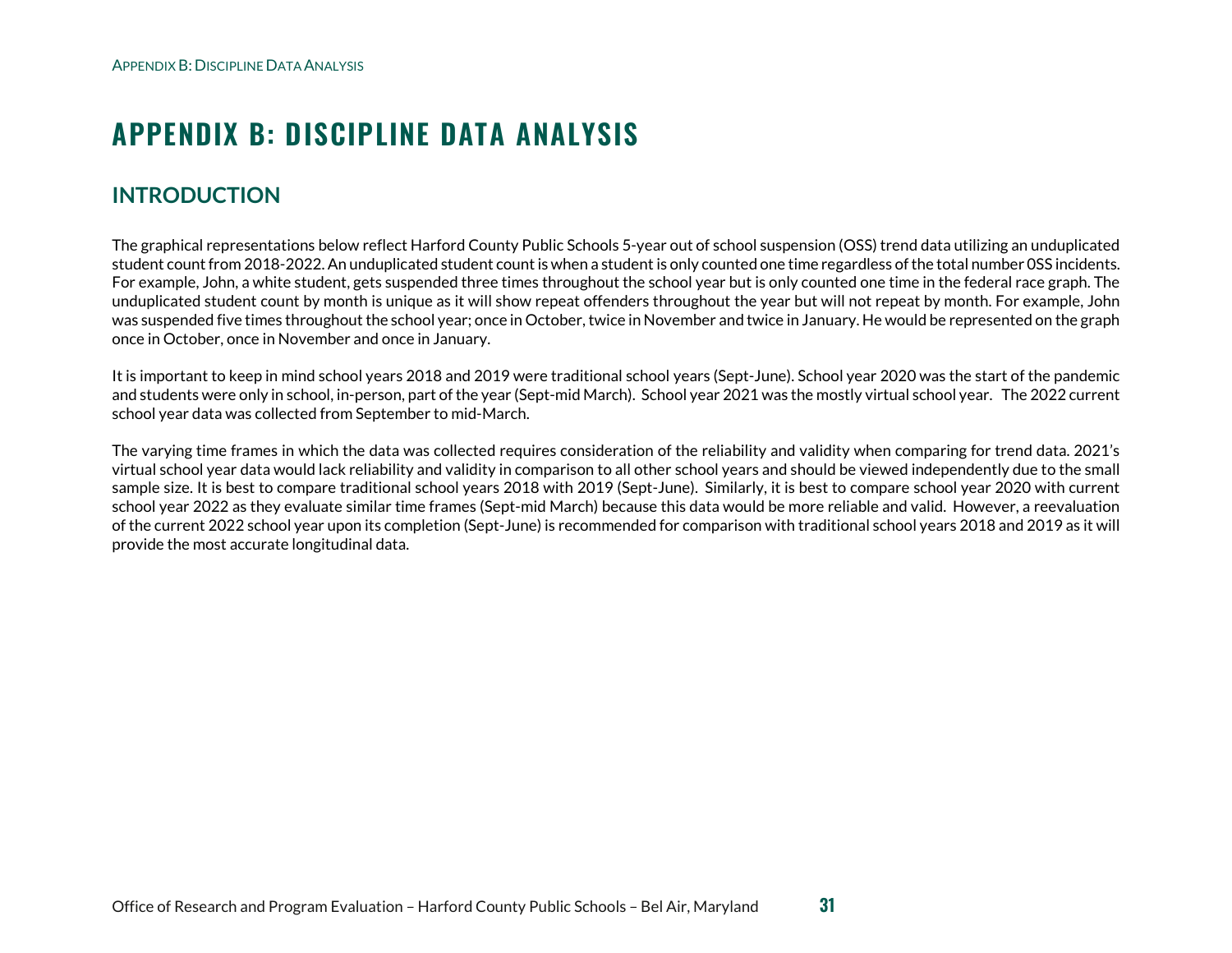## **2018 UNDUPLICATED STUDENT OUT OF SCHOOL SUSPENSION (OSS): DANGEROUS OFFENSES**

Dangerous offenses may include threat toward student or adult, attack of student or adult, fighting, serious bodily injury, sexual attack, other weapons, other guns, possession of firearm, explosives, false alarm/bomb threat, arson/fire.

<span id="page-31-0"></span>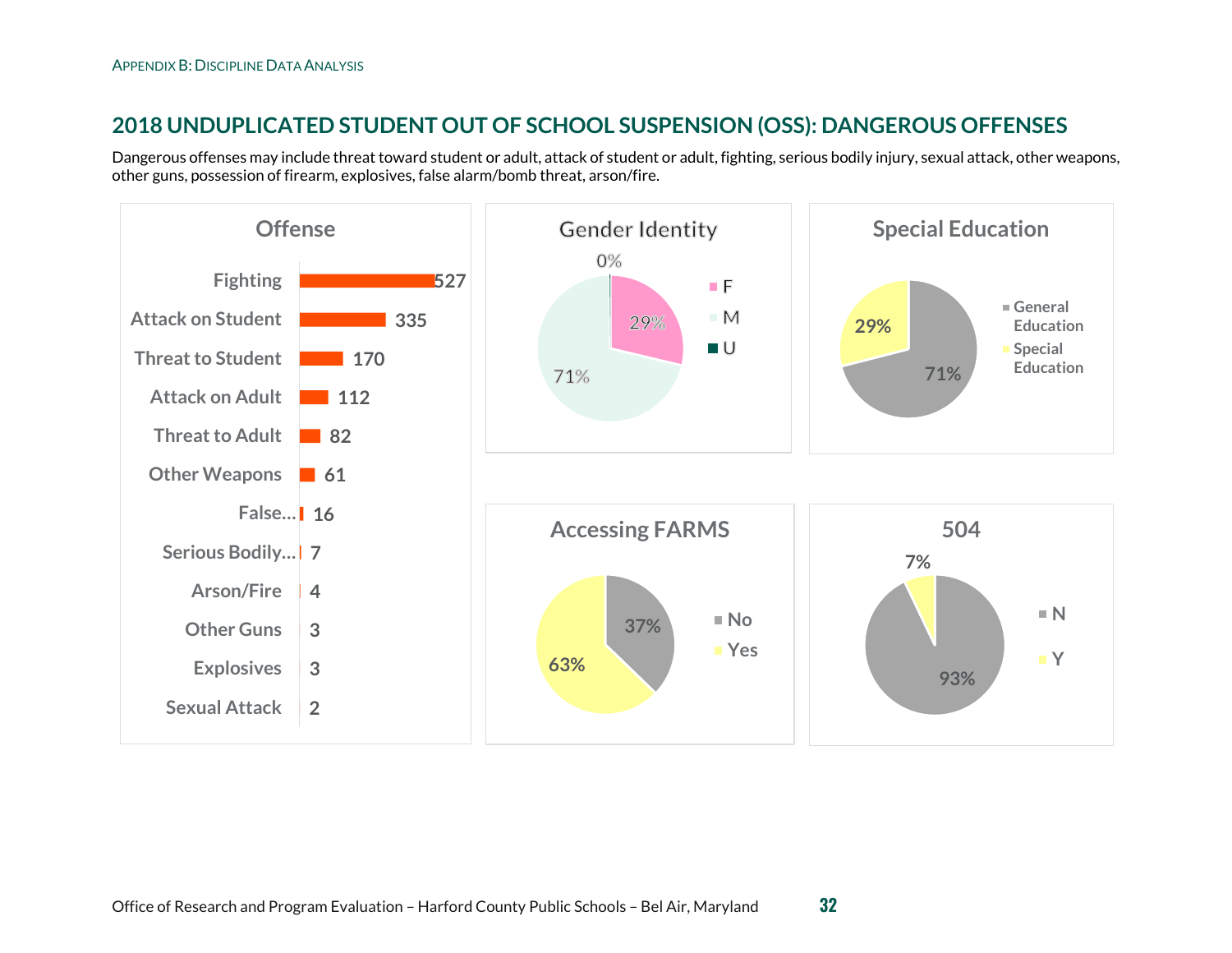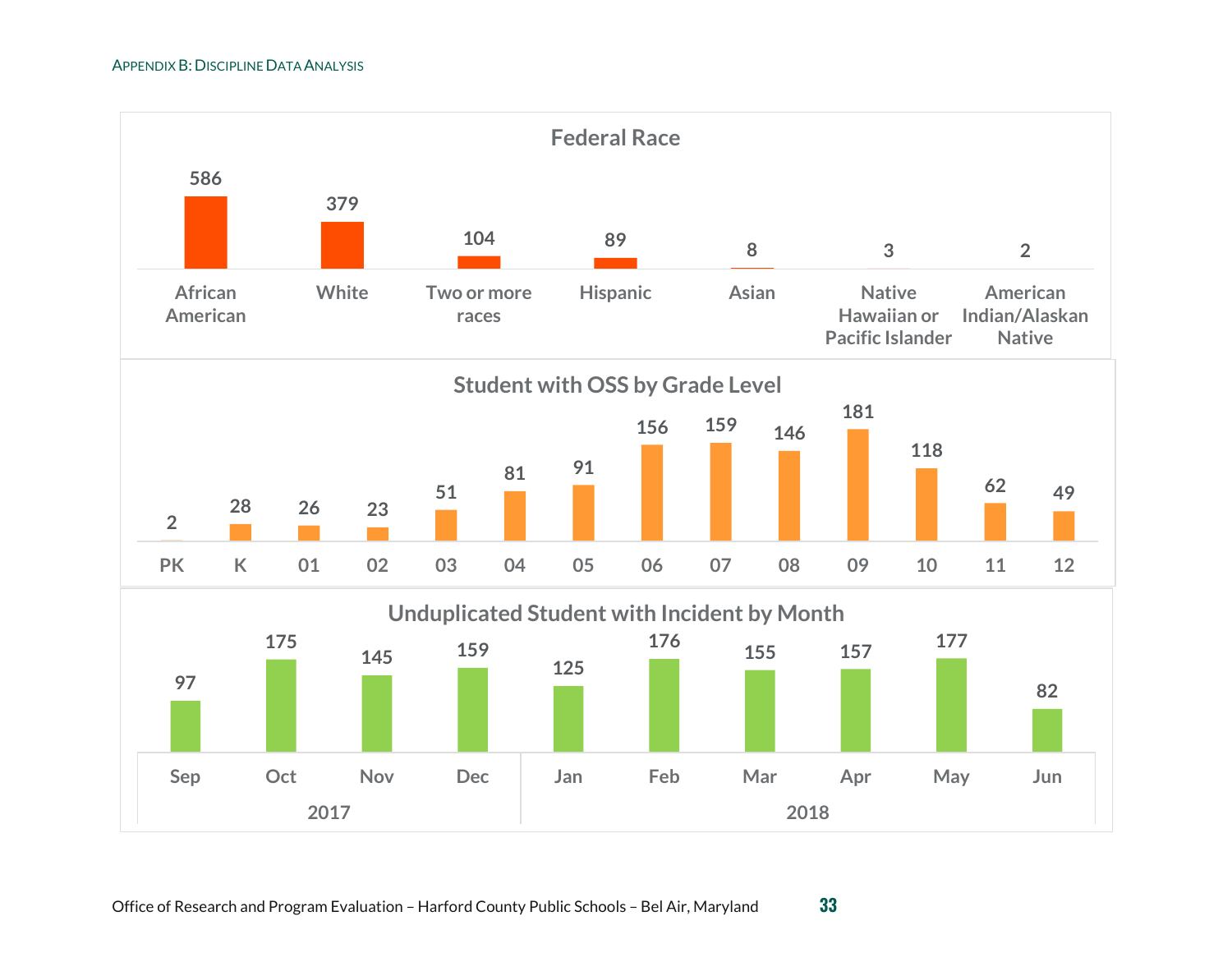## **2019 UNDUPLICATED STUDENT OSS: DANGEROUS OFFENSES**

<span id="page-33-0"></span>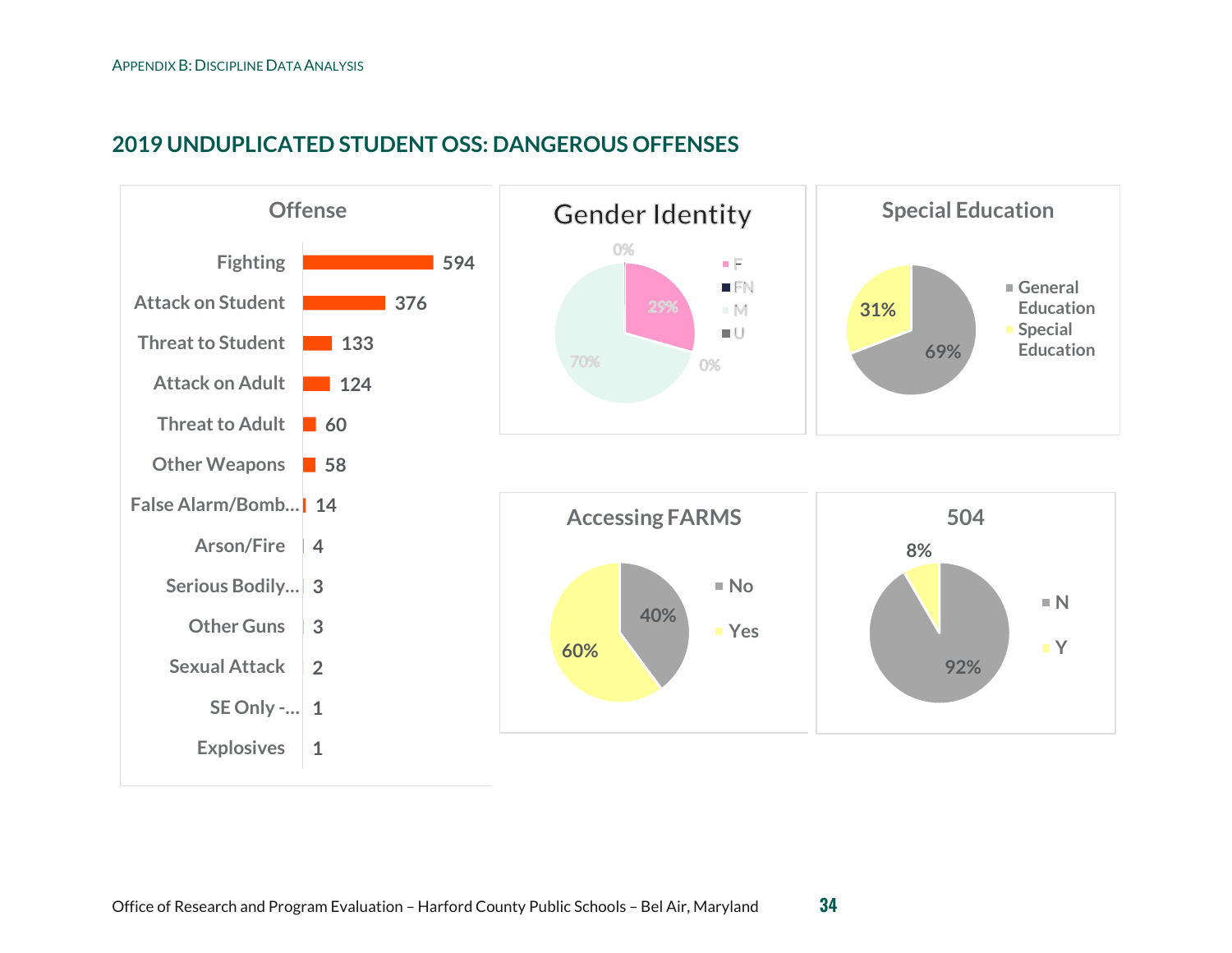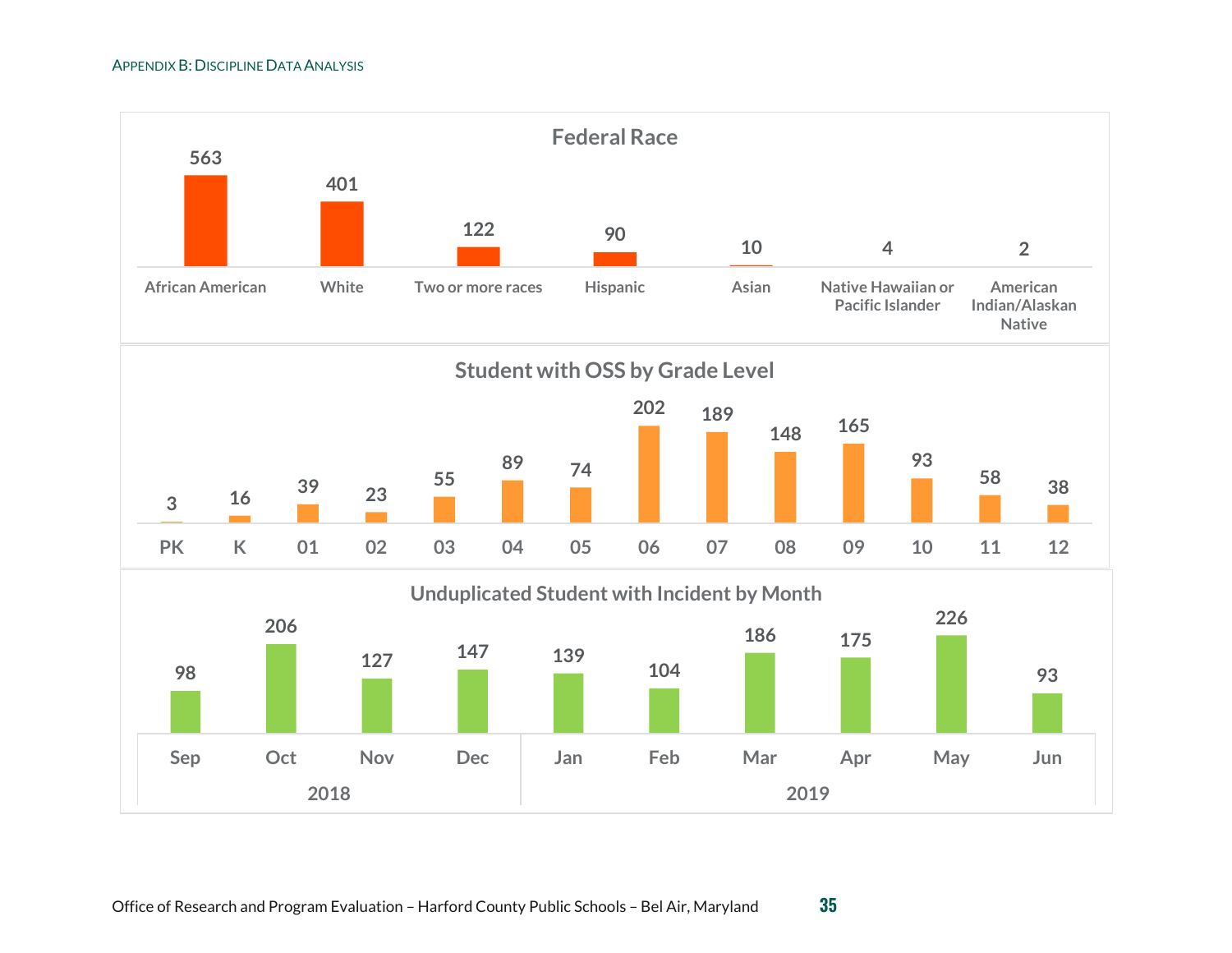<span id="page-35-0"></span>

## **2020 UNDUPLICATED STUDENT OSS: DANGEROUS OFFENSES (MID-MARCH PANDEMIC)**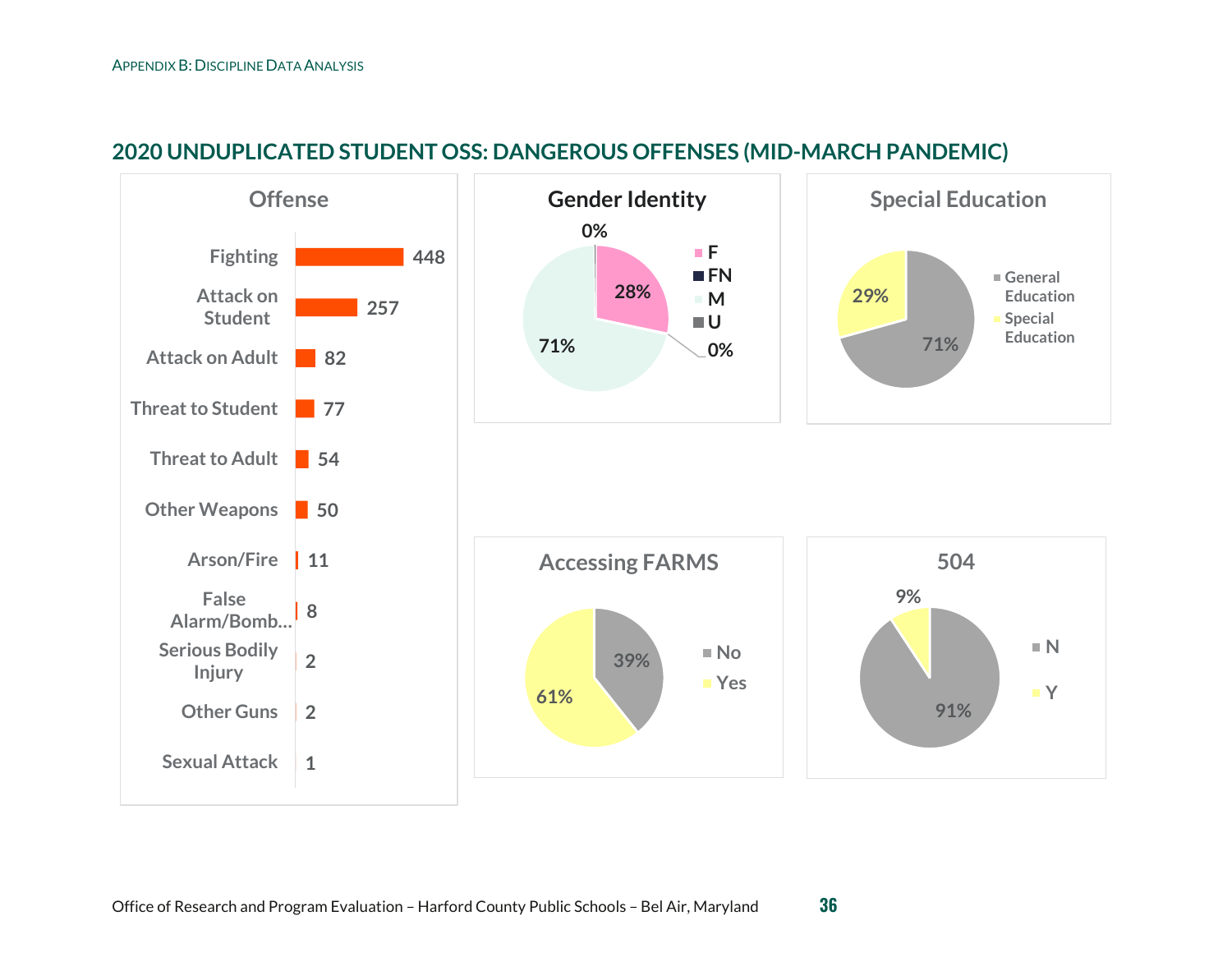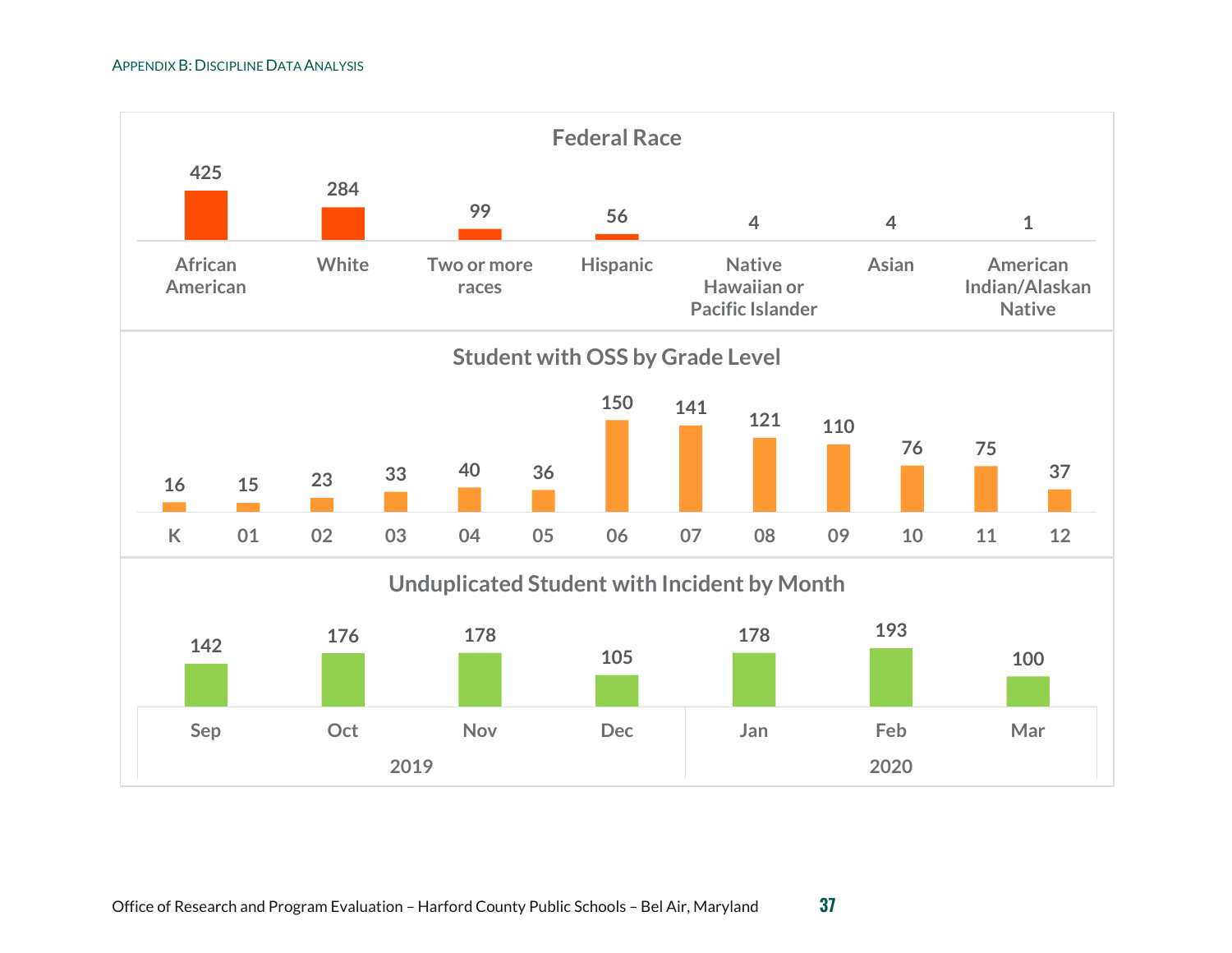<span id="page-37-0"></span>

## **2021 UNDUPLICATED STUDENT OSS: DANGEROUS OFFENSES (VIRTUAL YEAR)**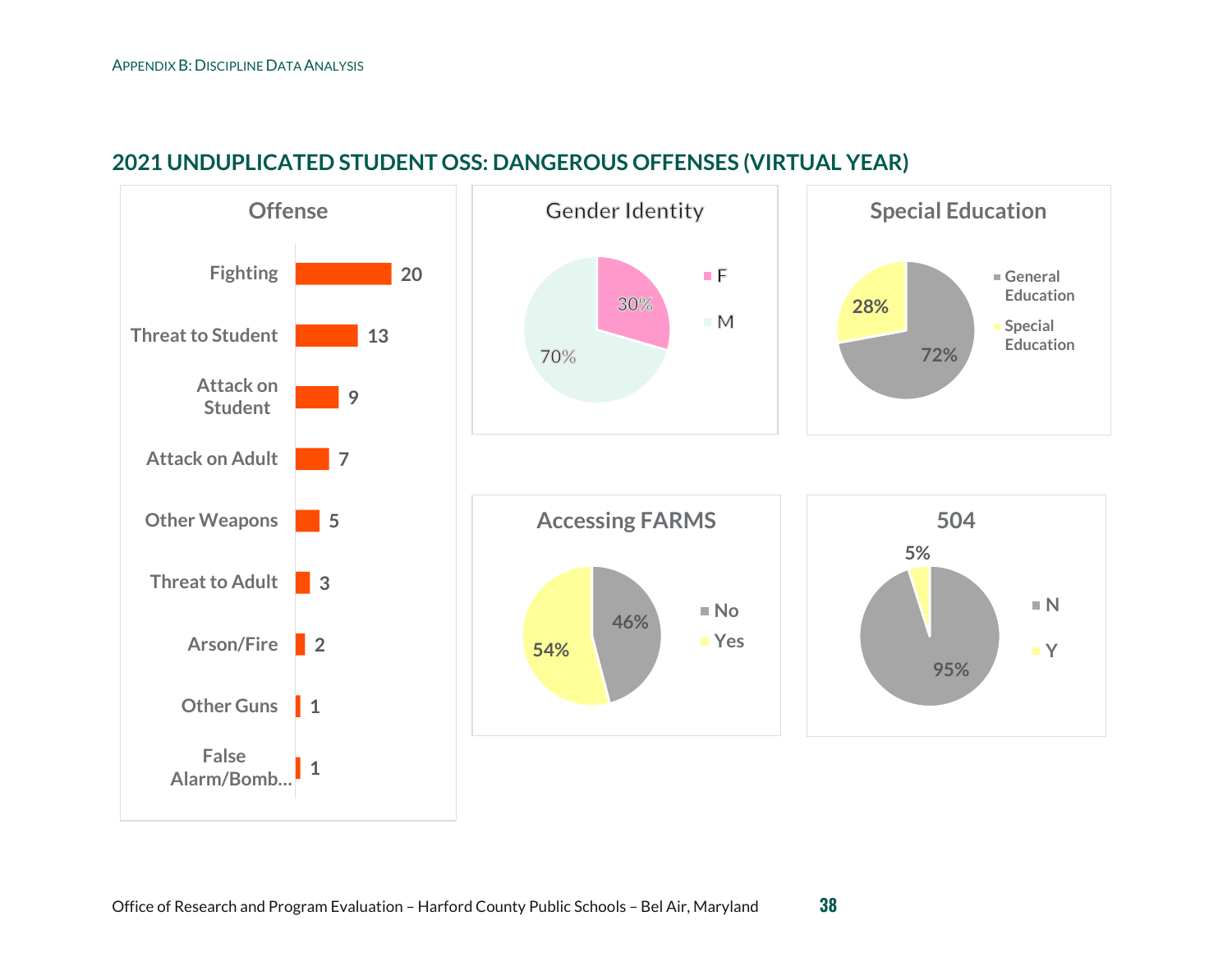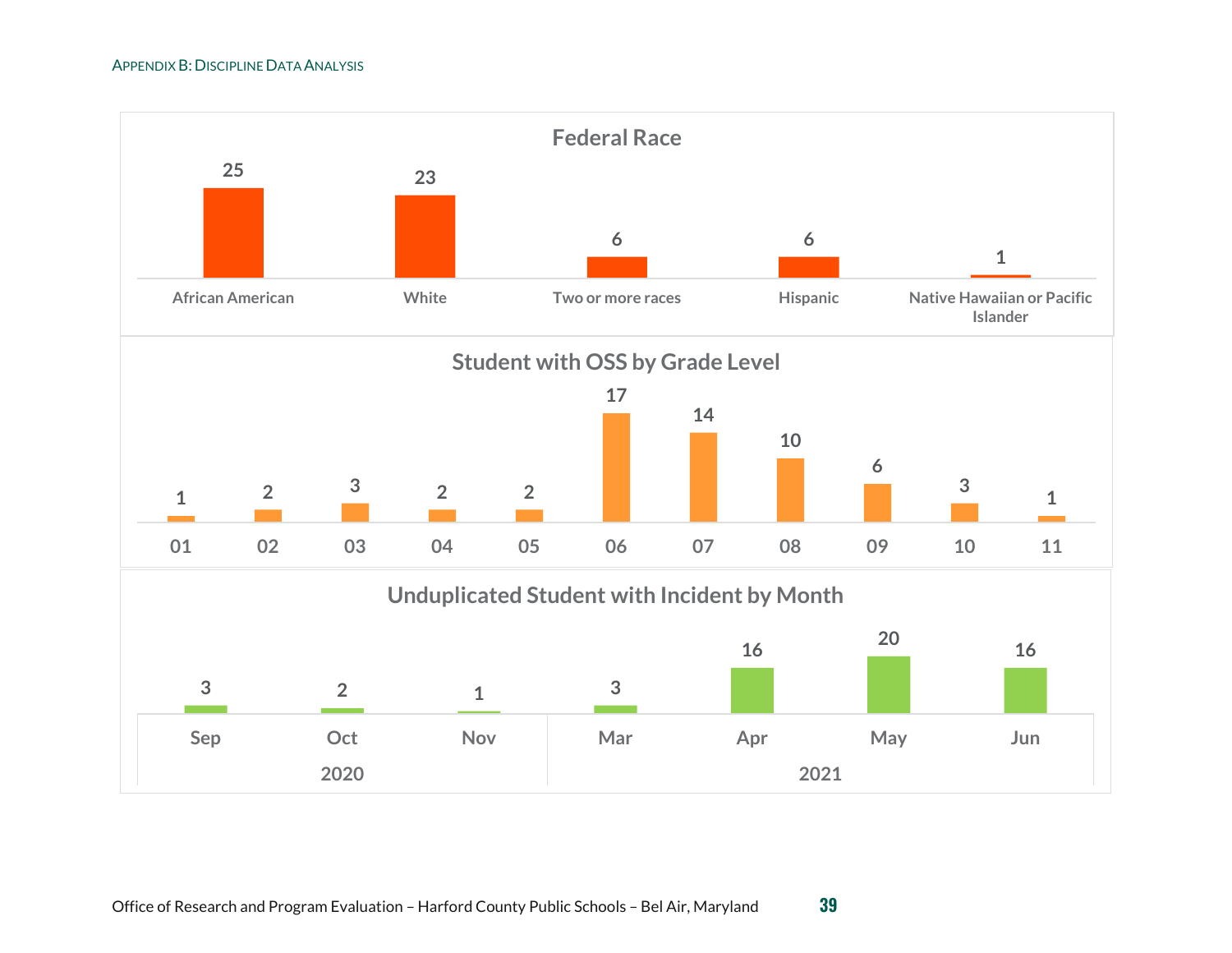## **2022 UNDUPLICATED STUDENT OSS: DANGEROUS OFFENSES (THROUGH MARCH 22)**

<span id="page-39-0"></span>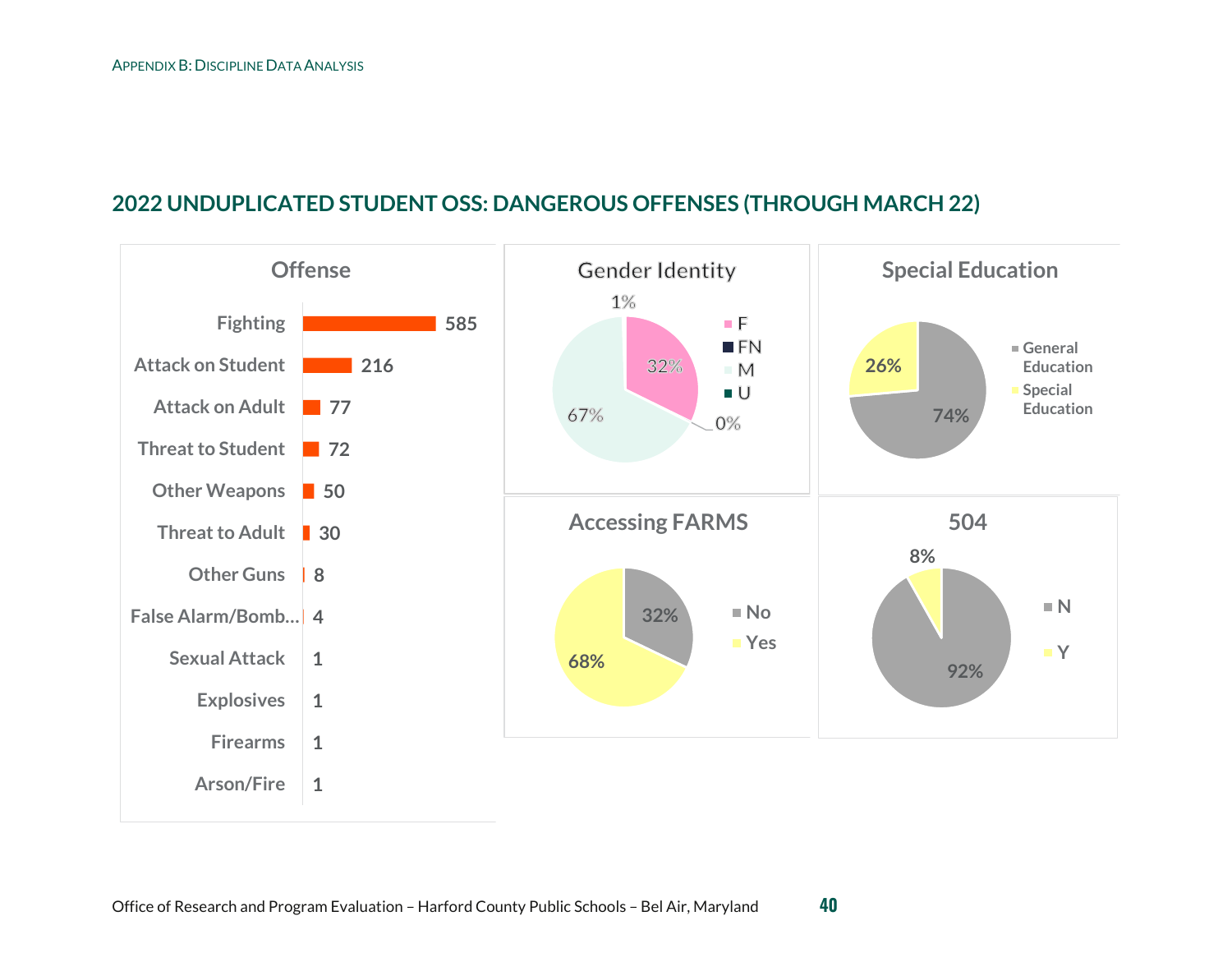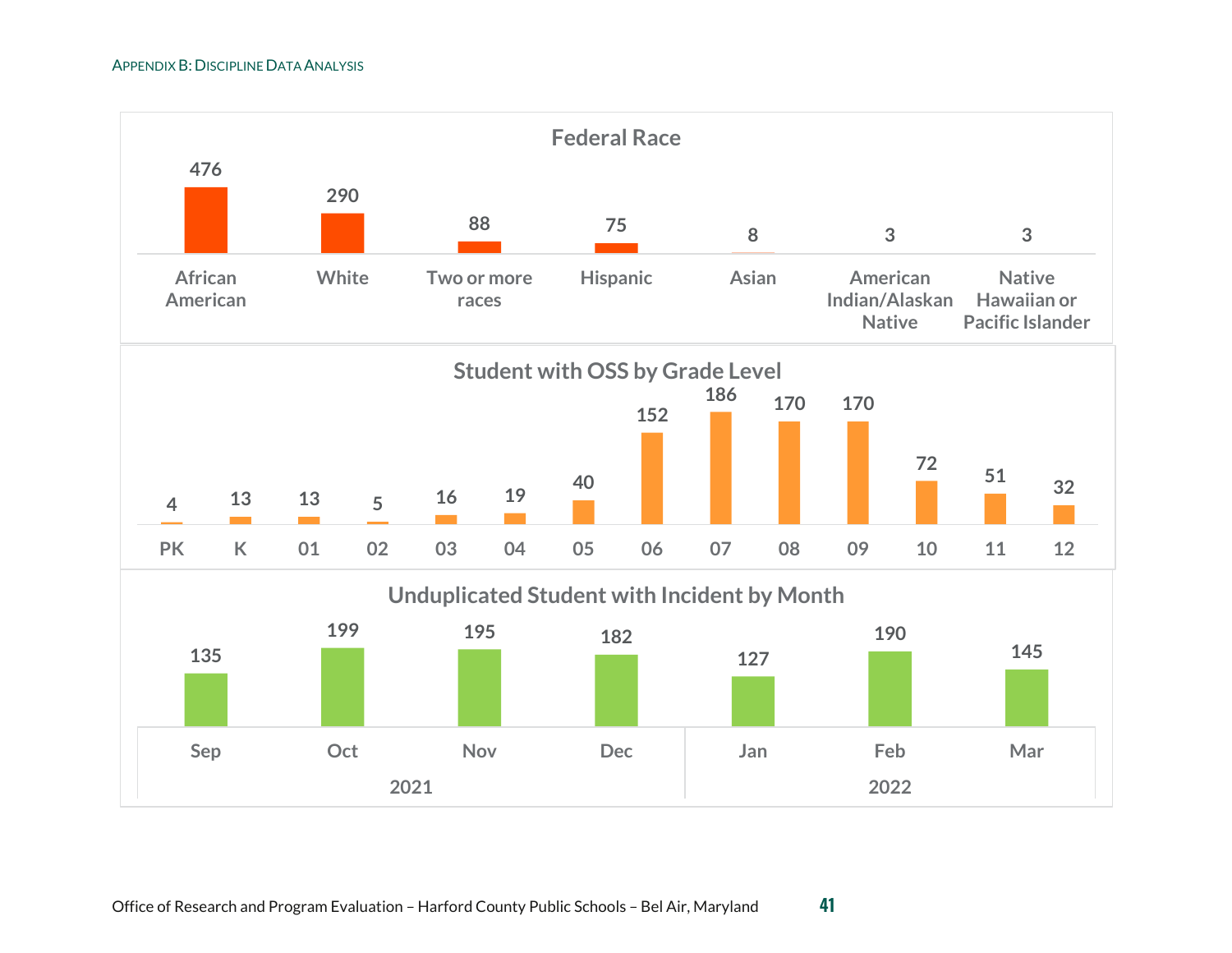<span id="page-41-0"></span>

## **5-YEAR (2018-2022) TREND SUMMARY OF UNDUPLICATED STUDENT OSS: DANGEROUS OFFENSES**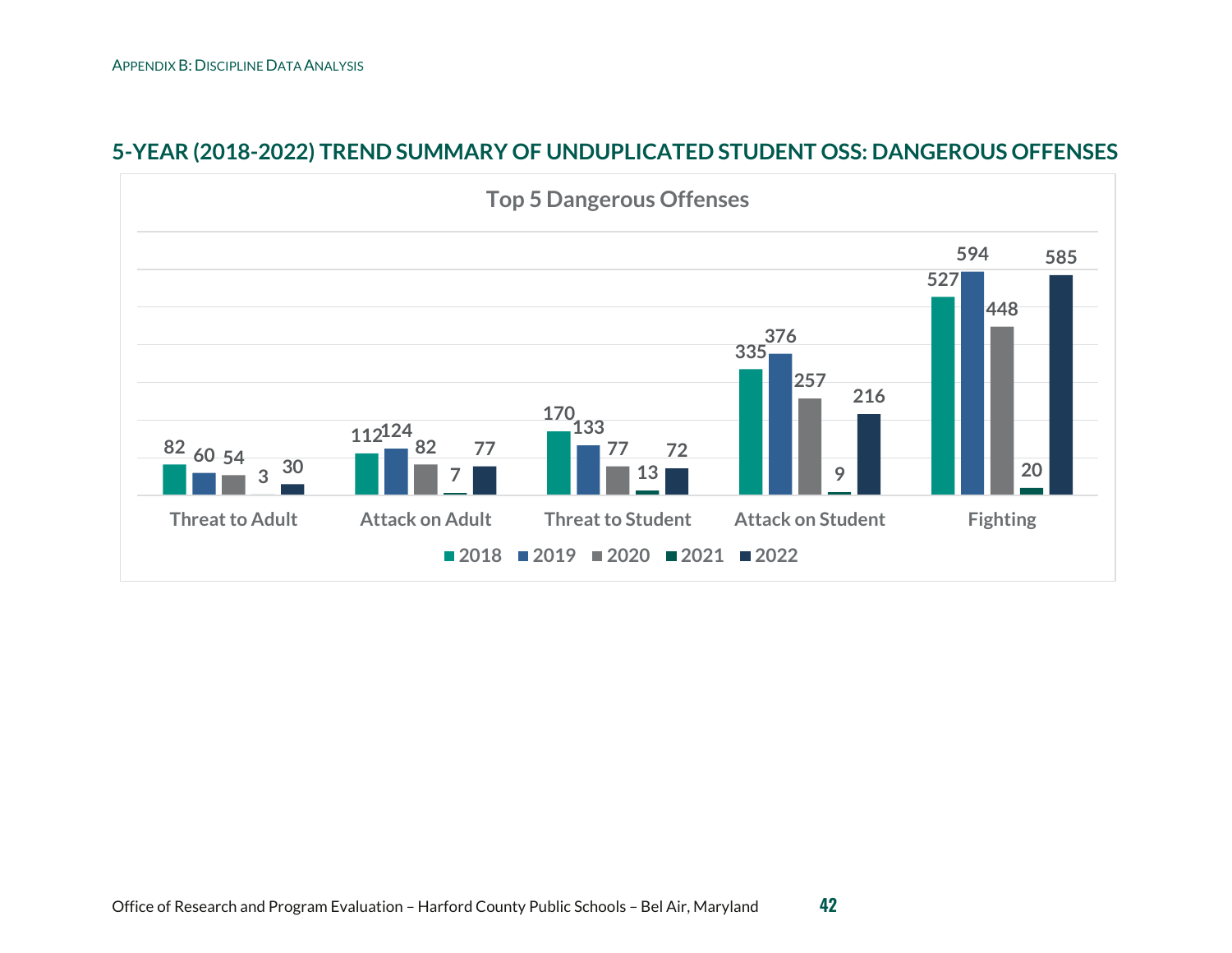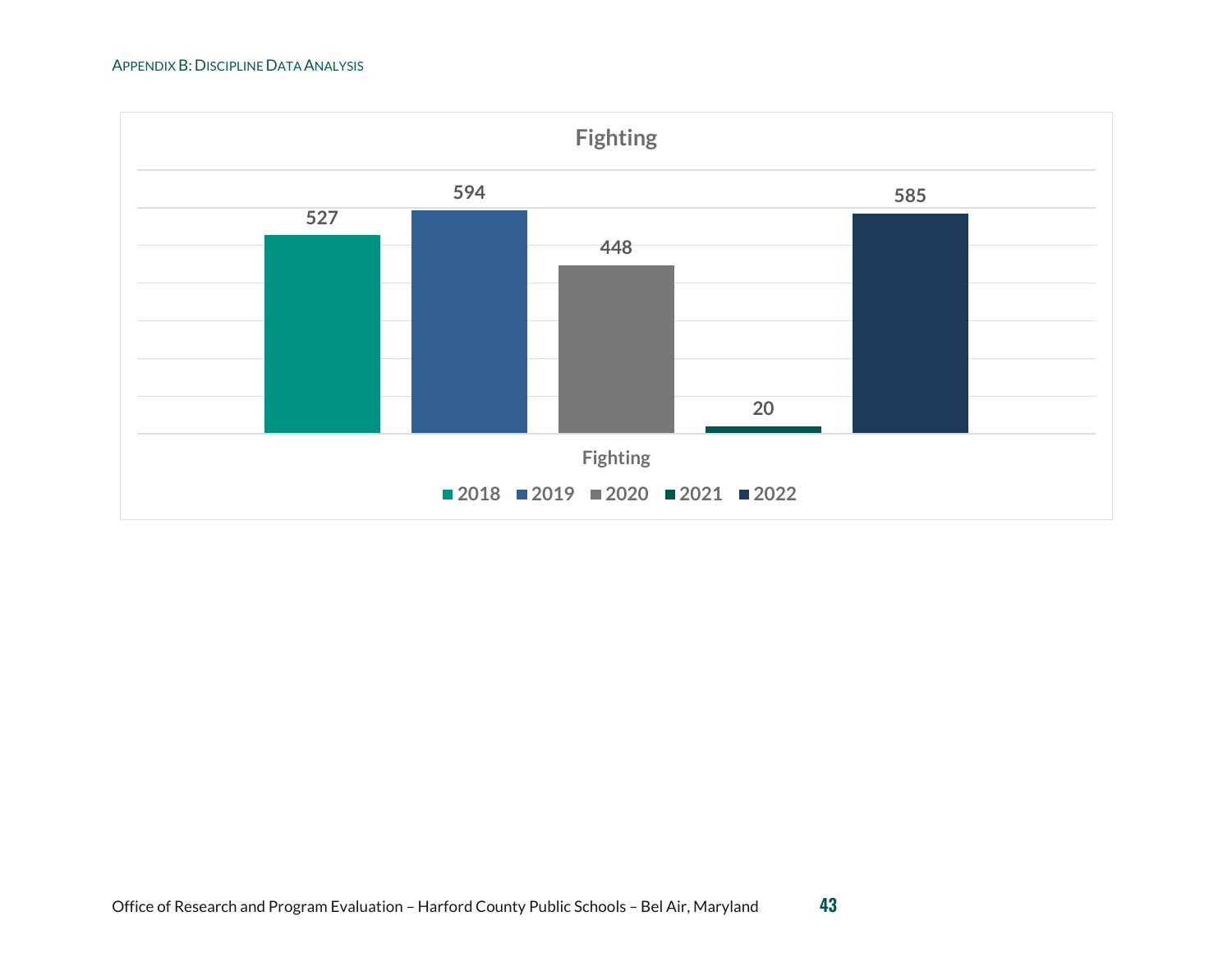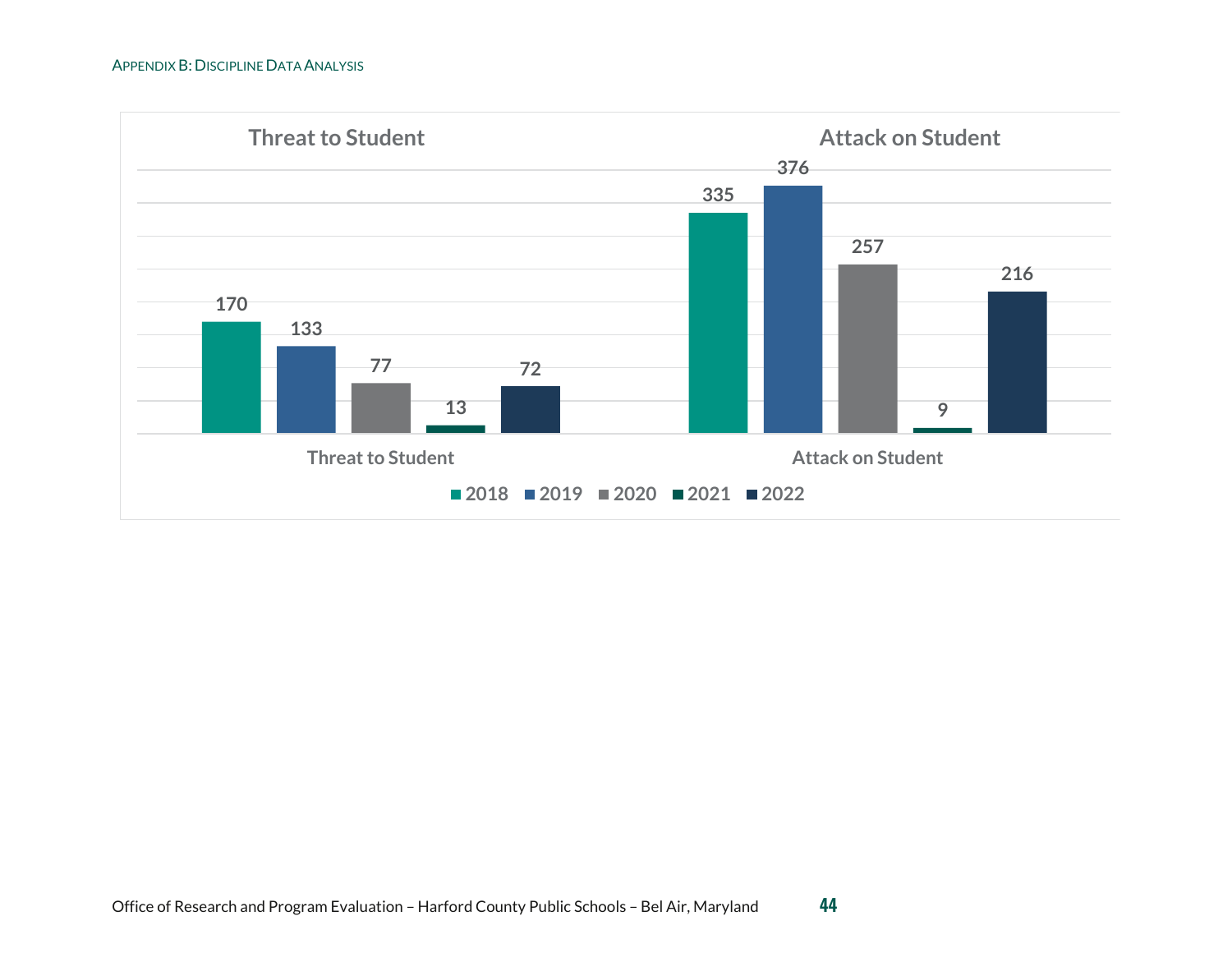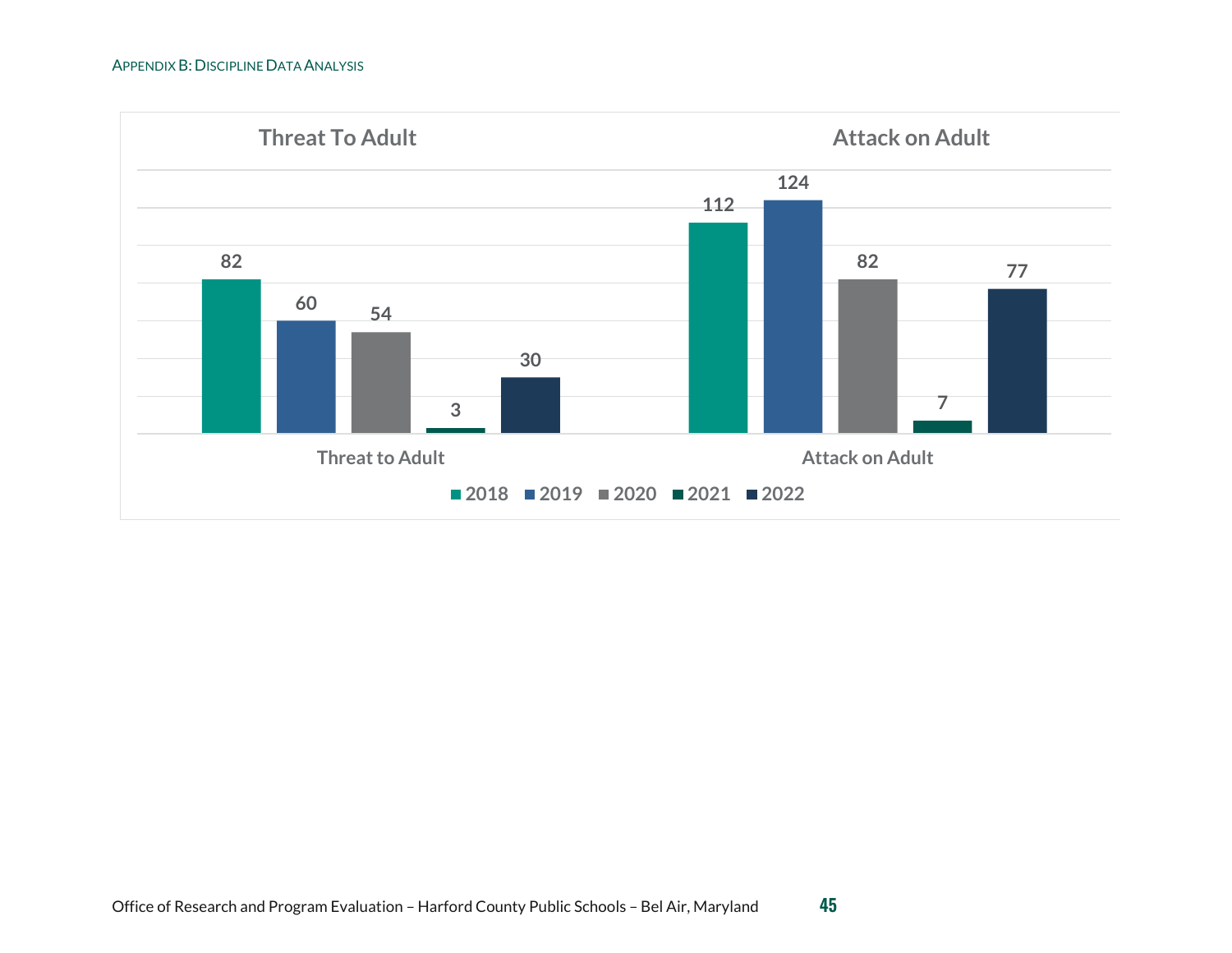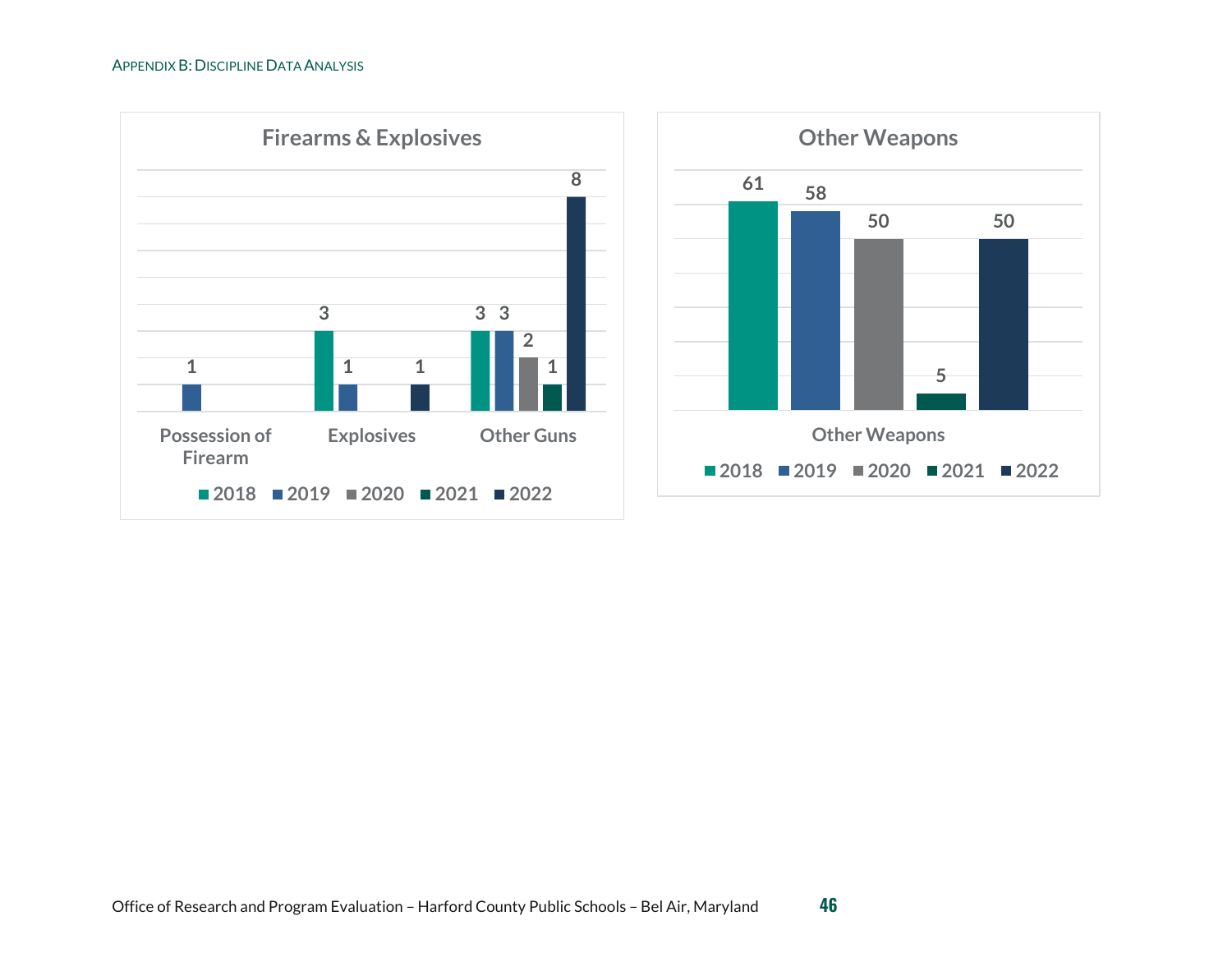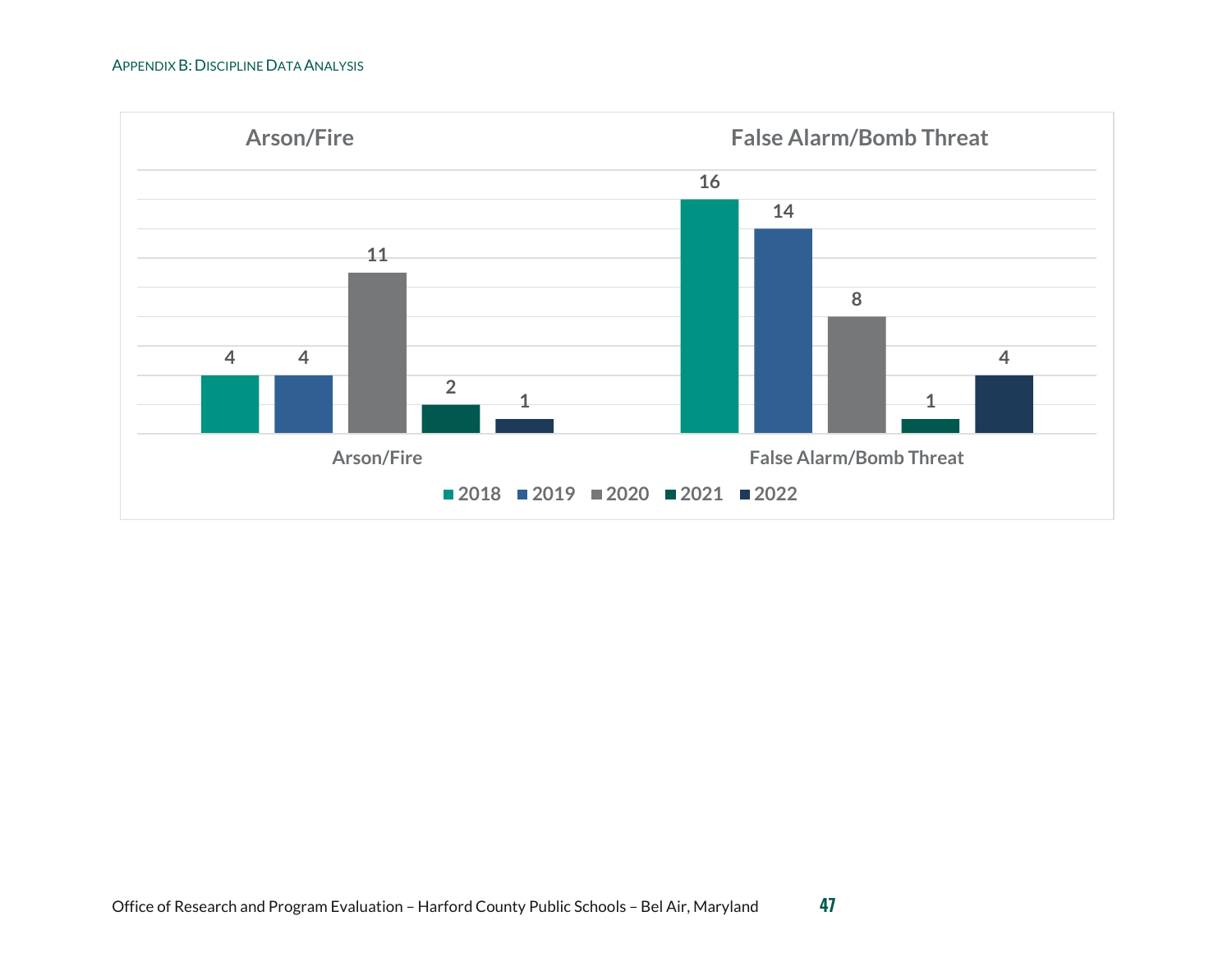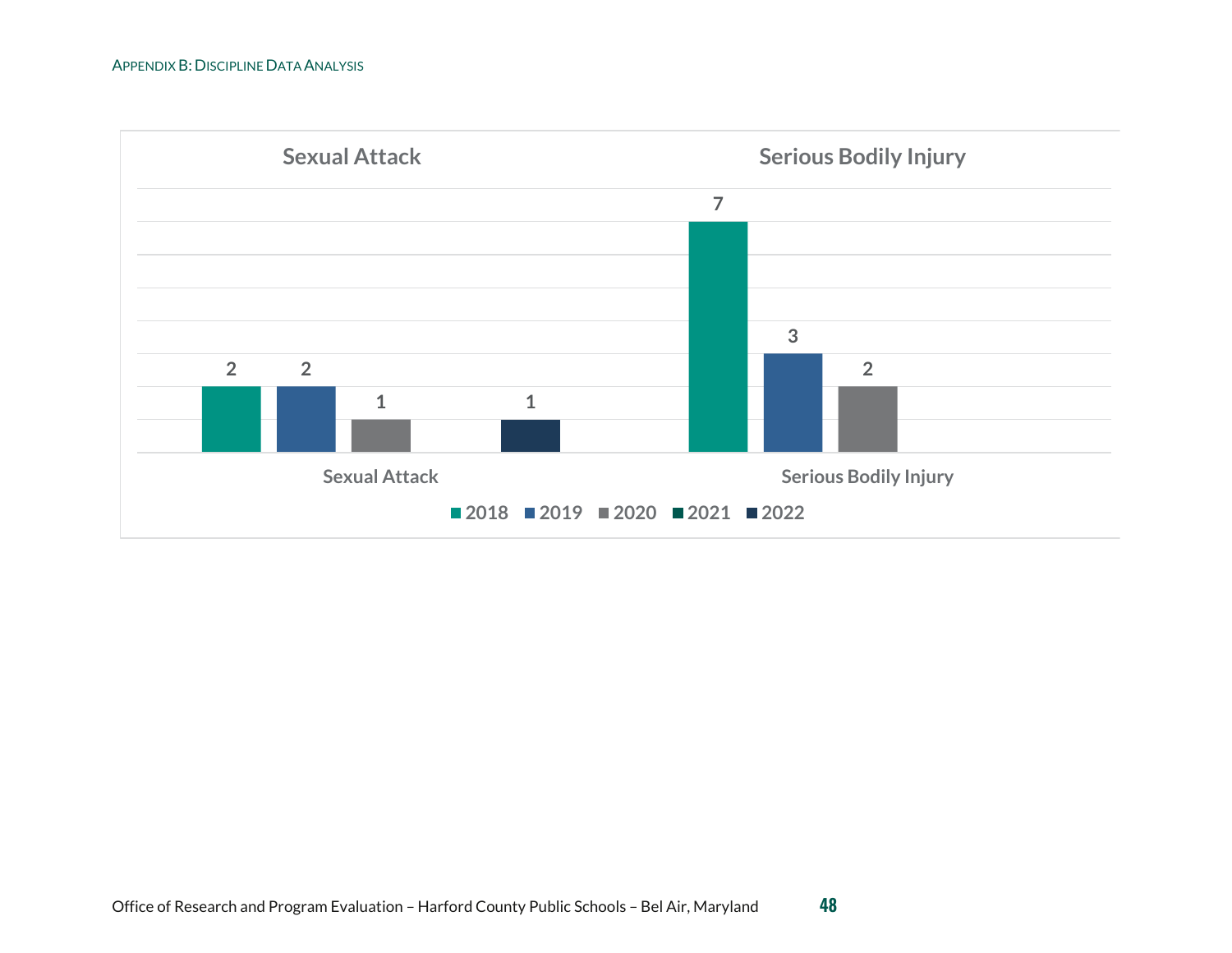## <span id="page-48-0"></span>**APPENDIX C: HCPS SAFETY AND SECURITY STAKEHOLDER GROUPS**

## <span id="page-48-1"></span>**LIST OF MEMBERS**

#### **Parent Advisory Council (PAC)**

Omowumi Alo Crystal Chadwick Kaleena Cyrulik LaShea Davis-Williams Rachel Delaughter Darlene Dockins Heidi Dombrock Melissa Frasqueri Kristy Gizinski Denise Graham Christina Hadding Cynthia Hopkins Leo Jones Jessica Lamoureux Gretel Meinhardt Mary Mickens Rebecca Miller Gillian Miller Lauren Neubauer Andrew Ondish Jason Porrovicchio Brandi Reick Joseph "Ben" Reynolds John Robinson, Jr. Monica Rotolo Jerrelle Santana Matthew Schautz Heather Sewell Mary (Elyse) Spurlin Eric Stewart Geri Strother Tracie Ulmes Kayla Watson Andrea Wilson Amber Wolff Katie York

#### **Safety Security Liaison Group**

Kevin Smith Andrea Rice Brooks Kimbrough Zeno Jones Michael Reeves Donald (DJ) Ravadge Dwayne Howell Donoven Brooks

#### **Business Advisory Council Partners**

Elizabeth Mink Deborah Judd MaryBeth Stapleton Brian Claffee Claudine Adams Cathy Dermott David Johnson Jack Graham John B. Sampson Kimberlee Hyde Kiren Patel Kyle Nemec Jimmy Lien Lisa Snodgrass Madrice Guy Monica Worrell Pastor Carol Taylor Sharon B. Jacobs Sherry Hussung Connie Hess Lissett Johnson Lindsay Bilodeau Stephanie Wall Eric Davis

#### **Law Enforcement Group**

Capt. Joe Alton Capt. John Bowman Chief Moore Cpl. Ken Terry Kayhia Hendren Lt. Veto Mentzell Ofc. Jason Neidig Sgt. Brian O'Neil Patrick Spicer Donoven Brooks